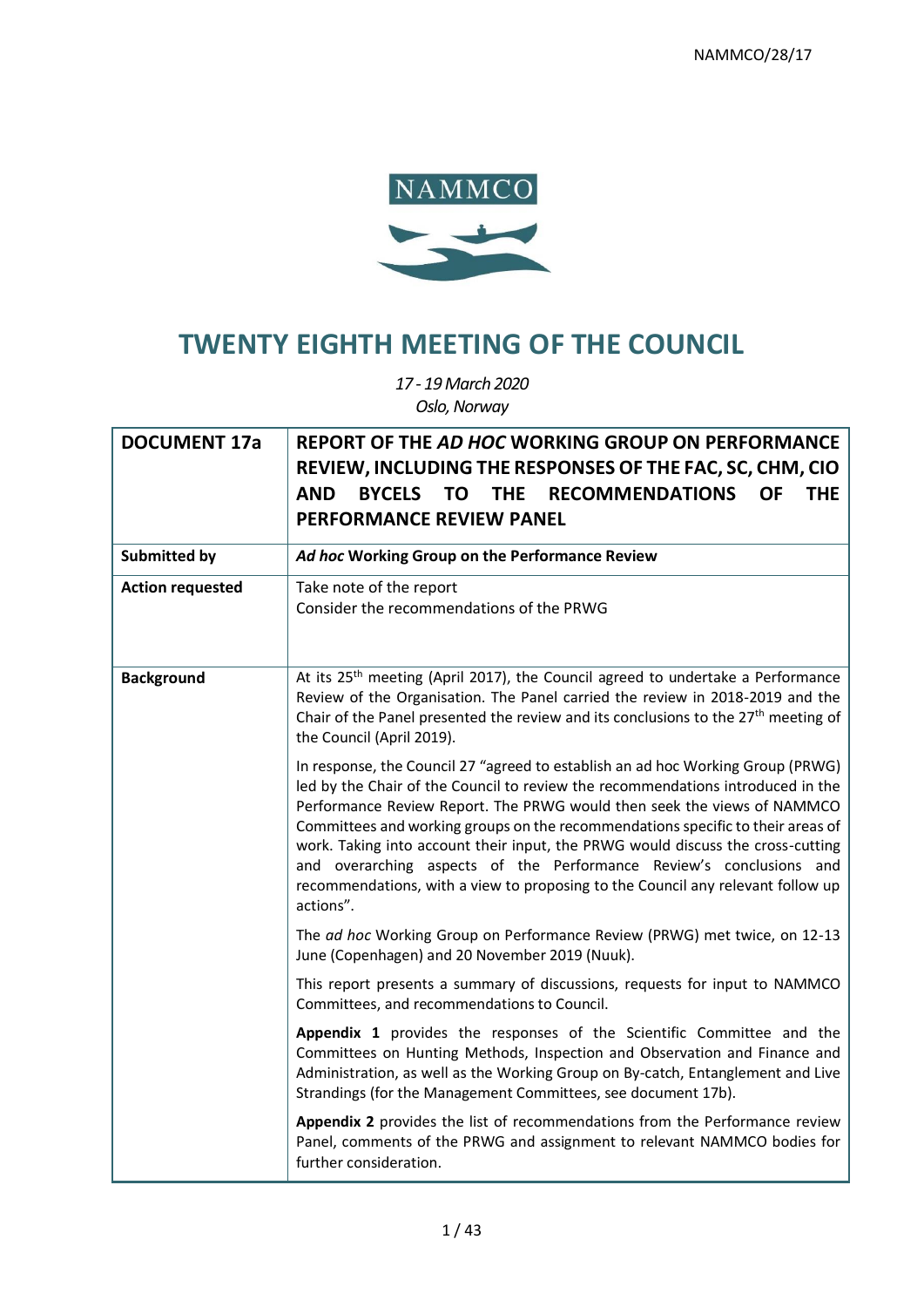# 1. **INTRODUCTION**

Atits 25th Annual Meeting, the Council agreed to undertake a Performance Review of the organisation, which should give special emphasis to the objective of the Commission reflected in the NAMMCO Agreement, to "contribute through regional consultation and cooperation to the conservation, rational management and study of marine mammals in the North Atlantic". It adopted the process whereby the review would be carried out, specifying the objectives of the review, terms of reference, selection of the Review Panel, assessment criteria, procedure and administration.

The terms of reference (ToR) of the Performance Review were:

- To assess the performance of NAMMCO since July 1992 (the date when the Agreement came into force) against the objectives set out in the Agreement and any other relevant international instruments addressing the conservation and management of marine mammals or living marine resources relevant to marine mammals.
- To assess the performance of the Parties of NAMMCO in following the recommendations and proposals of NAMMCO in terms of conservation and management, hunting methods and inspection and observation.
- Consideration should be given to developments in ocean management, monitoring techniques and technical development that have taken place during the period covered by the review.
- The review should be performed based on the criteria specified in the attached list and should point to achievements as well as areas which could be improved.

The Panel started its work in January 2018 and delivered its report on 1 March 2019. The Chair of the Panel presented the review and its conclusions to the 27th meeting of the Council in April 2019.

In response, the Council "agreed to establish an ad hoc Working Group (PRWG) led by the Chair of the Council to review the recommendations introduced in the Performance Review Report. The PRWG would then seek the views of NAMMCO Committees and working groups on the recommendations specific to their areas of work. Taking into account their input, the PRWG would discuss the crosscutting and overarching aspects of the Performance Review's conclusions and recommendations, with a view to proposing to the Council any relevant follow up actions".

The member countries subsequently agreed by correspondence to the process proposed by the Chair of the Council for addressing this task. The *ad hoc* Working Group on Performance Review (PRWG) met twice, on 12-13 June (Copenhagen) and 20 November 2019 (Nuuk). The first meeting was held early in June, so the Scientific Committee (SC) and the Committees on Hunting Methods (CHM), Inspection and Observation (CIO) and Finance and Administration (FAC), as well as the Working Group on By-catch, Entanglement and Live Strandings (BYCELS) could be forwarded any relevant recommendations for consideration ahead of their autumn meetings, and responses from the Committees could be received by the PRWG ahead of to its second meeting in November. The Management Committees were also forwarded the relevant recommendations, but their meeting would be held in March during the annual meeting, and their responses would be presented separately to the Council.

# 2. **WORK OF THE PRWG**

### **2.1 FIRST MEETING OF THE PRWG**

The first meeting was held in Copenhagen on 12-13 June 2019. It was chaired by the Chair of the Council, Kate Sanderson (Faroe Islands) and attended by Páll Nolsøe (Faroe Islands), Amalie Jessen and Nette Levermann (Greenland; NL remote participation), Ásta Einarsdóttir (Iceland), Ole-David Stenseth (Norway) and Geneviève Desportes (Secretariat).

The Chair underlined that a performance review should be seen as a positive and useful process giving organisations the opportunity to take stock and to identify areas where performance could be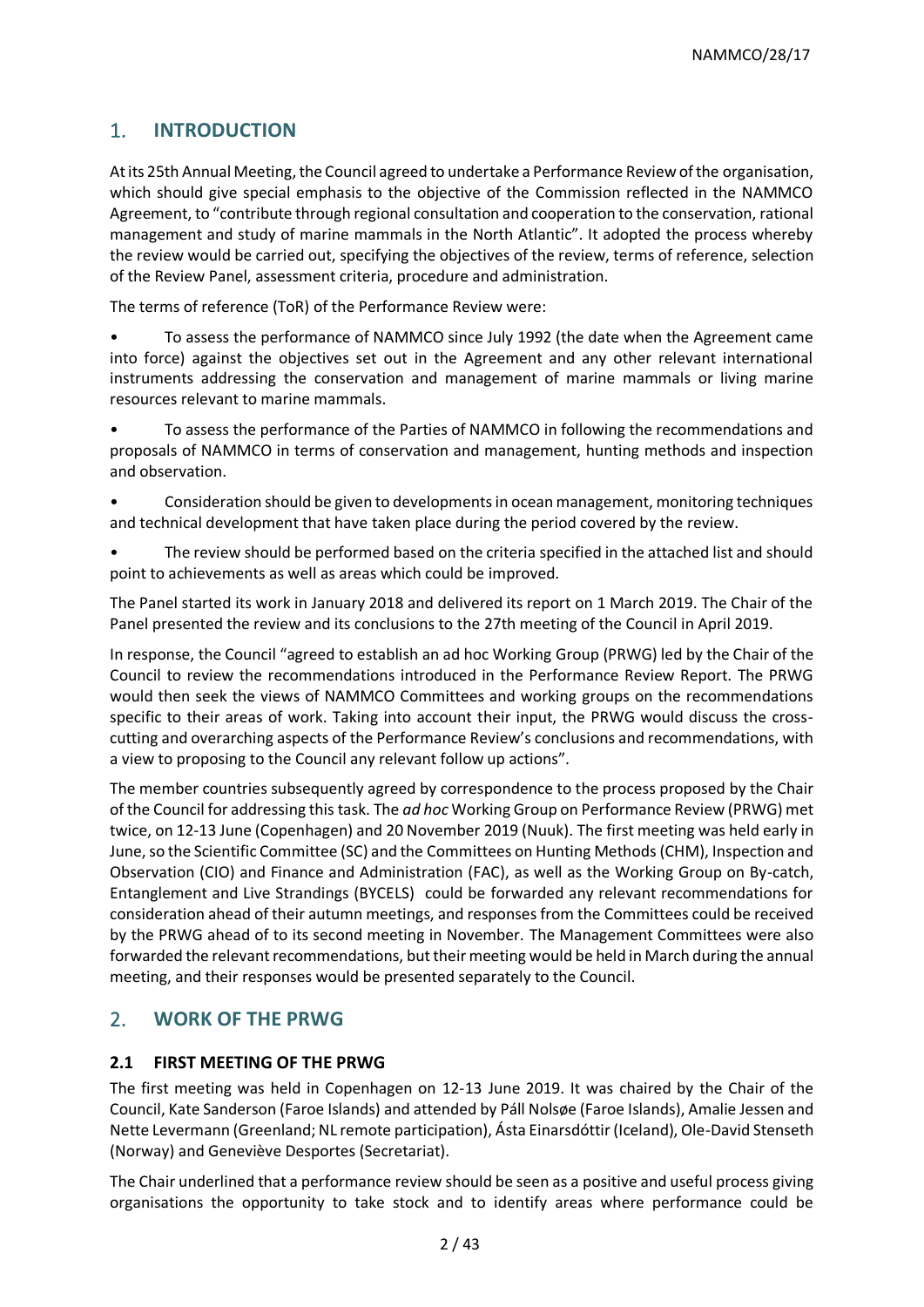improved. International discussions since 2005, through FAO as well as in the UNGA, had generated procedures and processes for performance reviews in regional fisheries management bodies, with which NAMMCO member countries were also familiar, such as in NEAFC and NAFO.

In addition to referring to the general terms of reference for the ad hoc Working Group as decided by the Council (see Introduction above), the Working Group began its discussion by underlining the purpose of its meeting in general.

Participants agreed to underline that a Performance Review should be seen as a natural part of the organisation's activities, and that it will be up to the member countries to focus on those aspects of the review that can contribute to the improvement and strengthening of NAMMCO's work.

This meant that not all issues identified by the Panel would be new, nor would all issues necessarily require further action. As such, it was important to stress that this was a review, not a reform process, and that NAMMCO's founding principles and objectives as a regional resource conservation and management organisation are not in question.

Two issues raised at NAMMCO/27 had also been referred to the Performance Review process and needed to be addressed:

• Secretariat capacity, workload and priorities: a more focused intersessional discussion should be undertaken among member countries and the Secretariat on the priorities of the Commission and the ability and capacity of the Secretariat to fulfil the tasks assigned.

• Communication strategy and the need for further review and discussion: the NAMMCO Communication Strategy should be reviewed in relation to the follow-up of the Performance Review recommendations.

Several of the issues taken up by the Panel were currently under discussion within the Council and Committees. The task of the PRWG was to identify the recommendations that they considered relevant and beneficial to NAMMCO and that could help strengthen the organisation.

### **2.1.1 Review of specific recommendations**

The PRWG proceeded systematically through the recommendations (see Appendix 2) grouped according to 1) overarching recommendations, 2) recommendations related to seven work areas, 3) recommendations to Parties, 4) recommendations related to an eventual next performance review. Recommendations were also grouped thematically within the work areas (e.g., relating to data standards and submission and the development of a NAMMCO database).

The results of the PRWG consideration of specific recommendations were reflected in the annotations added to the list of recommendations, under the columns "PRWG comments" (Appendix 2). Where a recommendation to NAMMCO is "noted", no further follow-up action by NAMMCO was proposed by the PRWG. Some recommendations were considered by the PRWG as not relevant and therefore not applicable "N/A". The PRWG agreed to forward to the Committees the recommendations from the Performance Review relevant to their work, as indicated in Appendix 2 in column "Referred to".

The PRWG agreed that in forwarding recommendations to specific committees for further consideration, the Committees would also be asked to identify any other related matters for which they may have suggestions for improvements to their work and working procedures.

The PRWG reviewed recommendations to member countries in order to consider whether they were also within the remit of the Committees, in which case they were also forwarded to them, while noting that the member countries concerned are responsible for addressing them. Recommendations directed to individual member countries were "noted" by the Working Group, based on the assumption that the country in question would further consider these and report back to NAMMCO, where relevant.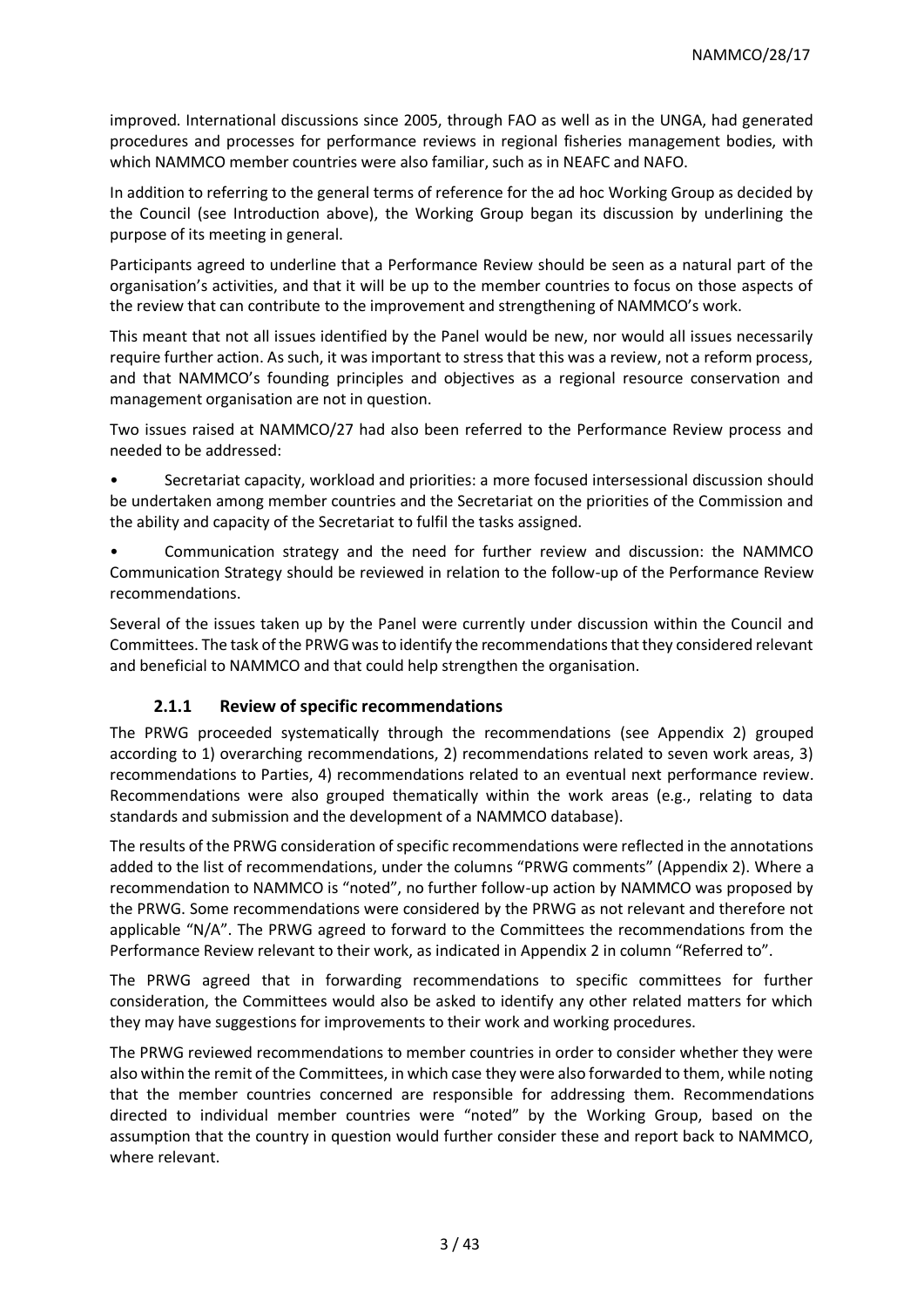### **2.2 INPUT FROM THE NAMMCO COMMITTEES**

The request of the PRWG for input from the Committees and the relevant recommendations were forwarded to all the NAMMCO Committees and the BYCELS Working Group by the Secretariat in August 2019, ahead of the autumn meetings.

In its request, the PRWG underlined to the Committees that the overall conclusions of the Performance Review were positive, and that NAMMCO was a well-functioning organisation, thanks also to their input and work. The Committees were advised to see the Performance Review as an opportunity to reassess their own working processes and recommend any changes which could improve their work and the workflow and communication between subsidiary bodies.

In reviewing the recommendations, the Committees were requested to

- a) Consider the relevance of the recommendations,
- b) Identify any other related matters for which they may have suggestions for improvements to their work and working procedures,
- c) Propose ways for implementing the recommendations and improving processes, where relevant.

The considerations and recommendations of the Committees should be clearly and thoroughly substantiated.

The Committees were also asked to consider the forwarded recommendations in the light of the five general priorities identified by the PRWG (see item 4 below).

- *1) High data quality and reliability – as needed for high quality science, which is at the core of NAMMCO management, and referring both to data collection and reporting/sharing and the recurrent aim of reducing data gaps for ensuring sustainable and precautionary management based on the best scientific evidence,*
- *2) Follow up on the advice provided by the Committees – with the need for a clear, standardised and well described follow up process,*
- *3) Transparency – referring to all processes and working procedures of the organisation and, particularly, the advice formulation process and the response from the member countries,*
- *4) Precautionary approach – in the process of decision making and thereby also the management advice-generating process,*
- *5) Communication – i.e. providing reliable information and raising awareness about the work of NAMMCO [with the website as the preeminent tool of communication and outreach of NAMMCO. The information contained should be complete, clear, updated and accurate].*

The processes followed by the FAC, CHM, CIO, BYCELS and SC to review the recommendations and formulate their answers as well as their detailed responses can be found in Appendix 1. The process followed by the MCs and their responses can be found in Document NAMMCO/28/17b

### **2.3 SECOND MEETING OF THE PRWG**

The second meeting of the PRWG was held in Nuuk on 20 November 2019. It was chaired by the Chair of the Council, Kate Sanderson (Faroe Islands) and attended by Páll Nolsøe (Faroe Islands), Amalie Jessen and Nette Levermann (Greenland), Ásta Einarsdóttir (Iceland), Ole-David Stenseth and Steinar Lindberg (Norway) and Geneviève Desportes and Charlotte Winsnes (Secretariat).

The main task of the second meeting was to review the responses of the Committees to the requests forwarded to them.

The PRWG reviewed the responses of the Committees. Considering that these represented the views of the Committees, the PRWG agreed to forward them without further comment to to the Council. The role of the PRWG had been to identify which PR recommendations should be addressed and on what terms.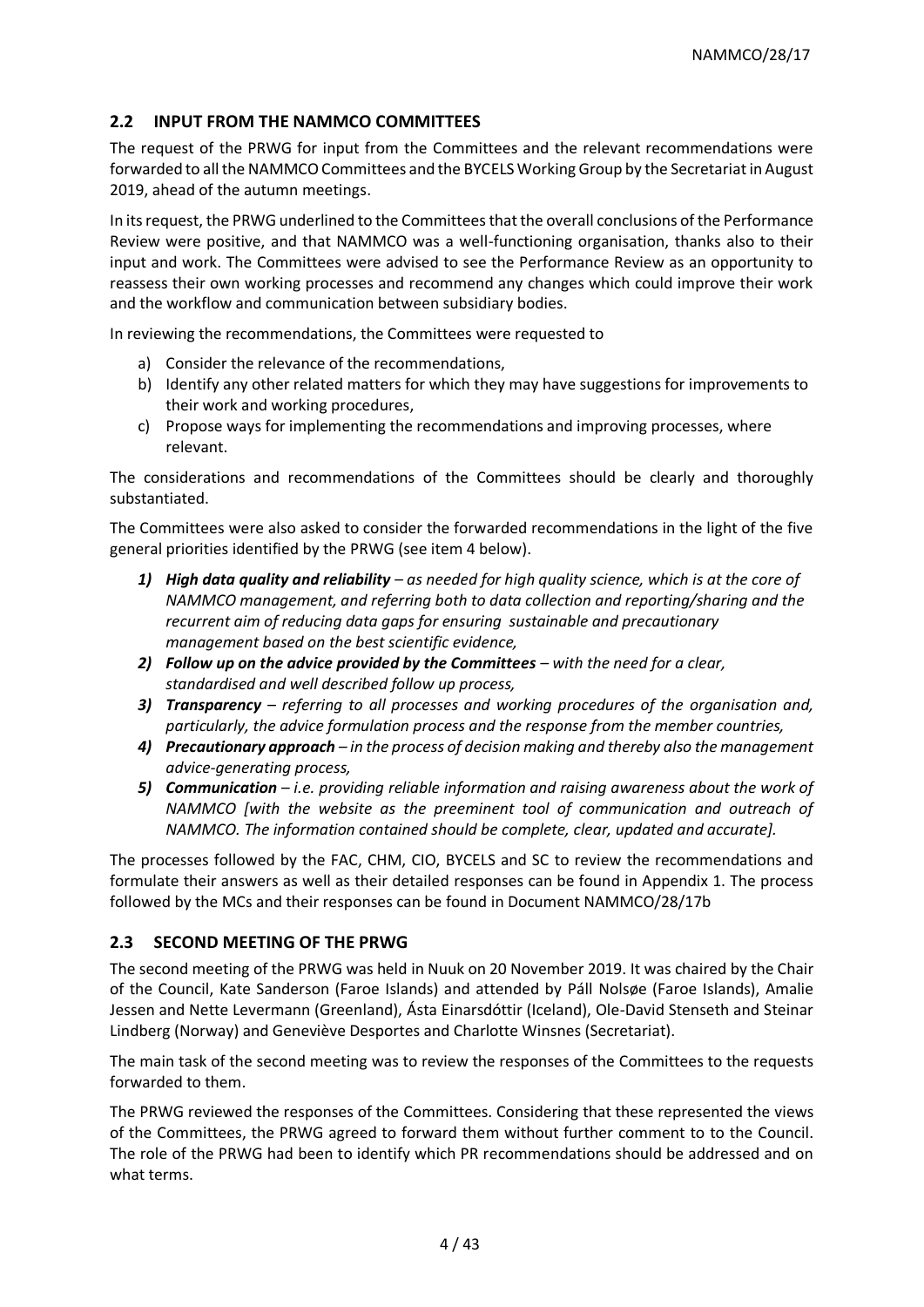Several of the Committees were already in the process of addressing some of the recommendations of the Review Panel that they found relevant.

The importance of the website as a hub for reliable information was acknowledged by all Committees and all had proposed a process whereby the existing information could be quality controlled, including how new information would be checked.

The need for reliable data from member countries and for a standardised manner of reporting all data requests from all NAMMCO subsidiary bodies had already been developed by the CHM, CIO and BYCELS, and a proposal for a single NAMMCO database was forwarded and endorsed by Council 27.

CHM, CIO and BYCELS also strongly emphasised the importance of the safe storage of the data on a suitable platform to ensure standardisation, continuity and accessibility.

The SC, faced with a considerably larger number of recommendations, prioritised them and proposed ways for implementing the ones it considered relevant.

In conclusion, some of the recommendations had already being addressed by the Committees, either as a response to the recommendations of the Performance Review or because the Committees had arrived at the same conclusion independently of the Performance Review Panel and had identified issues and/or needs for improvement.

## 3. **REVIEW OF PANEL'S GENERAL CONCLUSIONS**

The PRWG noted that the general conclusions of the Panel were positive. According to the Panel, the Commission was meeting its overall objective to "contribute through regional consultation and cooperation to the conservation, rational management and study of marine mammals in the North Atlantic", as well as the variety of goals identified in the Preamble to the Agreement that could be seen as related to the overall objective of the Agreement.

The PRWG noted the conclusions of the Panel that NAMMCO had attained a level of credibility among other organizations involved with Arctic issues and marine mammal conservation. The outputs from the Scientific Committee and the Committee on Hunting Methods were substantive and substantial. With respect to these and to recommended conservation measures pertaining to the sustainable management of marine mammals across the North Atlantic, NAMMCO's work was valued, relied upon and sought. NAMMCO had become a preeminent and credible forum for the discussion on conservation and management of marine mammals in the North Atlantic region.

According to the Panel, NAMMCO members shared a commitment to ensuring the sustainable management of marine mammals in the North Atlantic. They had, for the most part, implemented the recommendations and the conservation and management measures proposed by the Commission in a timely fashion.

The PRWG noted the Panel's conclusion that while NAMMCO had performed well, there was room for improvement. The Panel had made a total of 95 specific recommendations and suggestions on how the Commission could improve various aspects of its performance.

The PRWG agreed to address the over-arching recommendations from the Panel in the context of a general discussion of NAMMCO priorities (Item 4). Recommendations seen as "overarching recommendations" included the following:

- Some declining or unknown marine mammal populations faced substantial takes. NAMMCO should provide its Members with advice that would allow them to manage all harvested stocks using a precautionary approach.
- There was a lack of transparent procedures and working methods in relation to assessments, implementation of management actions and interactions between NAMMCO's bodies.
- The Panel also noted that the Observation Scheme possibly did not provide benefits commensurate with its costs.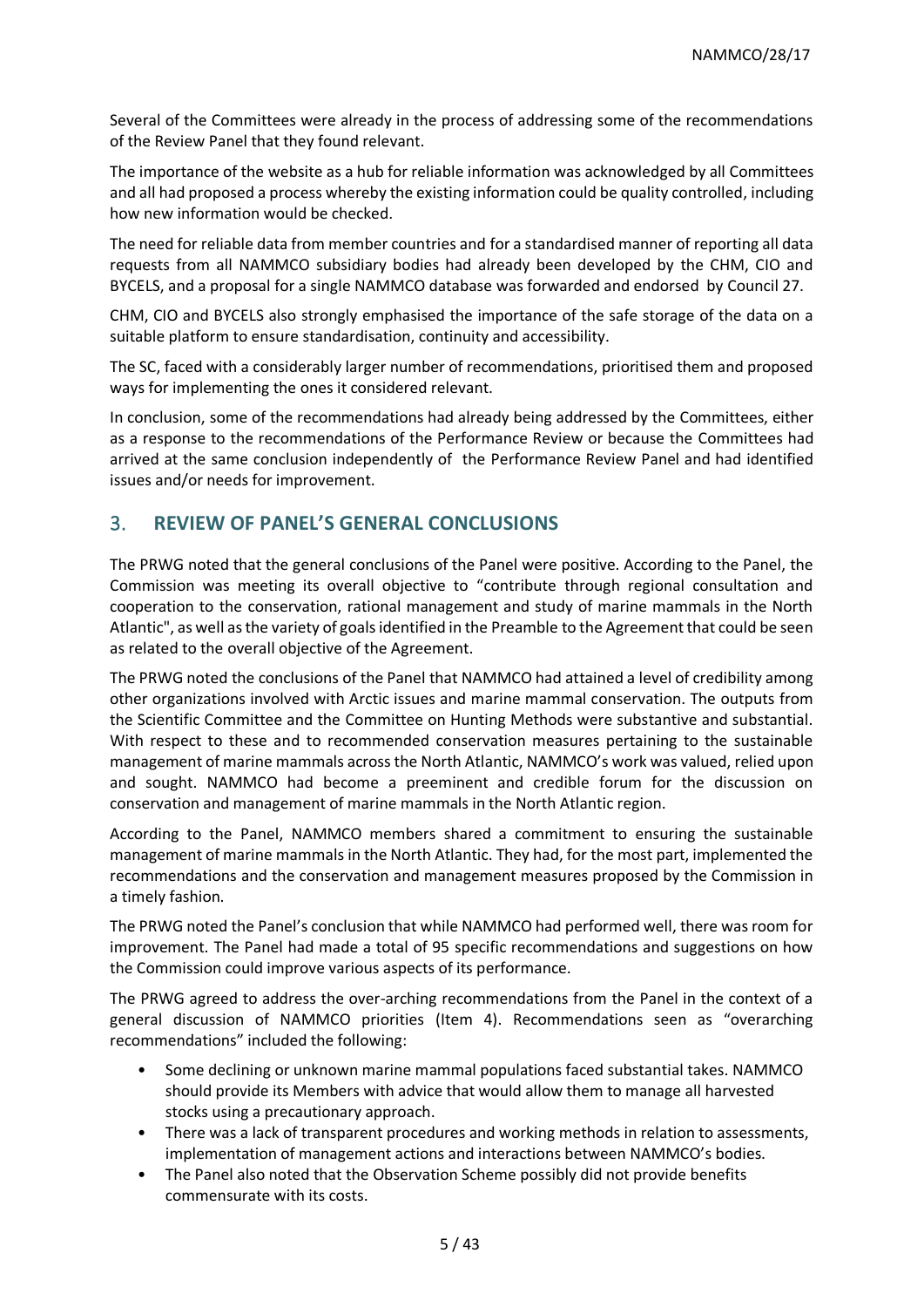• The Panel recommended that NAMMCO develop and implement a Strategic Plan to help focus its efforts and better guide decision-making across the organisation.

# 4. **DISCUSSION OF NAMMCO PRIORITIES**

The PRWG returned to the overarching recommendations (see item 3 and Appendix 1) as a basis for a discussion on priorities. The Chair noted that the identification of priorities in relation to the workload and capacity of the Secretariat was also an issue the Council had tasked the PRWG to consider, as was a discussion of the Communication Strategy.

The PRWG noted the emphasis given by the Panel to the recommendation for NAMMCO to develop a Strategic Plan as a tool for identifying and implementing priorities. The PRWG concluded, however, that such a formal bureaucratic tool was not necessary in the NAMMCO context. It was noted that the flexible way in which member countries work together, including in the Heads of Delegation format, provides a good basis for regular and frank discussions. The PRWG noted that the "culture" of NAMMCO as a small and like-minded organisation with a high degree of trust among its members was an important aspect of NAMMCO's work, but an aspect that the Performance Review Panel had failed to highlight adequately.

Noting the over-arching recommendations from the Performance Review Panel, and based on a more general discussion of NAMMCO policies and principles, the PRWG identified five issues which could benefit from greater attention as priority matters for NAMMCO, with the aim of further strengthening and improving the work of the organisation, both in the shorter and longer terms.

In identifying the priority areas outlined below, the fundamental importance of scientific cooperation as the basis of NAMMCO's work was underlined. It was also noted that any substantial increase in membership contributions was not an option in the short term.

#### **Priority issues:**

- 1) **Data quality and reliability to ensure high quality science, which is at the core of NAMMCO management** – This refers both to data collection and reporting/sharing, also in order to reduce data gaps to ensure management advice based on the best available scientific evidence. The PRWG noted that the Panel had made several recommendations concerning data submission, data collation and data standardisation, also regarding the development of an up-to-date database in the Secretariat. These recommendations were grouped together and referred to the relevant Committees for their consideration and technical feedback. (see Appendix 2)
- 2) **Follow up on the scientific, conservation and management advice provided by the Committees** – The PRWG identified the need to ensure a clear, standardised and welldefined follow-up process with respect to advice provided by all Committees, both in relation to scientific research, conservation and management measures, and hunting methods.

As underlined in recommendations from the PR Panel, the Working Group noted that a better communication between the different bodies should be ensured, with clearer explanations of requests for advice and the recommendations and decisions, as well as a clear indication of the reasons for NAMMCO and/or its member countries for supporting or not supporting the advice requested from Committees.

3) **Transparency** – It should continue to be given high priority in all processes and working procedures of the organisation, particularly in the formulation of advice and responses from the member countries.

The quality and completeness of the information available on the NAMMCO website is at the core of NAMMCO's credibility as an international organisation. Transparency is also supported by the quality and availability of the data and data sharing as well as the quality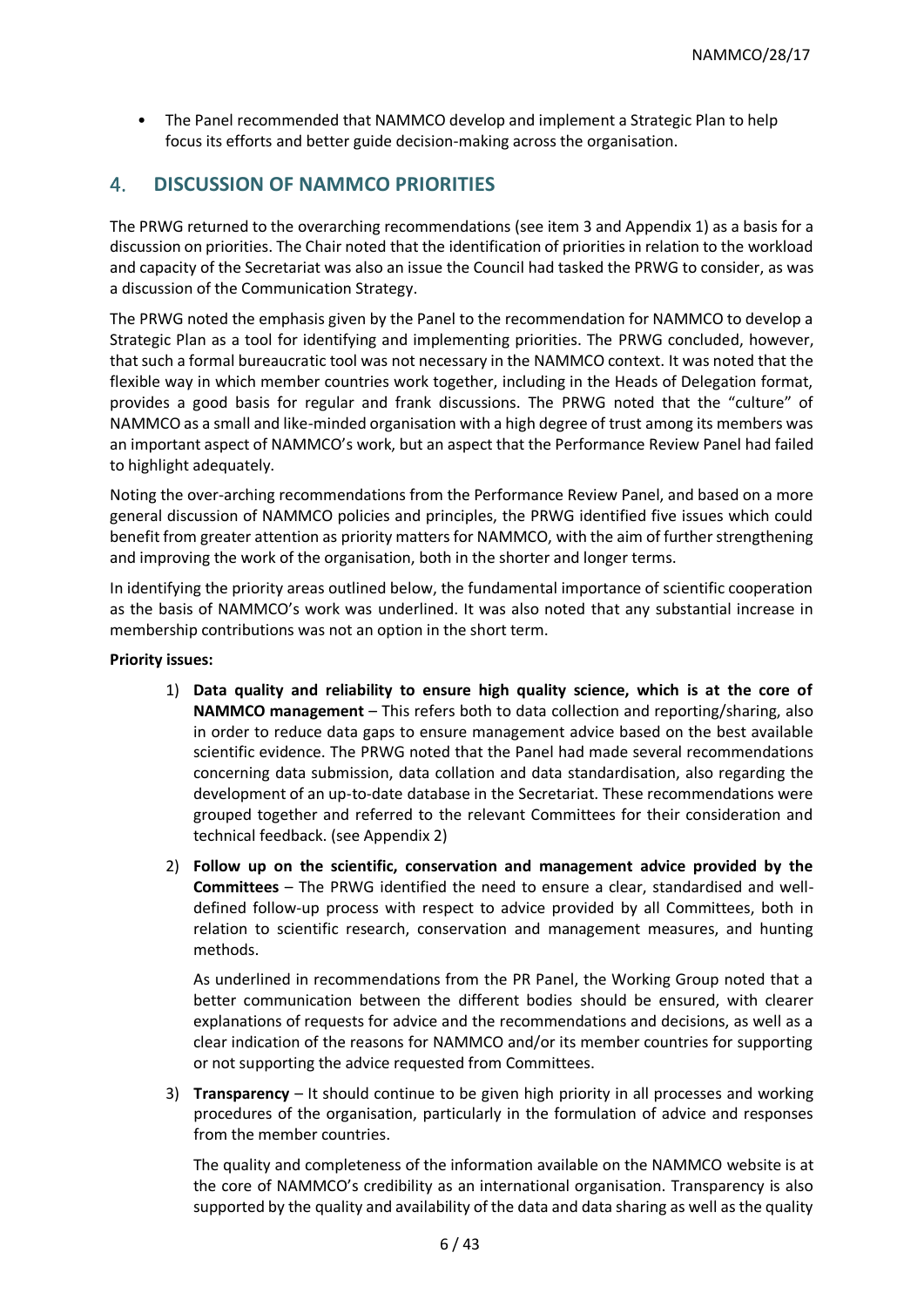of meeting reports, which must clearly describe the basis for and processes behind advice given and decisions made.

- 4) **Precautionary approach** the PRWG identified the need to give greater priority to considering how the precautionary approach can and should be applied in the context of scientific, conservation and management advice generated through NAMMCO, not least in relation to poorly or not managed stocks subject to substantial removals.
- 5) **Communication** Providing reliable information and raising awareness about the work of NAMMCO was also identified by the PRWG as a priority area, and one that required more active and regular review and clearer guidance for the Secretariat.

In identifying Communication as a priority area, the PRWG used the opportunity to discuss in more detail the Communication Strategy, as had been requested by the Council.

The Chair referred to the Vision and Mission of the Communication Strategy (adopted in 2017), in which the vision is for NAMMCO to be seen as the pre-eminent and most effective forum for the conservation and management of marine mammals in the North Atlantic, with its mission being to provide factual, timely and clear information on marine mammals and related issues.

The PRWG discussed the linkages between communication and transparency, credibility and legitimacy, and how these relate to the level of visibility that is required or desired. It was noted that there is a need to ensure better consistency between the ambitions for communication and outreach and available resources, and that perhaps the Secretariat has been over-stretched in this regard and the Strategy has been too ambitious.

The PRWG agreed that the NAMMCO website should be the focus of communication efforts, ensuring high quality, updated and comprehensive information on marine mammal research, conservation and management on marine mammal stocks and species in the North Atlantic carried out through NAMMCO. Awareness of and access to the website should be enhanced through Search Engine Optimization, with the aim of having links to NAMMCO appearing high on the list of any internet searches about marine mammals. Making NAMMCO more visible on Wikipedia was also important.

The PRWG noted that although other communication platforms such as Facebook and Twitter did not address the same public as the website, they should not necessarily have high priority. Communications in social media should be primarily focussed on NAMMCO's own work, and resources used to maintain them should not compromise the completion and update of the website. Outreach, as distinct from maintaining existing external relations, could be reduced to save effort and costs, i.e. participating in events organised by organisations with which NAMMCO has not established formal relations.

The PRWG suggested that the General Secretary should prepare an overview of the time used for communication and outreach, assessing what would be gained by scaling back on outreach efforts in favour of focussing efforts on the website. This overview should then be considered more closely by the Finance and Administration Committee, which could develop more detailed guidance for the Secretariat on communication priorities. It was also noted that in setting clear priorities for communication in relation to available resources, Member Countries need to be adequately prepared with clear views on the Secretariat's proposals for communication and outreach activities.

## 5. **CONCLUSIONS AND RECOMMENDATIONS**

To carry out a Performance Review was viewed as a natural part of the organisation's activities. This was a review, not a reform process, and NAMMCO's founding principles and objectives as a regional resource conservation and management organisation were not in question.

The PRWG highlighted the following conclusions of the Performance Review Panel: "The Panel was of the view that the outputs from the NAMMCO were substantial and substantive and have made it a credible forum for the discussion of the conservation and management of marine mammals in the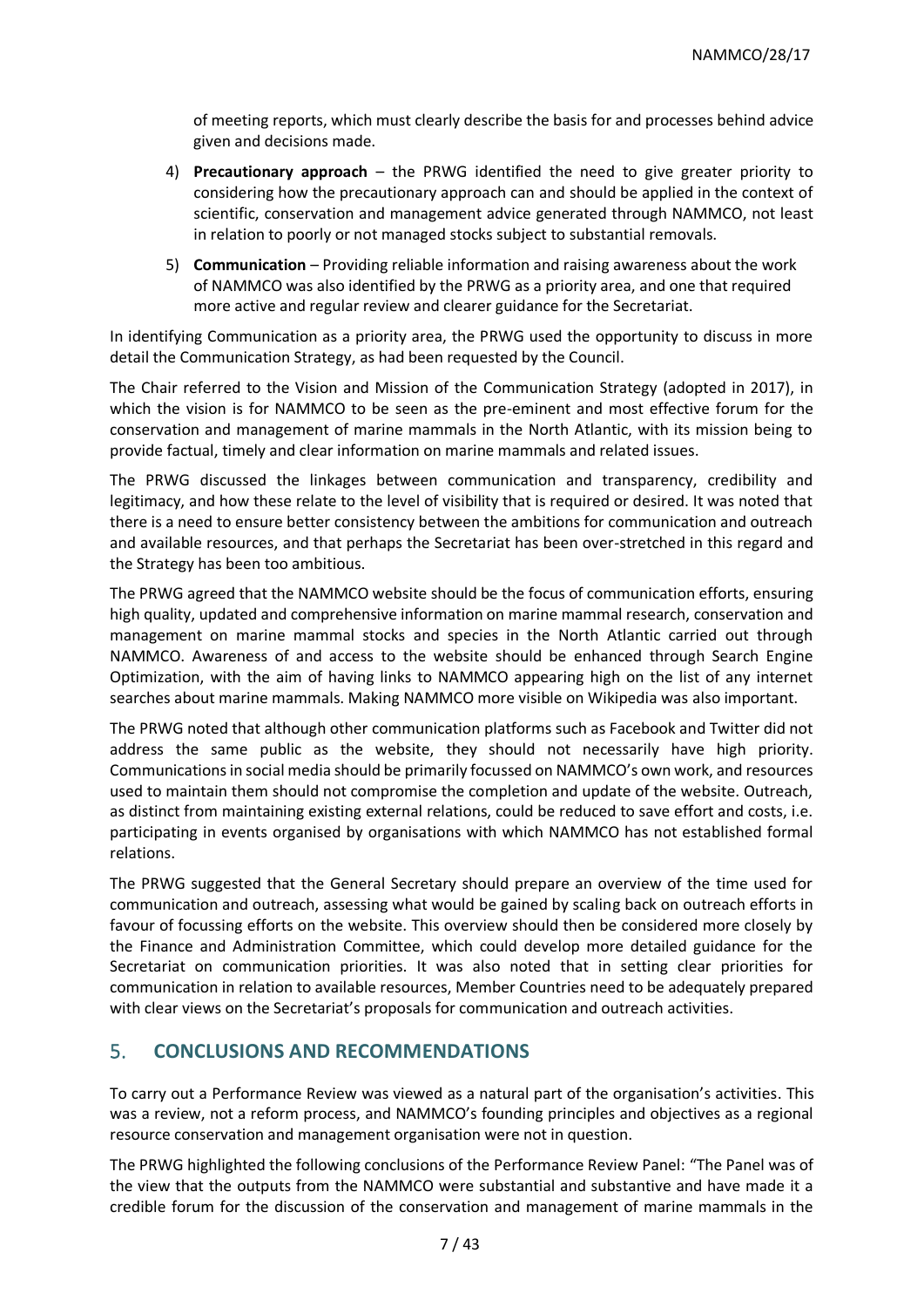Arctic and North Atlantic regions. These include the National Progress Reports, organization of conferences/symposia, workshops and Expert Working Groups, cooperation with other relevant organizations and the work of the Scientific Committee, Management Committees, Committee on Hunting Methods and Committee on Inspection and Observation" [PR18-RC90]

Although the Review Panel concluded that NAMMCO had performed well since its inception in 1992, the PRWG also noted that the Panel had considered that there was still room for improvement. The Panel had given a total of 95 specific recommendations and suggestions on how the Commission could improve various aspects of its performance. The task of the PRWG was to identify the recommendations that they considered relevant and beneficial to NAMMCO and that could help strengthen the work of the organisation.

Some issues did not require further action and were simply noted by the PRWG. Not all issues identified by the Panel were new and some had already been identified by the Committees themselves and were under consideration within the Council and/or Committees.

The Panel emphasized through several recommendations the need for NAMMCO to develop a Strategic Plan as a tool for identifying and implementing priorities. The PRWG concluded, however, that such a formal bureaucratic tool was not necessary in the NAMMCO context.

In response to recommendations from the Panel, the PRWG identified five issues which should be seen as priority matters for NAMMCO and could benefit from greater attention, with the aim of further strengthening and improving the work of the organisation, both in the shorter and longer terms. These priority items are:

- 1) **Data quality and reliability;**
- 2) **Follow up on the scientific, conservation and management advice provided by the Committees;**
- 3) **Transparency in work processes;**
- 4) **Precautionary approach in management;**
- 5) **Communication efforts.**

The PRWG recommended that the Council endorse these priorities as a basis to sustain and guide the work of NAMMCO in general and of its subsidiary bodies in particular in the coming years. Table 1 lists the points of action prioritised by the PRWG in relation to the five priority areas.

The PRWG recommended that strong attention be given to ensuring the quality, reliability, safe storage and accessibility of data.

The NAMMCO website should continue to be the focus of communication efforts. It was crucial to ensure that the information on marine mammals related to research, conservation and management of stocks and species in the North was of a high quality, updated and comprehensive. The PRWG recommended that this should continue to be a core task of the Secretariat and given priority over other communication efforts until the website was completed and updated.

The PRWG also recommended that the Council apply the sequence of NAMMCO meetings proposed by the FAC, with a Scientific Committee meeting prior to the Council meeting in the first half of the year, both allowing the Scientific Committee more time to respond to Council's requests, as well as providing the most up-to-date advice.

The PRWG recommended that the discussion on the capacity, workload and priorities of the Secretariat continue as a more focused intersessional discussion among member countries and the Secretariat. A balance needed to be established between the priorities defined for the Commission and the ability and capacity of the Secretariat to fulfil the tasks assigned.

The PRWG recommended that the Council endorse the conclusions of the Committees and BYCELS Working Group regarding their further work for addressing the recommendations of the Performance review Panel they deemed relevant.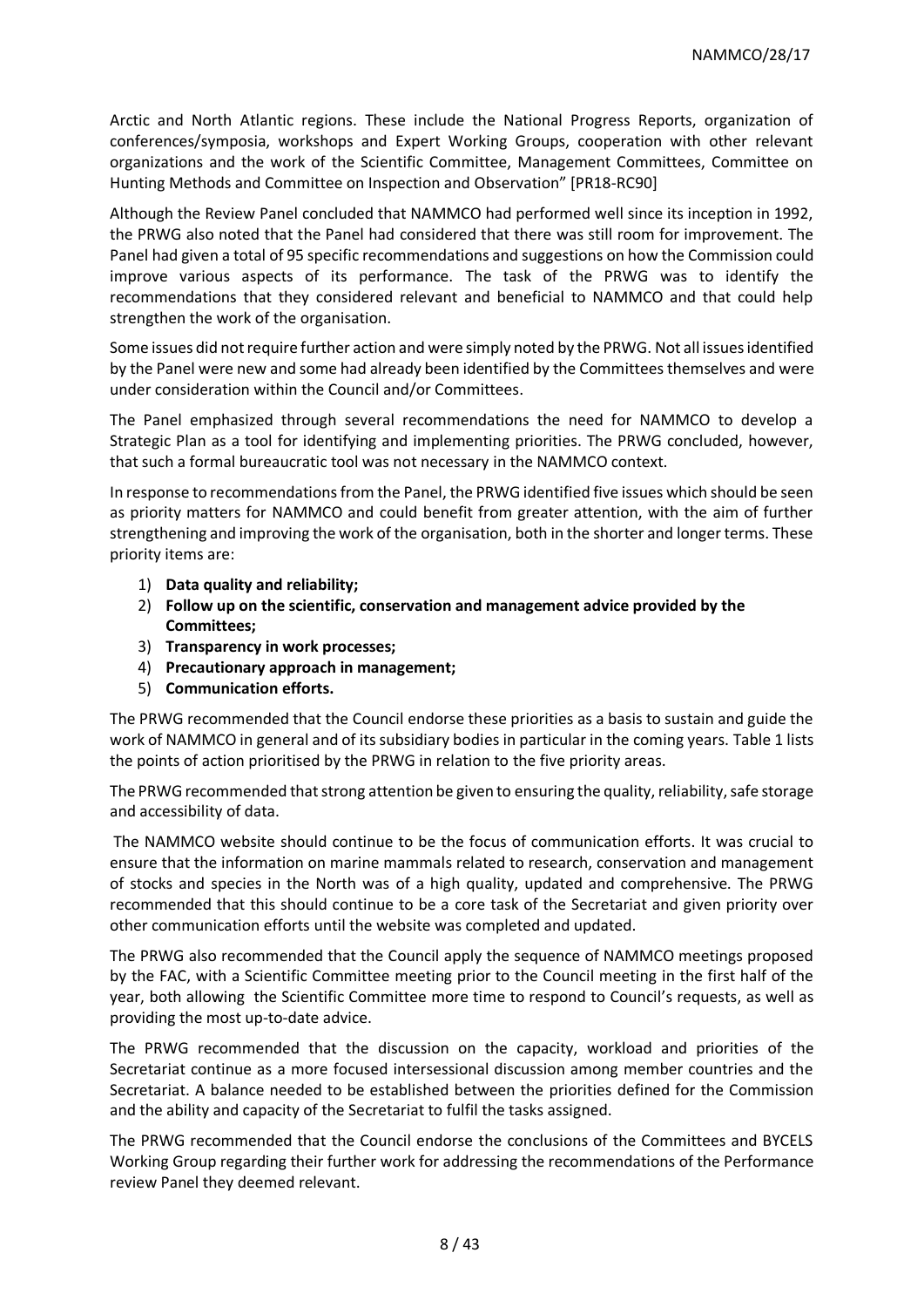**Table 1.** Recommended points of action prioritised by the PRWG

| Priorities defined by the PRWG | <b>Related Review</b> | Recommended actions proposed by the         | Responsible                | <b>Supporting ongoing activities</b>           |
|--------------------------------|-----------------------|---------------------------------------------|----------------------------|------------------------------------------------|
|                                | Panel's               | <b>PRWG</b>                                 |                            |                                                |
|                                | recommendations       |                                             |                            |                                                |
| Data quality and reliability   | RC12, 14, 15, 17,     | Strong attention be given to data quality,  | Committees / Members       | Cs/Members implementing the use of a           |
|                                | 18, 20, 23, 24, 25,   | reliability, safe storage and accessibility |                            | single standardised reporting format           |
|                                | 52,87                 |                                             | <b>Members</b>             | Reporting of validated data, better reporting  |
|                                |                       |                                             |                            | of struck and lost                             |
|                                |                       |                                             | Secretariat                | Searchable NAMMCO catch database               |
|                                |                       | Complete overview documents on              | Secretariat, Committees    | Overview documents being prepared by           |
|                                |                       | endorsed abundance estimates, removal       |                            | Secretariat                                    |
|                                |                       | levels, assessment status                   |                            |                                                |
| Follow up on the scientific,   |                       | Continue develop overview documents         | Secretariat / Committees   | Secretariat's implementation since NAMMCO      |
| conservation and management    |                       | following up the responses to proposal      | / Members                  | 26 of a standardised follow up process for all |
| recommendations provided by    |                       | from committees for advice on stock         |                            | committees                                     |
| the committees                 |                       | status and hunting activities               |                            |                                                |
| <b>Transparency in work</b>    | RC4, 28, 29, 60,      | Better explanations supporting advice and   |                            | Review of assessment procedures by the SC      |
| processes                      | 61, 62 76             | decisions from and communication            | Management & Scientific    | in progress                                    |
|                                |                       | between MCs and SC                          | Committees                 |                                                |
|                                |                       | Revisions of MCs and SC RoPs to clarify     |                            |                                                |
|                                |                       | responsibilities                            |                            |                                                |
|                                | RC60, 61, 62          | Continue and increase the use of the        | Secretariat / organisation | Uploading of NAMMCO documents online for       |
|                                |                       | website as public information portal        |                            | open access                                    |
|                                | <b>RC76</b>           | Develop a document consolidating            | Secretariat / Finance &    |                                                |
|                                |                       | NAMMCO financial rules and practices        | Administration             |                                                |
|                                |                       |                                             | Committee                  |                                                |
| Precautionary approach in      | RC5, 31, 36, 38       | MCs to define a precautionary approach in   | Management & Scientific    |                                                |
| management                     |                       | the framework of NAMMCO                     | Committees                 |                                                |
|                                | <b>RC36</b>           | To not postpone the 2021 ringed seal WG     | Scientific Committee       | Ongoing studies in Greenland and Norway        |
|                                | RC4iii, 6, 19, 22,    | MCs to prioritise assessment effort, based  | Management & Scientific    | SC developing list of NAMMCO Management        |
|                                | 24, 38, 57            | on the SC overview of stock status          | Committees                 | Areas with assessment status                   |
| <b>Communication efforts</b>   | RC7, 88, 89           | Website to be the focus of communication    | Secretariat, Committees    | Secretariat update on assessment in species    |
|                                |                       | and outreach efforts; completion &          |                            | status and new species in preparation          |
|                                |                       | update priority for Secretariat; regular    |                            |                                                |
|                                |                       | review of content by Committees.            |                            |                                                |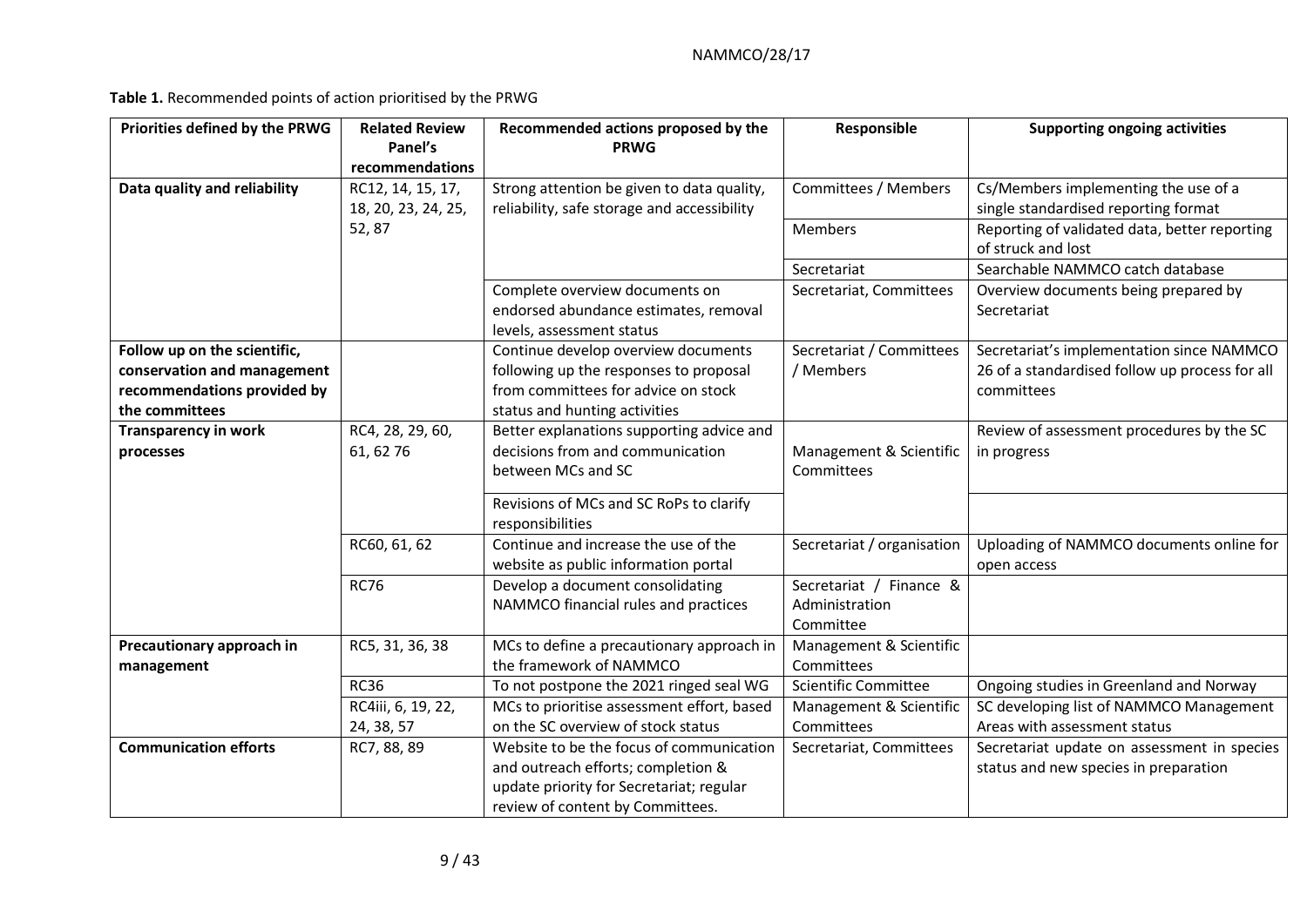# **Appendix 1:**

# **INPUT FROM COMMITTEES**

# 1. **REQUEST FROM THE PRWG AND COMMITTEES' RESPONSE PROCESS**

At its 27th meeting, the NAMMCO Council established an *ad hoc* Working Group to review and follow up on the recommendations made by the Performance Review (PRWG). At its first meeting (June 2019), the PRWG agreed to forward to the Committees the recommendations relevant to their work. It reviewed the recommendations and identified recommendations and issues for relevant Committees to consider.

The results of the consideration of the PRWG regarding specific recommendations were reflected in the PRWG' annotations to each recommendation (PRWG comments on the list of recommendations), so these considerations could also inform the committees' discussions.

The PRWG requested that all NAMMCO committees consider the recommendations and issues forwarded and provide a written response. The PRWG asked that the committees specifically:

*a) Consider the relevance of the recommendations.* 

*b) Identify any other related matters for which they may have suggestions for improvements to their work and working procedures,* 

*c) Propose ways for implementing the recommendations and improving processes, where relevant.* 

The PRWG also asked that the discussions and recommendations of the committees be clearly and thoroughly substantiated and consider five general priorities:

*1) High data quality and reliability 2) Follow up process on the advice provided by the committees 3) Transparency 4) Precautionary approach 5) Communication*

#### **Process**

Two documents were provided in advance of the committees' meeting. These were the full text of the performance review report and the request from the PRWG containing for each committee the list and full text of the relevant recommendations. The Scientific Committee (SC) was also provided with a brief summary of the relevant recommendations containing just the recommendations synthesised and extracted from detailed context descriptions. The Management Committees were provided with a document prepared by the Secretariat and summarising the main issues they should focus on.

The Committees on Hunting Methods (CHM), on Inspection and Observations (CIO) and the BYCELS Working Group (BYCELS) met week 40 in Copenhagen. The discussions and replies were structured according to a, b and c described above, and the results are presented in sections 2 to 4.

The SC met week 44 and followed a slightly different process (see section 5.1), as there were many more recommendations forwarded to them and the time for this agenda point was limited to one hour. The SC response is presented in sections 5.2 to 5.7.

The Finance and Administration Committee (FAC) met week 47 and its response to the forwarded recommendations is presented in section 6.

The Management Committees (MCs) will meet in a joint meeting during the Annual Meeting and consider the request of the PRWG. Their responses will be presented separately to the Council.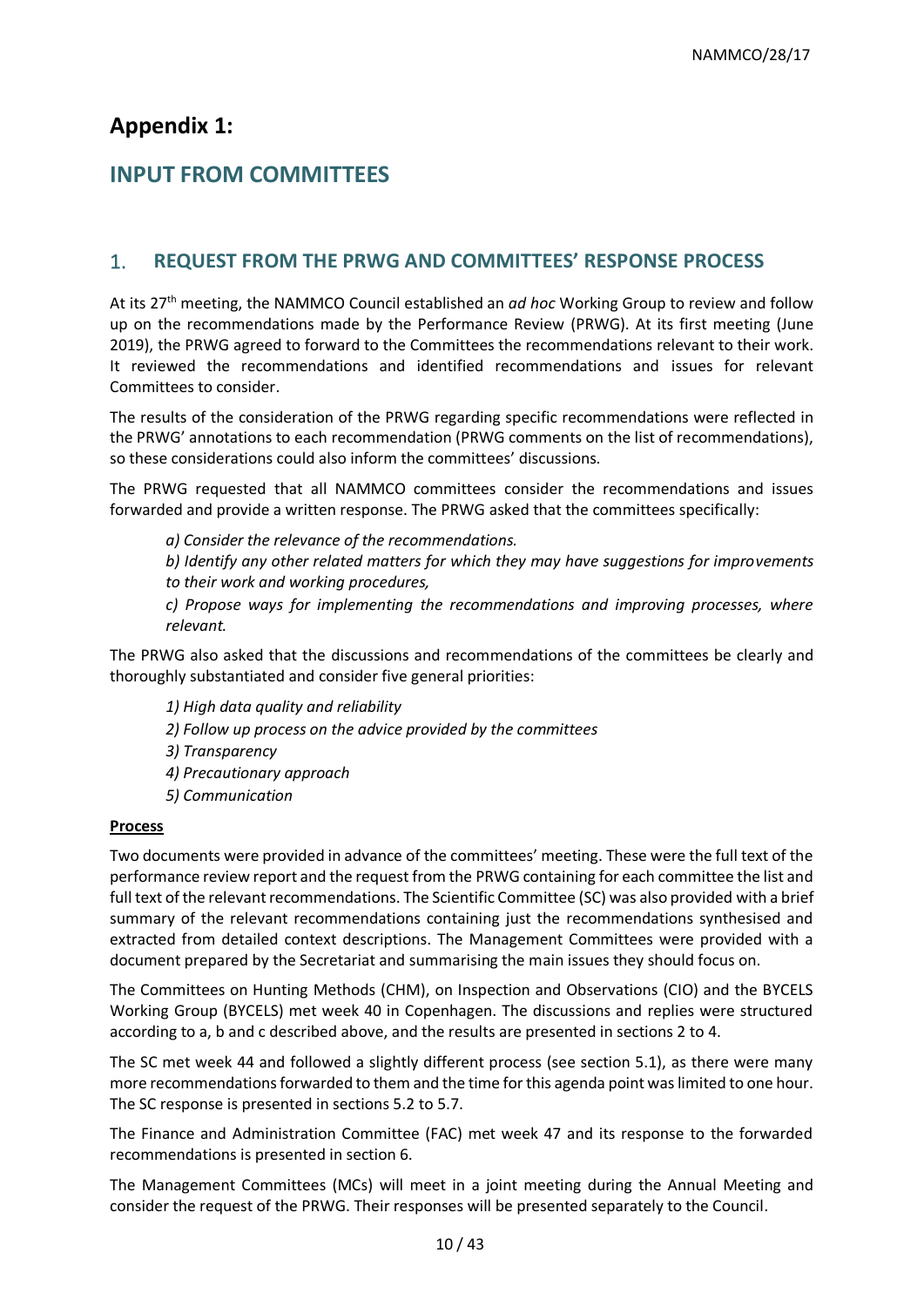# 2. **RESPONSE OF THE COMMITTEE ON INSPECTION & OBSERVATION – CIO**

#### **2.1 PR18-RC20 AND PR-RC25**

PRWG comment pertaining to both recommendations: The priority is to ensure a reliable database (storage of data) with guidelines on data quality and sharing.

#### **PR18-RC20**

*The Panel noted the low number of strandings reported and the absence of information on hunting effort and ship strikes in the NAMMCO data spreadsheet. Measures of hunting effort related to catches of some species could be obtained relatively easily from analyses of hunting licenses issued, logbooks and inspection and observation reports and interviews with hunters. The Panel recommended that ship strikes be reported more consistently.*

#### **CIO response:**

- a) CIO noted that the recommendation primarily addresses reporting of ship strikes and that this is a concern under BYCELS and did not discuss it further
- b) Not considered
- c) Not considered

#### **PR18-RC25**

*Recommendation relates to the question of standardising data reporting from Parties to NAMMCO, ensuring data quality and storage.* 

#### **CIO response:**

- a) CIO considered the recommendation highly relevant
- b) CIO strongly emphasised the importance of safe storage of data with suitable platform to ensure standardisation, continuity and accessibility. CIO also recommended that the Secretariat look at how data storage is handled in comparable fisheries organisations (NEAFC, NAFO, IWC)
- c) CIO drew attention to the already ongoing work undertaken by the committee to standardise annual reporting of data from Parties by extending the national progress reports to also include data from CIO/CHM/BYCELS in addition to SC. This work entails identification of which data should be submitted and in what format, one annual deadline for data submission and how and in which form the submitted data can become publicly available on the website

### **2.2 PR18-RC7**

*Recommendation to establish a formal procedure to review and update the NAMMCO website regularly. It is suggested that Committees together with the Secretariat periodically review and endorse their relevant sectors.* 

#### **PRWG comment:**

The website is the most important visibility and outreach tool of NAMMCO. Its content should be correct and updated. The Committees should be the guarantee of the quality of its content. The review of the content should be one of their recurrent tasks.

#### **CIO response:**

- a) CIO considered the recommendation highly relevant
- b) No further issues were identified
- c) CIO agreed to recommend the following 3-step process for its work to ensure the quality of the content:
	- 1. to review all current text and information related to Inspection and Observation on the website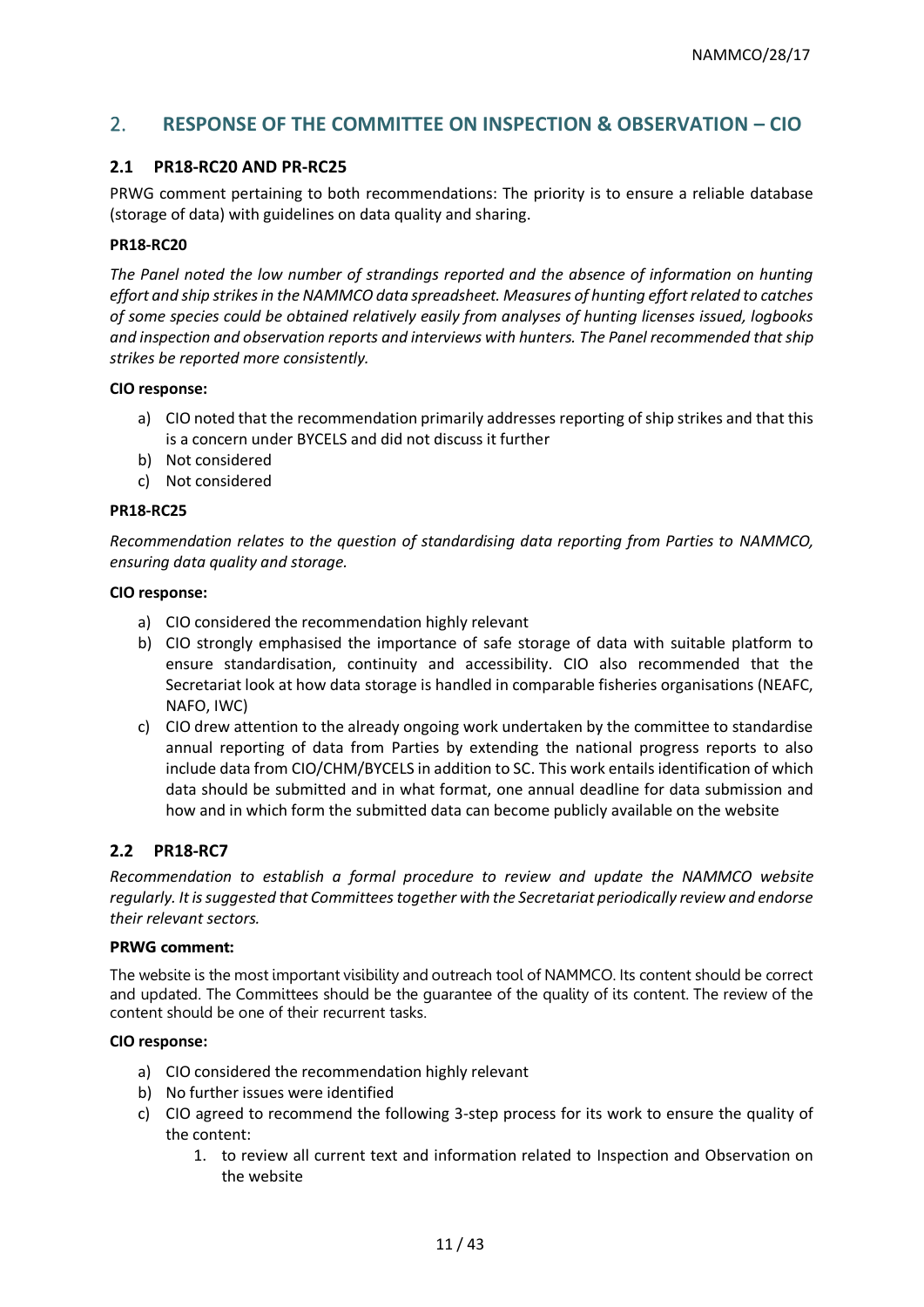- 2. make reviewing new information on the website a standard agenda item for the annual meeting of the committee. If needed this may also be done by correspondence intersessional
- 3. consider how to make the work of the committee more visible, i. e. how to report on past observations and future plans, how to report on the evaluation of the Observation Scheme

Acknowledging the limited amount of text presently displayed on the website CIO agreed to carry out step 1 during the meeting.

### **2.3 PR18-RC54**

*Recommendation pertains to revise the Observation Scheme to make benefits and costs more balanced and the work more accessible to the public. Presently it does not give accurate information of a specific hunt over time, and if* one of the objectives of the scheme is to obtain an accurate understanding of the level of compliance with national laws implementing NAMMCO recommendations, the Panel believes that significantly more resources will need to be devoted to the operation of the Observations Scheme.

#### **PRWG comment:**

- Seek input from CIO on priorities, effort to reach objective, and alternative methods.
- Prioritisation of observation activities could be assigned in relation to hunting levels.
- CIO to increase its visibility/transparency on the website.

#### **CIO response:**

- a) CIO noted that a new Observation Scheme is in place with new purpose and objectives. CIO also noted that the issue of transparency on website was dealt with under RC7.
- b) CIO noted that the idea of conducting regular audits of the national inspection programmes could be interesting. However, it would have to be further defined and considered in relation to the overall scope of the CIO ToR.
- c) New provisions and ongoing development of guidelines are the  $1<sup>st</sup>$  step to meet the recommendation.

CIO agreed to the following elements for prioritisation of scope of observations:

- Hunting level
- Hunts not covered by national inspectors
- Implementation and compliance of new recommendations into national regulations
- Hunts where the SC or CHM request data
- Rotation between member countries
- Rotation between hunts (time interval when last observed)
- Maximising the effort to reach the objectives by allocating money from several years into one year
- Practicality of the exercise not feasible
	- o small scale hunts that are happening infrequently and in remote areas

CIO discussed if and how the information collected through the logbooks or collected in connection with issuing licenses could be best used. What kind of analyses would be feasible based on the information? CIO agreed to discuss this further at the next meeting. Members would submit licences and logbooks to this end prior to the meeting.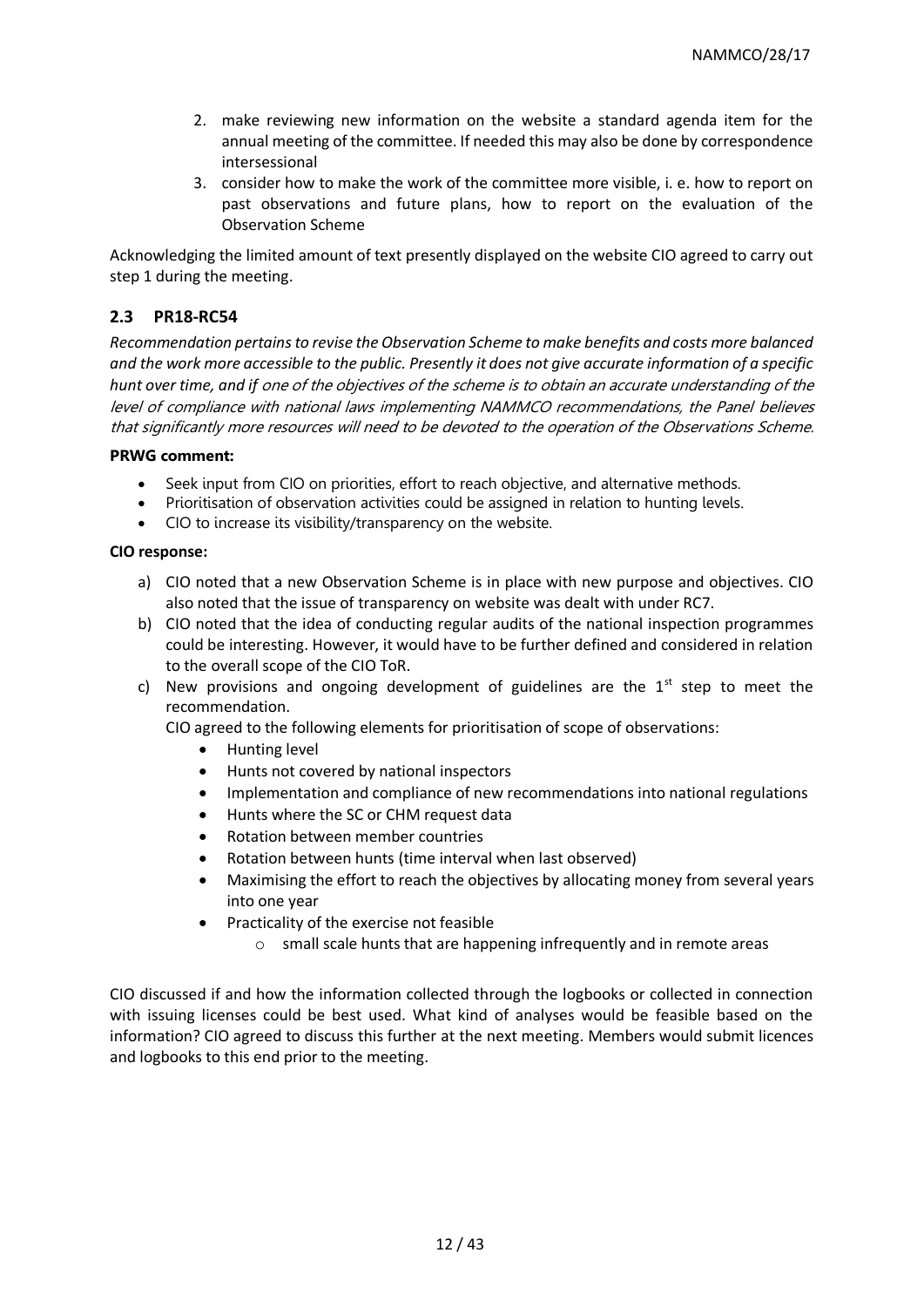# 3. **RESPONSE OF THE COMMITTEE ON HUNTING METHODS – CHM**

#### **3.1 PR18-RC12, PR18-RC13, PR18-RC18, PR18-RC20, PR18-RC23, PR18-RC25, PR18-RC87**

*The recommendations related to the question of standardising data reporting from Parties to the Committees, ensuring data quality and storage. It also recommended working with other relevant IGOs (IWC) to avoid overlaps in deadlines and facilitate the data submission process.* 

**PRWG comment**: The priority is to ensure a reliable database (storage of data) with guidelines on data quality and sharing.

#### **CHM response:**

- a) CHM found all recommendations highly relevant except for PR18-RC20 which belonged to BYCELS
- b) CHM emphasised the importance of safe storage of data with suitable platform to ensure standardisation, continuity and accessibility.
- c) CHM drew attention to the already ongoing work undertaken by the committee to standardise annual reporting of data from Parties by extending the national progress reports to also include data from CIO/CHM/BYCELS in addition to SC. This work entails identification of which data should be submitted and in what format, one annual deadline for data submission and how and in which form the submitted data can become publicly available on the website.

#### **3.2 PR18-RC50 AND PR18-RC51**

*Recommendations emphasised the need for CHM to continue its efforts to understand reasons for the different TTD and IDR rates in different hunts with the aim of improving these*.

**PRWG comment:** Ongoing and one of the issues that future EGM will address.

#### **CHM response:**

- a) CHM found the recommendations highly relevant, and noted that this is part of the Committees ToR
- b) Nothing noted
- c) CHM will address these concerns in future EGM/WS, and new actions to be taken was envisaged to result from such EGM/WS. Monitoring and following up on previous recommendations to members is an ongoing task that encompasses this issue.

#### **3.3 PR18-RC52 AND PR18-RC53**

*Recommendations to continue to define better methods for collecting data from all hunts on the occurrence of struck and lost (S/L) events and the circumstances surrounding those events. These efforts should continue in cooperation with SC and should also respond to the recommendations from the various workshop and expert group meetings.* 

**PRWG comment**: no specific comment given.

#### **CHM response:**

- a) CHM found the recommendations relevant
- b) CHM noted the need for member countries to improve the focus of and collection of S/L. CHM noted that it will continue to pursue the problem for all hunted marine mammals in NAMMCO and particularly related to hunts where:
	- o data on S/L is not available
	- $\circ$  the data quality is not very high
	- $\circ$  hunts identified by SC where accurate S/L are especially importance for assessments

CHM also agreed that when identifying target hunts considerations of a cost-benefit ratio should be made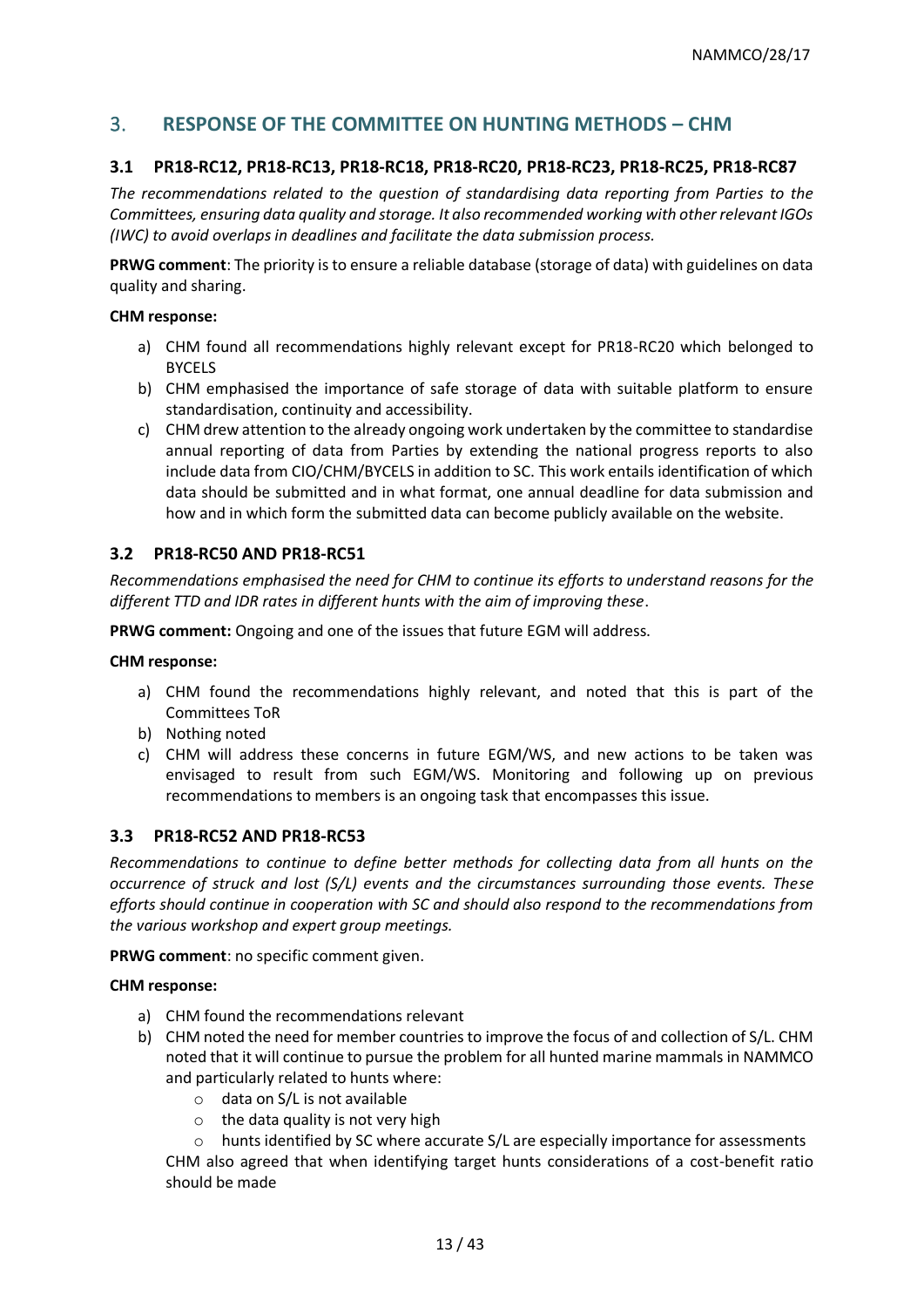c) CHM pointed to the ongoing NORDECO project initiated by KNAPK in Greenland. The project looks at stimulating incorporation of local knowledge in decision-making. NAMMCO has been invited to participate in the project, and Fern Wickson from the Secretariat will attend a meeting in Nuuk in December. CHM has been asked by SC to give input on how to achieve reliable reporting from hunters. CHM emphasised that the fundament for reliable reporting would be reciprocal trust among the actor's hunters and scientists. A 1st step could be to establish a dialogue forum between hunters and scientists/managers to build trust and make a fundament for reliable reporting. Such a forum will also enhance NAMMCOs aim at involving user knowledge more. CHM recommended investigating if this could be developed into a pilot study financed through NORDECO with focus on struck and lost issue. Perhaps to be financed/incorporated to NAMMCOs part of the NORDECO

### **3.4 PR18-RC62**

*Recommendation considered the need for improving NAMMCO's transparency by including translating relevant legislation to English for the website*

**PRWG Comment**: does CHM find this useful and if so should it be full text or synopsis?

#### **CHM response:**

- a) CHM found the recommendation relevant
- b) Nothing noted
- c) CHM noted that this has been on the list of things to do for some time now, but that this will now be prioritised as one of the current interns' tasks. CHM will look into how unauthorised translations of legal text should be dealt with. Already translated regulations will be made available on the website. Other key documents are already in English and available on the website.

#### **3.5 PR18-RC7**

*Recommendation to establish a formal procedure to review and update the NAMMCO website regularly. It was suggested that Committees together with the Secretariat periodically reviewed and endorsed their relevant sectors.* 

**PRWG comment:** The website is the most important visibility and outreach tool of NAMMCO. Its content should be correct and updated. The Committees should be the guarantee of the quality of its content. The review of the content should be one of their recurrent tasks.

#### **CHM response:**

- a) CHM considered the recommendation highly relevant
- b) No further issues were identified
- c) CHM agreed to recommend the following 3-step process for its work to ensure the quality of the content on the website:
	- 1. to review all current text and information related to CHM on the website.
	- 2. make reviewing new information on the website a standard agenda item for the annual meeting of the committee. If needed this may also be done by correspondence intersessional
	- 3. consider how to make the work of CHM more visible

CHM agreed finalise step 1 by 31 December 2019. Members were tasked with reviewing all text on the website with the understanding that they would have the overall responsibility for the information pertaining to the species and hunts taking place in their respective countries. The Secretariat had made an overview of all links related to CHM. To facilitate the editing process further Levermann volunteered to compile all exiting information into a word file that would be circulated to CHM and the Secretariat as soon as possible after the meeting.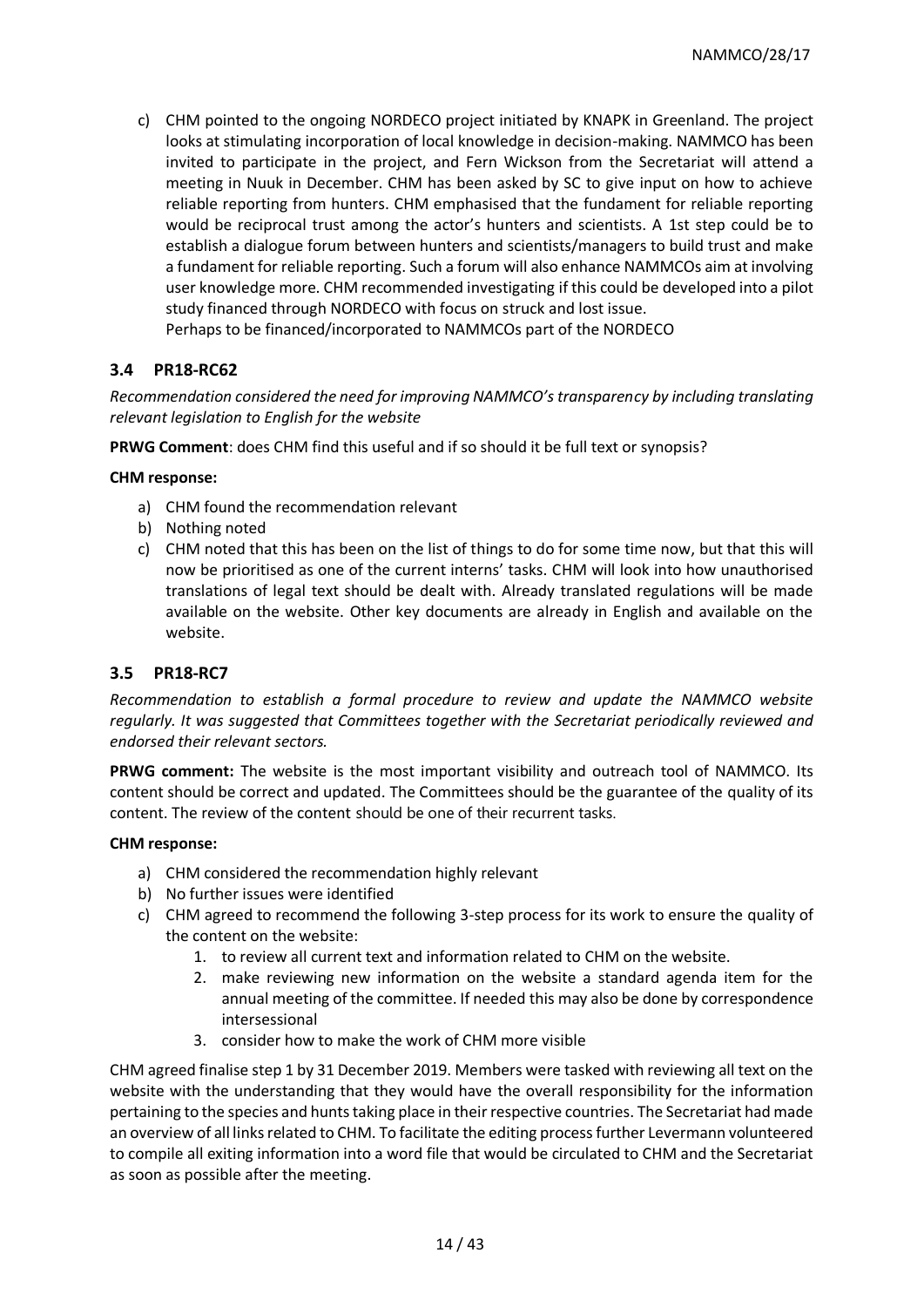#### **3.6 GENERAL COMMENT**

CHM welcomed the Performance Review Panels assessment of its work and its role in NAMMCO. It was noted with appreciation that the Panel concluded that CHM "together with the approval of its recommendations by the Council and implementation of these recommendations by member countries is one of the key elements that have made NAMMCO a credible organization".

## 4. **RESPONSE OF THE BYCELS WORKING GROUP – BYCELS**

#### **4.1 PR18-RC7**

*Recommendation to establish a formal procedure to review and update the NAMMCO website regularly. It was suggested that Committees together with the Secretariat periodically reviewed and endorsed their relevant sectors.* 

**PRWG comment:** The website is the most important visibility and outreach tool of NAMMCO. Its content should be correct and updated. The Committees should be the guarantee of the quality of its content. The review of the content should be one of their recurrent tasks.

#### **BYCELS response:**

- a) BYCELS considered the recommendation highly relevant
- b) No further issues were identified
- c) BYCELS agreed to recommend the following 3-step process for its work to ensure the quality of the content on the website:
	- 1. to review all current text and information related to BYCELS on the website.
	- 2. make reviewing new information on the website a standard agenda item for the annual meeting of the committee. If needed, this may also be done by correspondence intersessional
	- 3. consider how to make the work of BYCELS more visible

BYCELS agreed to endeavour to finalise step 1 by the end of 2019. To accomplish this, members were tasked with reviewing all current text and information by 30 October 2019. The Secretariat had made an overview of all links related to BYCELS and to facilitate the editing process further the Secretariat would compile all information into one document and circulate it to BYCELS as soon as possible after the meeting.

### **4.2 PR18-RC13 AND PR18-RC25**

*Recommendation related to the question of standardising data reporting from Parties to the Committees, ensuring data quality and storage. It also recommended working with other relevant IGOs (IWC) to avoid overlaps in deadlines and facilitate the data submission process.* 

**PRWG comment**: The priority is to ensure a reliable database (storage of data) with guidelines on data quality and sharing.

BYCELS response:

- a) BYCELS considered the recommendation highly relevant
- b) BYCELS strongly emphasised the importance of safe storage of data with suitable platform to ensure standardisation, continuity and accessibility. BYCELS also recommended that the Secretariat look at how data storage is handled in comparable fisheries organisations (NEAFC, NAFO, IWC)
- c) BYCELS drew attention to the already ongoing work undertaken by the committee to standardise annual reporting of data from Parties by extending the national progress reports to also include data from CIO/CHM/BYCELS in addition to SC. This work entails identification of which data should be submitted and in what format, one annual deadline for data submission and how and in which form the submitted data can become publicly available on the website.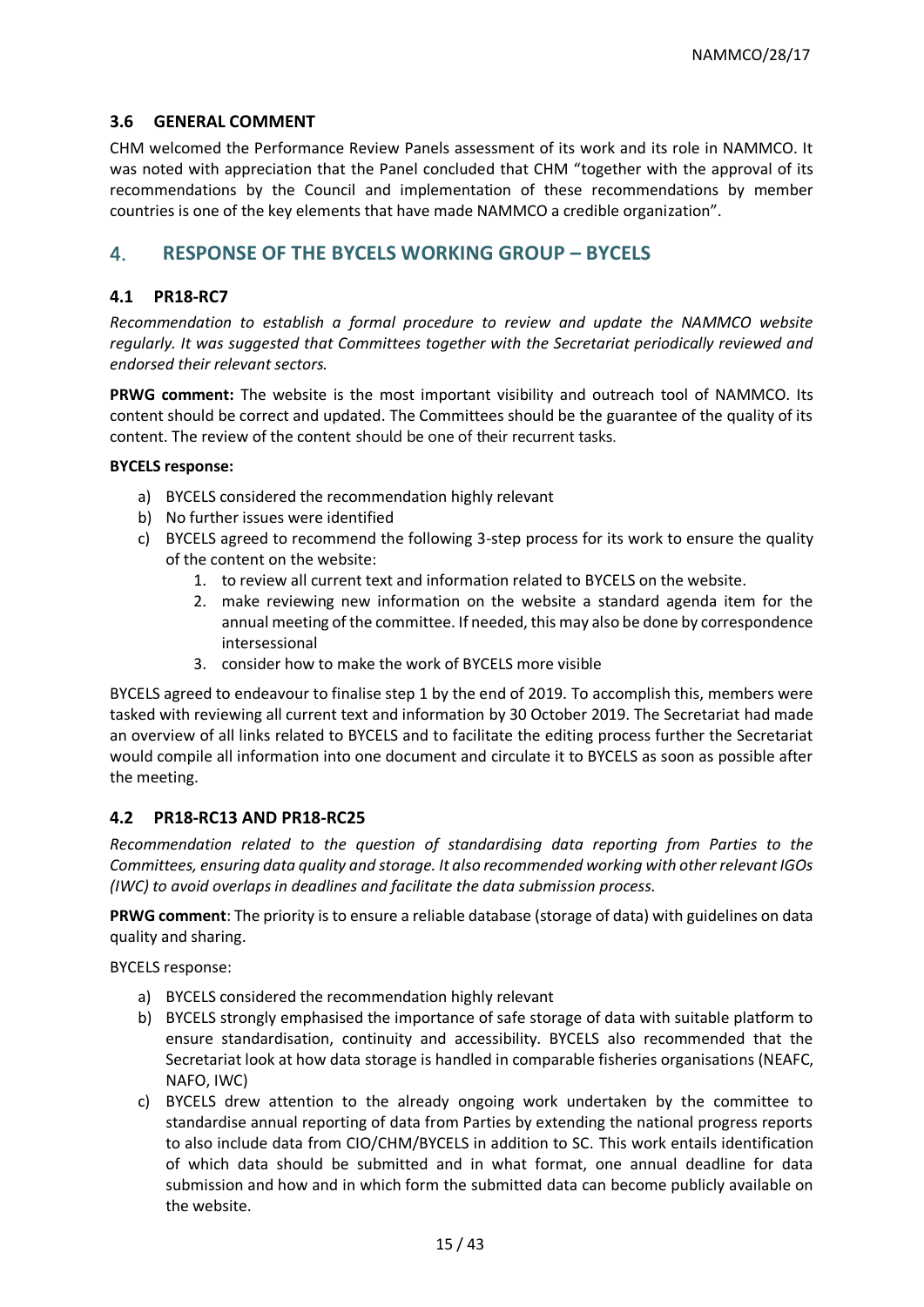### **4.3 PR18-RC20**

The recommendation was not part of the ones forwarded by PRWG to BYCELS. However, CIO had been asked to consider the recommendation and had concluded that it belonged to BYCELS.

*The Panel noted the low number of strandings reported and the absence of information on hunting effort and ship strikes in the NAMMCO data spreadsheet. Measures of hunting effort related to catches of some species could be obtained relatively easily from analyses of hunting licenses issued, logbooks and inspection and observation reports and interviews with hunters. The Panel recommended that ship strikes be reported more consistently.*

**PRWG comment:** a question of data quality.

#### **BYCELS response:**

- a) BYCELS found the recommendation to report ship strikes more consistently to be relevant and within its area of responsibility
- b) No further issues discussed
- c) NAMMCO member countries do not have regulations for reporting of ship strikes thus reporting has been based on voluntary, random reporting. BYCELS recognised that much work has been carried out by IWC and others on the issue of ship strikes. IWC has a global ship strike database functional since 2007. In 2019 a joint Workshop was held with IUCN and ACCOBAMS discussing ship strike hot spots.

BYCELS discussed the magnitude of the problem in member countries, occurrence of individual cases or if it happens frequently in certain hot spots or ship lanes, without reaching any conclusions. However, BYCELS agreed not to propose setting up a system for reporting of ship strikes to NAMMCO. Instead BYCELS recommended to look at how the IWC information on ship strike can become accessible to NAMMCO, both on an individual level (NAMMCO scientists) and organisational level (BYCELS).

# 5. **RESPONSE OF THE SCIENTIFIC COMMITTEE – SC**

### **5.1 PROCEDURE**

During the its 26<sup>th</sup> meeting in November 2019, the Secretariat facilitated an interactive process to help the SC identify which recommendations they deemed to be most relevant and to propose possible ways that the relevant recommendations could be implemented to improve their working processes. The results of this interactive exercise and discussion are presented in the following section.

It should be noted that some of the numbers used by the performance review panel (PRP) to structure and refer to their recommendations actually contained text presenting several recommendations. For example, the text under PRP18-RC5 included a recommendation to develop a systematic procedure for assessing stocks and species, together with a recommendation to develop the ability to transparently track actions on committee recommendations, and to implement research recommendations from the GROM. In cases such as this, the SC was presented with the recommendations as individual items and asked to assess their relevance for the SC. This means that the SC had the possibility to highlight some aspects as relevant but not all. Furthermore, in cases where there was overlap in the content of the recommendations being made across different numbers, these were summarised and synthesised for the SC as one recommendation (in SC/26/08), but with both reference numbers included. In the text below, the synthesised and summarised statements on the recommendations that were presented to the SC are used with the hope that this helps provide a document with clear and concise text. However, the associated reference numbers are also always provided, and these can be used to refer back to the full text from the performance review panel if additional context and explanation for the recommendations is required.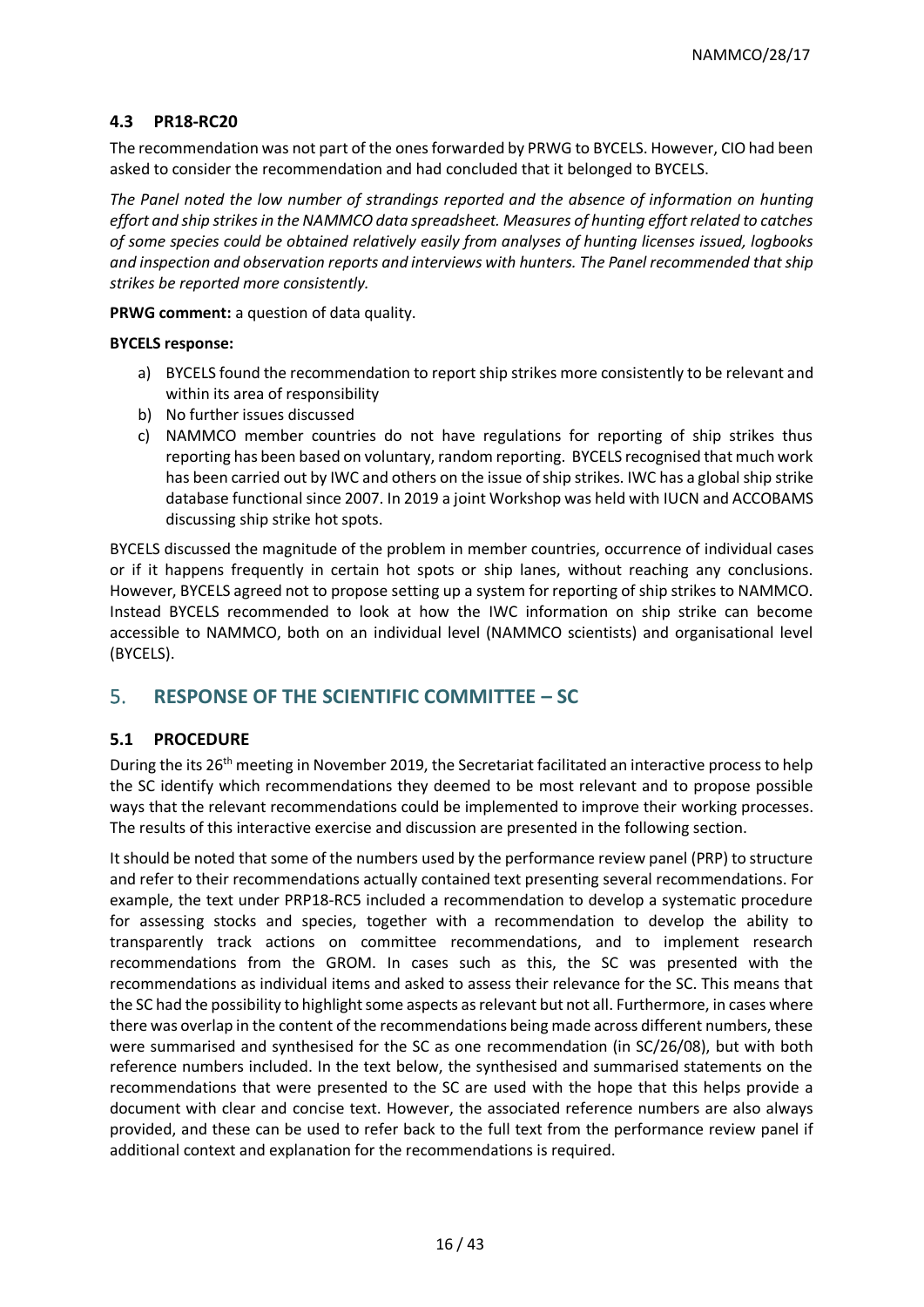#### **5.2 RELEVANT RECOMMENDATIONS & PROPOSALS FOR IMPLEMENTATION**

Based on the process used to review and discuss the recommendations from the PRP at SC/26, the recommendations have been classified into the following categories: 1) Relevant and prioritised recommendations; 2) Relevant recommendations but not of high priority; 3) Relevant recommendations already being implemented. For those recommendations that were not highlighted by the SC as particularly relevant for their work, the following categories have also been used: 4) Additional recommendations already being addressed to some degree, and 5) Recommendations extending beyond the scope of the SC.

The recommendations in each of these categories and the proposals for implementation (where appropriate) are presented below.

#### **5.2.1 Relevant and Prioritised Recommendations**

#### **PRP18-RC10: Include impacts from other anthropogenic activities beyond hunting**

This is a recommendation of high relevance for ensuring a data quality and a precautionary approach to management. The SC noted that good work is already being done to implement this recommendation through the current requirement that working groups (WGs) include other anthropogenic impacts on their agendas. It was also noted that the cumulative impact of all anthropogenic activities is captured in the parameters used in the current population models. It was, however, also acknowledged that there were ways to further improve the work being done on this topic.

#### *Proposals for implementation & improvement:*

- Place more weight and emphasis on the topics of pollution and climate change in the work of the WGs.
- Enhance collaboration with those working on the Arctic Monitoring and Assessment Program (AMAP) of the Arctic Council as a way to enhance the knowledge on pollution within NAMMCO, for example by inviting experts working on this program to present findings of relevance to the WGs or SC.
- Prioritise and fund the collection of life history data to support a good time series for species of relevance to NAMMCO.
- Revise the SC agenda so that every item does not need to be covered every year. This would allow more time and attention to be dedicated to topics such as other anthropogenic impacts as appropriate.

#### **PRP18-RC26: Investigate structured cooperation with the IWC SC & develop a robust use of external expertise**

This is a recommendation of high relevance for ensuring high data quality and reliability as well as a good way to enhance transparency and communication. This recommendation was one that the SC felt that they were already working to implement (e.g. through the established cooperation with the IWC Abundance Estimate Working Group and the existing practice of inviting external experts to participate in WG meetings). However, it was also recognised that further improvements were still possible.

#### *Proposals for implementation & improvement:*

- In addition to inviting external experts to participate in WG meetings, invitations could also be extended to relevant external experts to participate in the meetings of the SC. This could include members of the IWC SC.
- Invitations to external experts need to be sent out in a timely fashion to enhance the possibility that they are able to attend.
- Additional funding be made available to allow a wider range of external experts to be invited to attend NAMMCO meetings.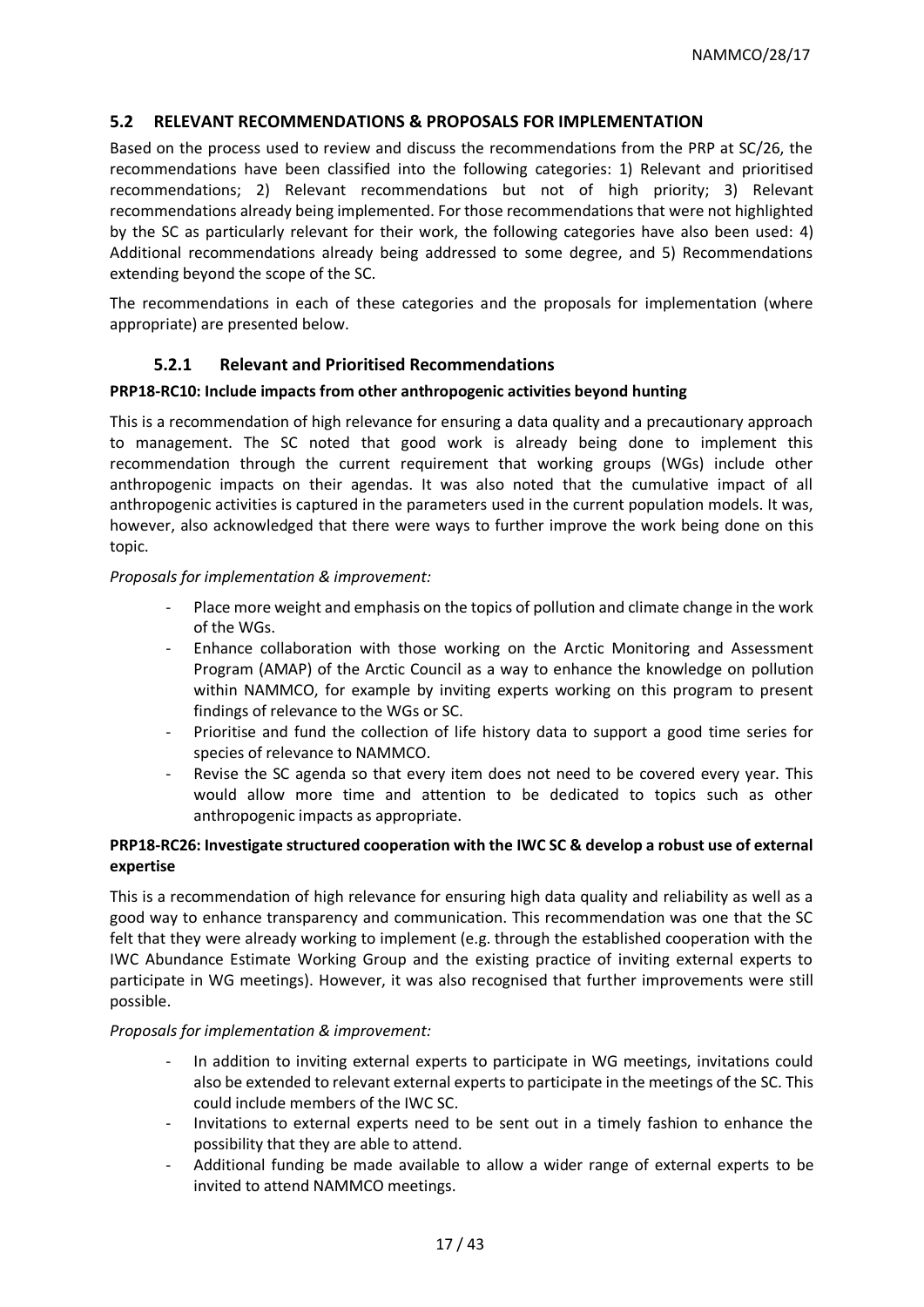#### **PRP18-RC31: Consider developing stock specific reference points and management actions that will be taken if these reference points are exceeded**

This is a relevant recommendation for advancing a precautionary approach to management and can also assist in providing grounds for clear and transparent communication regarding advice. This was a recommendation that the SC was motivated to work on in the near term. Such reference points were noted as available and in use for some species (e.g. harp and hooded seals), while there were additional species for which stock specific reference points could also be useful, including narwhal and walrus.

#### *Proposals for implementation & improvement:*

- Review the stock specific reference points and advice rules used by other organisations.
- Obtain clear management objectives for the different species and stocks.
- Implement a case by case approach to articulating stock specific reference points and advice rules and in the beginning focus on doing this work for species with small stocks.
- Ask all WGs to consider articulating possible reference points of relevance.
- Consider holding specific meetings to develop reference points for those prioritised species that have a clear stock structure.
- Consider establishing an *ad hoc* WG to examine general issues related to developing such reference points and management advice prior to focusing on species specific work.
- Establish a new process through which scientists and managers may have closer contact and work together to develop management plans.

#### **PRP18-RC41: Consider articulating rebuilding plans for any stocks found to be depleted**

This is a relevant recommendation for advancing a precautionary approach to management. Although there was some disagreement about whether it was the role of the SC to develop such rebuilding plans, there was a sense that this was an important issue and there was a degree of motivation within the SC to advance on this.

#### *Proposals for implementation & improvement:*

- The SC could consider this issue in its future efforts to develop reference points and harvest rules and could review for inspiration the way WGHARP (the joint ICES/NAFO/NAMMCO Working Group on Harp and Hooded Seals) incorporates plans for rebuilding in their harvest rules.
- Rebuilding plans could be developed in a way that considered not just reducing or halting the harvest of depleted stocks, but also the impacts from by-catch and other anthropogenic activities. Management decisions could then include actions directed towards these activities as well.
- The management committees (MCs) could feed into the process of articulating rebuilding plans for depleted stocks by describing those actions they see as important to implement and/or those already being taken at a management level.

#### **5.2.2 Relevant recommendations but not of high priority for the SC**

### **PRP18-RC79: Establish a formal procedure for reviewing and updating information on the NAMMCO website, with periodic review and endorsement from all relevant committees**

This is a relevant recommendation for improving communication and particularly data quality in communication. The SC noted that a plan for doing this was agreed at SC/26 and that this new approach would begin to be implemented at their next meeting. It is also worth noting that although this was recognised as a relevant recommendation for ensuring data quality in NAMMCO's communication with a general public audience, it was not work that the SC expressed motivation to perform and was therefore not considered a top priority.

*Proposals for implementation & improvement:*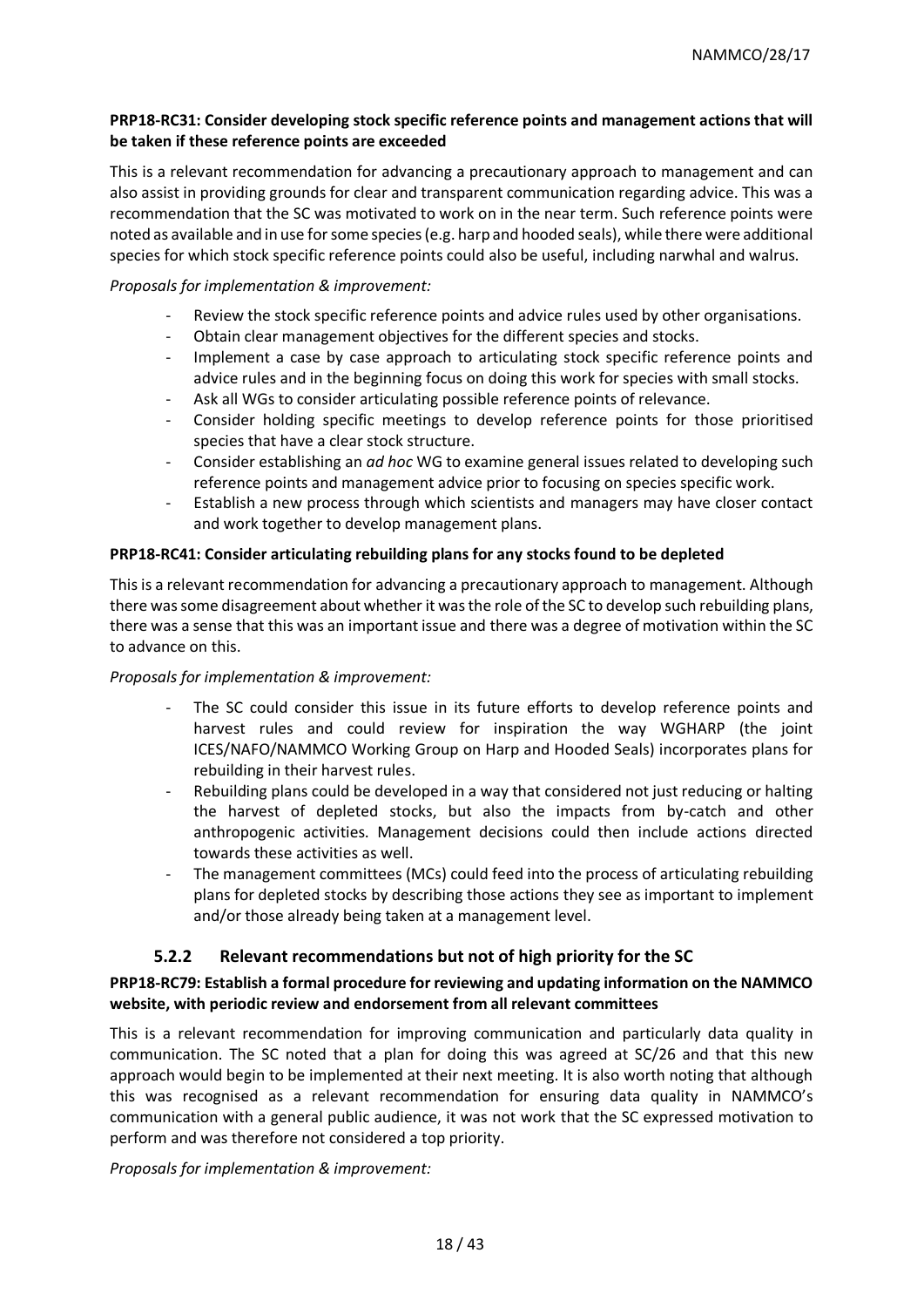- The proposal that was agreed at  $SC/26$  and which will be implemented for  $SC/27$  is that there be a 5-year cycle for reviewing each species, with the information on a certain number of species (e.g. 4-5) being reviewed each year during the annual SC meeting. The species selected for review in any given year will be determined by the Secretariat on the basis of the importance of the species for the NAMMCO countries and the perceived need for updated information.
- The Secretariat will update the website with new information following each WG meeting.
- SC members will send the Secretariat new publications (authored by its members or others), that are of relevance to NAMMCO and can be used to update the website.

#### **5.2.3 Relevant recommendations already being implemented**

#### **PRP18-RC5: Develop the ability to transparently track actions on committee recommendations**

This is a relevant recommendation for following up on the implementation of the advice provided by the committees, however the SC felt that there were already adequate processes in place for this.

#### **PRP18-RC5: Develop a systematic procedure for assessing species and stocks**

This is a relevant recommendation for ensuring data quality and reliability and the implementation of a precautionary approach. The SC emphasised the importance and relevance of having a systematic procedure for assessing species and stocks, but also felt like such a procedure was already in place and part of the operational practice of NAMMCO. The SC did not see the need nor advantage of having a single management procedure. The reasoning behind this position is outlined in the response to Council request R1.6.6 for a description and appropriateness of the management procedures used in NAMMCO presented in the SC/26 report, agenda item 5.7.

#### **PRP18-RC9&19: Ensure that accurate estimates of by-catch are provided for all population assessments and encourage national by-catch monitoring systems based on independent observers**

The SC highlighted this as a relevant recommendation with the potential to improve data quality and reliability, as well as to help inform a precautionary approach to management. However, it believed that the extensive ongoing work within the by-catch working group (BYCWG) constituted an adequate response. The SC urges the different parties to respond positively and timely to the BYCWG request for information and data.

#### **PRP18-12&18: Have member countries agree on a standard format for reporting and implementing struck and lost data in NPRs and the catch database**

This is a relevant recommendation for data reliability and communication and can be useful for following up on the implementation of advice in some cases. The SC recognised that this is important for the organisation but noted work towards this is already well underway – e.g. see the agreement to having a common format for reporting and their suggestions for additions to this under agenda item 5.3.3 of the SC/26 report.

#### **PRP18-RC18: Continue efforts to reduce struck and lost and obtain reliable reporting**

This is a relevant recommendation for ensuring data quality and reliability, as well as to help inform a precautionary approach to management. The SC recognised the importance of this issue but also felt that efforts were underway to improve struck and lost reporting, drawing attention to agenda item 5.3.1 in the SC/26 report, where the SC emphasised that the use of independent observer programs in selected hunts was still a necessary way to validate the reliability of user reporting.

#### **PRP18-RC23: Establish a searchable catch database and consider including all human-induced mortality and a sighting database (potentially with the IWC)**

This is a relevant recommendation for communication, transparency and data quality. The SC noted that sufficient work was already being done to implement this, highlighting that the Secretariat had now made a searchable catch database, that common reporting formats for all human induced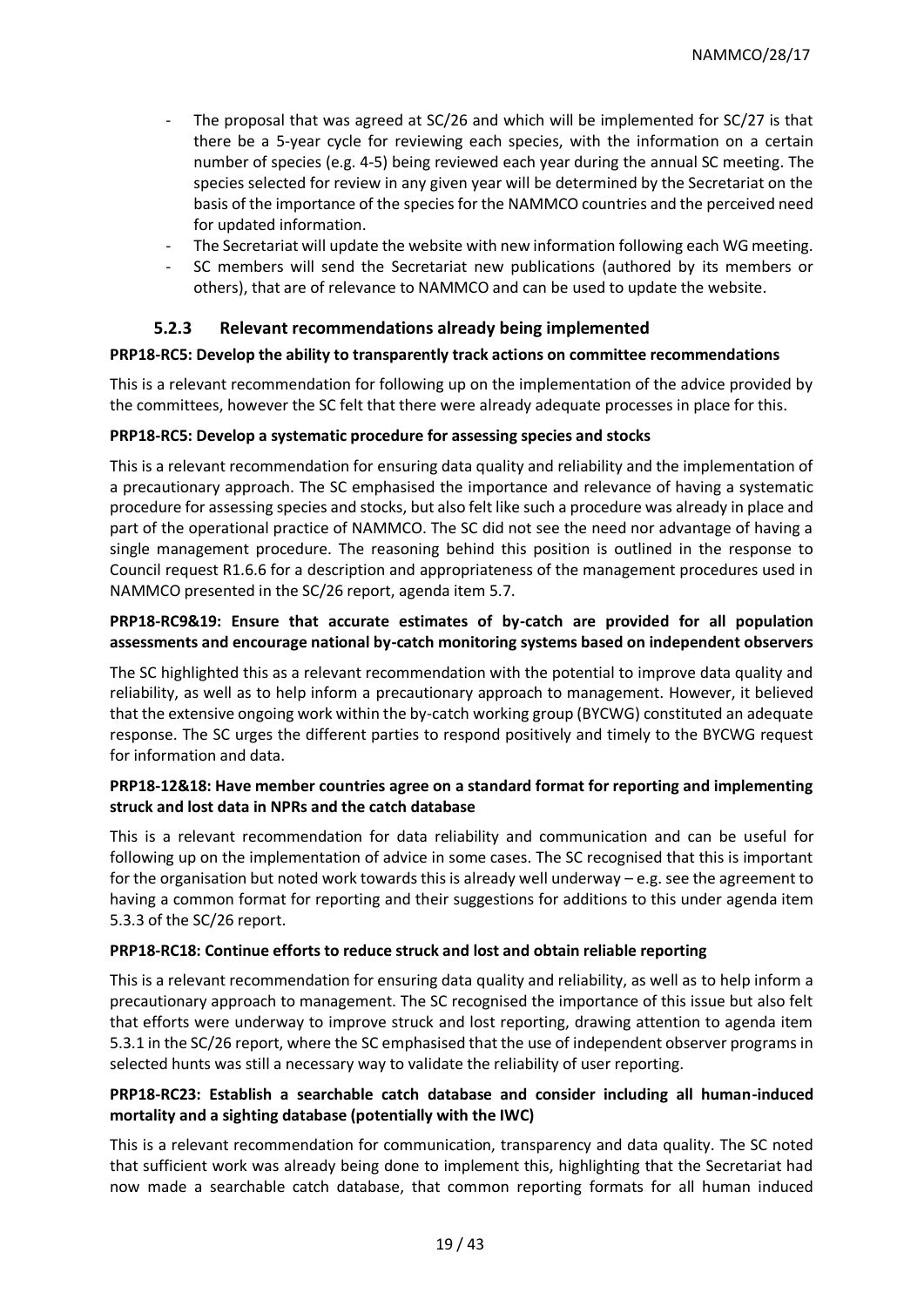mortality are in development by the CHM, BYCELLS and SC, and that discussions with the IWC about collaborating on the development of common databases is ongoing.

### **5.2.4 Additional recommendations already being addressed to some degree**

These recommendations were not highlighted by the SC in their assessment of relevance. However, the Secretariat wishes to note the efforts that are underway towards implementation of these recommendations.

#### **PRP18-RC5: Implement research recommendations from the GROM together with other international and national authorities.**

Research remains ongoing for monodontid species and there have been some advances on this since the GROM (e.g. see the report of the *ad hoc* working group on narwhal in East Greenland). Additional funding may, however, be required to fully implement all of the research recommendations. No initiative has been taken towards developing a collaboration with Canada on implementing the recommendations.

#### **PRP18-RC12: Coordinate data collection formats and deadlines with other IGOs (e.g. IWC)**

The work currently being done to develop a common format and deadline for reporting across all NAMMCO committees (see SC/26 agenda item 5.3.3 and processes started by the different committees ahead of NAMMCO 27) can be seen as foundational work that it is important to complete before attempting to coordinate data collection with other organisations (if this is desirable).

#### **PRP18-RC36: Update the ringed seal assessment and develop an appropriate forum for Greenland and Canada to manage the shared stock.**

There are plans to hold a ringed seal working group to update the assessment from 1996, with the potential to also discuss the establishment of an appropriate forum to manage shared stocks. SC/26 proposed that this WG be delayed until 2022 to allow for ongoing studies in Greenland and Norway to be completed so that they could inform the WG.

#### **PRP18-RC79: Examine alternative options for scheduling NAMMCO meetings**

There is a process underway on this, with the topic being on the agenda for the FAC November 2019 meeting. SC/25 made an initial proposal for an alternative meeting schedule and an explanation for why this was seen as preferable. SC/26 provided additional inputs to this proposal as well as an additional option for consideration. (Cf. FAC/2019-02/08)

#### **PRP18-RC87: Develop a centralised database on stock assessments (abundance and removals data) as well as for the evaluation of trends in hunters' safety and hunting efficiency**.

On the point of most relevance to the SC regarding a centralised database on stock assessments, important foundations laying the groundwork for this are now in place. This includes the development of the online catch database (see SC/26 5.3.2), the work towards a common reporting format for all removals data (see SC/26 5.3.3) and agreement on the overview of management units relevant to NAMMCO for each species (see SC/26 5.2.1, and appendix 4).

### **5.2.5 Recommendations extending beyond the scope of the SC**

**PRP18-RC28&29: Clarify the different roles of the SC, MCs and Council; especially why MCs may take decisions deviating from the SC advice and eliminate the chances that such deviations occur. Develop rules of procedure to define the relationship between MCs and SC and their interaction, as well as how MCs use SC advice**

This was viewed as a recommendation with the potential to improve communication and the follow up process on the advice provided by the committees. However, the SC did not see as their responsibility to take action to implement this recommendation. It was therefore deemed beyond the scope of the SC responsibility; however, it still offered a proposal for implementation.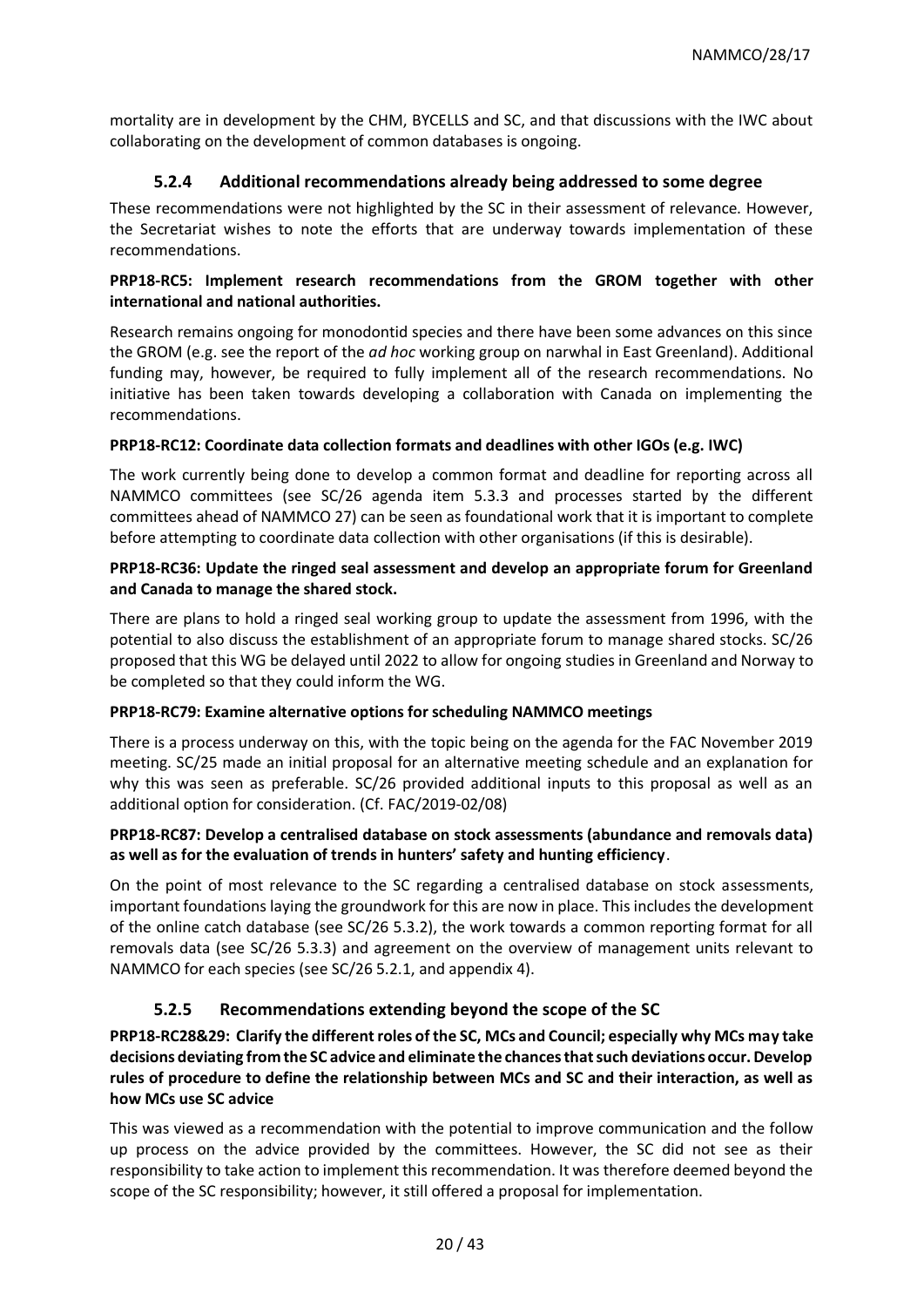*Proposals for implementation & improvement:*

- Council develop a statement and/or graphic to clarify the different roles of the various committees within NAMMCO and explain why MCs may take decisions that differ from SC advice.

#### **PRP18-RC87: Create a document that specifies the accessibility of data within and outside NAMMCO, the data quality control process, deadlines for data submission etc**

The SC made no comment on this recommendation.

### **5.3 CONCLUSION**

At its 26<sup>th</sup> meeting, the SC began the process of considering the results and recommendations of the 2018 performance review. It highlighted those recommendations that it deemed most relevant to improving its work and provided proposals for how the implementation of these recommendations could be approached. It also highlighted where work was already being carried out to address particular recommendations, as well as indicated the recommendations that fell outside the scope of the SC. Given the comprehensive nature of the performance review and the range of recommendations made, the process of response and implementation will necessarily require more time. The SC has however now articulated a clear list of those recommendations that it deems to be relevant and prioritised for action and highlighted several possible avenues for pursuing implementation. This represents an important and necessary first step in the process of learning from the performance review and using this to improve working practices.

## 6. **RESPONSE OF THE FINANCE AND ADMINISTRATION COMMITTEE – FAC**

The FAC was requested by the PRWG to consider specifically 9 recommendations. Recommendation PR18-RC7 dealt with outreach and the species information available on the website, the remaining were of organisational, administrative and financial characters (PR18-RC73, 76, 77, 79, 82, 83, 84 and 85).

#### **6.1 PROCEDURE FOR REVIEWING THE CONTENT OF THE WEBSITE**

Referring to recommendation **PR18-RC7,** the website was the most important visibility and outreach tool of NAMMCO. Its content shall be correct and updated. The Committees should be the guarantee of the quality of its content. The review of the content should be one of their recurrent tasks. The PRWG had therefore tasked the FAC to establish a general procedure for reviewing the content of the website, including updates, based on the input forwarded by the committees on the issue.

FAC reviewed the ways forward proposed by the CHM, CIO and BYCELS and agreed with these. With respect to the SC proposal, FAC added some text related to the update on stock assessments, which are highlighted in red below.

The agreed proposed procedures for the different committees are described below:

#### **CHM, CIO, BYCELS**

The Committees agreed to recommend the following 3-step process for its work to ensure the quality of the content:

- 1. Each committee will review all current text and information related to the committee on the website.
- 2. Make reviewing new information on the website a standard agenda item for the annual meeting of the committees. If needed this may also be done by correspondence intersessional
- 3. Consider how to make the work of the committee more visible on the website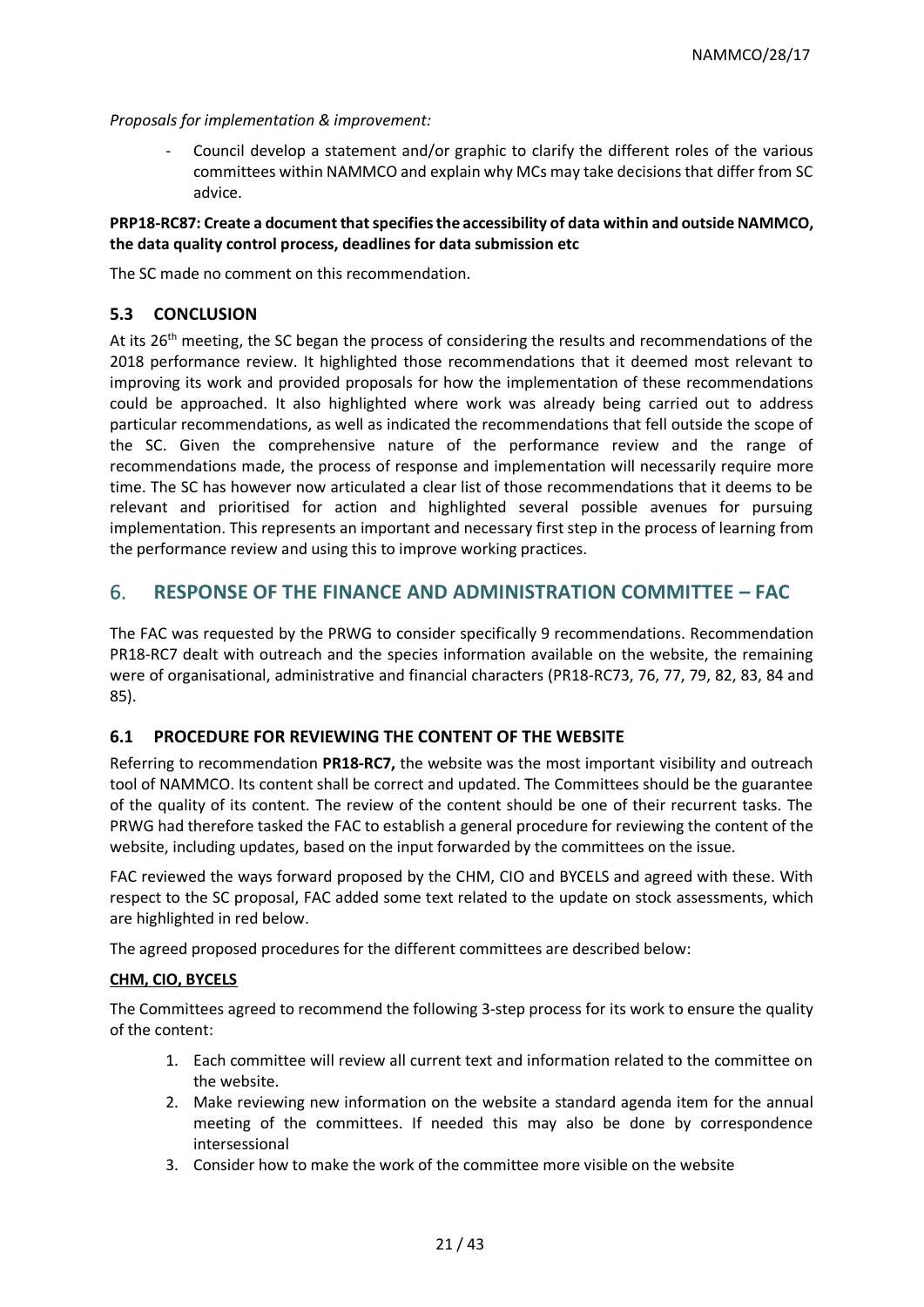CIO finalised step 1 during their October 2019 meeting. Members of CHM and BYCELS agreed to finalise step 1 by 31 December 2019. Information on the web related to the work area of CHM are by far the most comprehensive of the three committees. It was agreed that all text should be reviewed by everyone with the understanding that members would have the overall responsibility for the information pertaining to the species and hunts taking place in their respective countries.

#### **SC**

• The proposal agreed at SC/26 and which will be implemented from SC/27 is that there be a 5-year cycle for reviewing each species, with the information on a certain number of species (e.g. 4-5) being reviewed each year during the annual SC meeting. The species selected for review in any given year will be determined by the Secretariat on the basis of the importance of the species for the NAMMCO countries and the perceived need for updated information.

• The Secretariat will update the website with new information following all SC related meetings. However, updates on stock assessment shall be reviewed by the SC before being implemented. The texts of the update will be prepared by the Secretariat and reviewed by the chair of the SC and the related WG Chair before being uploaded.

• SC members will send the Secretariat new publications (authored by its members or others), that are of relevance to NAMMCO and can be used to update the website.

### **6.2 RULES FOR SECRETARIAT FOR MANAGING FUNDS**

Recommendation **PR18-RC76** addressed the needs for rules or guidelines for managing external funding and FAC was tasked to consider the relevance of this recommendation.

Unlike other organisations, NAMMCO does not have one document collating established financial rules and practices, rather these are dispersed in many different types of documents including Council and FAC meeting reports, Host Agreement and Staff Rules. The Secretariat provided an overview of the financial rules and practices presently adopted in NAMMCO.

FAC agreed that it would be beneficial to develop a more formal document describing the current rules and practices for managing internal and external funds in NAMMCO and asked the Secretariat to consolidate the document prepared by looking at financial rules from relevant organisations and to prepare draft financial rules and practices that FAC could consider at its next meetings.

### **6.3 DATES FOR COUNCIL AND SC MEETINGS**

Recommendation **PR18-RC79** addresses the possibility of fostering a greater work efficiency and providing more time to the Scientific Committee to respond to Council's requests by modifying the present sequence of meetings with the Council meeting in spring and the scientific committee meeting in autumn. Independently, SC/25 had also proposed an inversion of sequence for reducing possible delays in the process from the formulation of a request for advice, and the advice being forwarded to parties and implemented. NAMMCO 27 had tasked FAC to consider the issue.

FAC saw the main arguments for NOT convening Council meetings in the autumn as:

- Member countries will not have time to prepare for the implementation of management advices in the following year
- Fisheries negotiations take place from October to December
- IWC Commission meetings are held in September/October
- Convening Council meetings in late August/beginning of September is not optimal from an organisational point of view as the summer holiday period has just ended

FAC recommended that NAMMCO adopt the following scenario: SC meetings and Council meetings be held in the first half of the year with SC in early spring from mid-February and Council meetings from mid-May. This option structures all annual meetings of NAMMCO committees to be held before summer and clears the 2nd half for holding working and expert groups meeting, and any *ad hoc* events.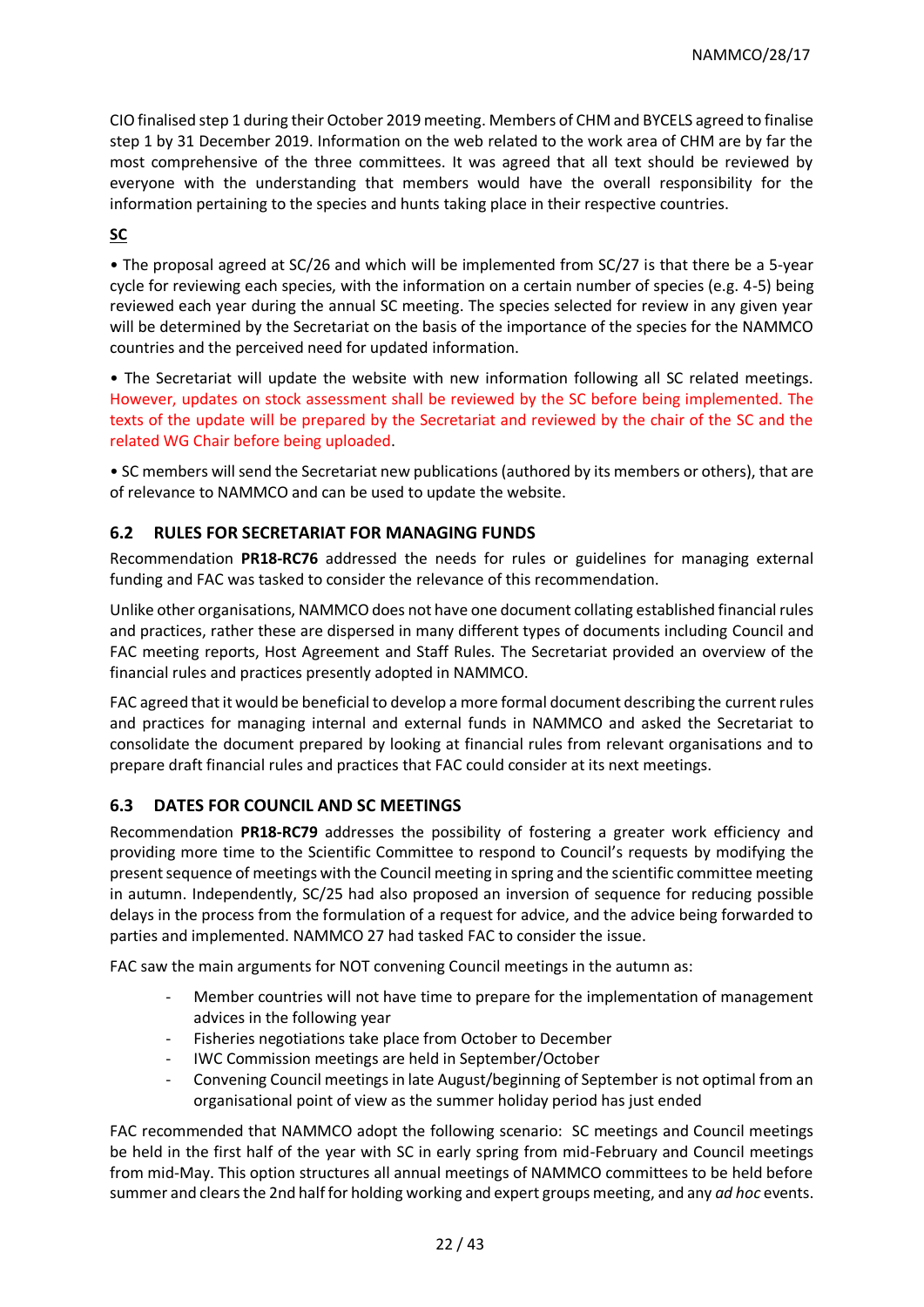The time elapsed between the SC and Council meetings shall be sufficiently long to enable the finalisation of the report, its translation and its circulation at national levels before the meeting of the management committees, i.e., at a minimum 2 months.

#### **6.4 SECRETARIAT'S WORKLOAD AND PRIORITIES**

The remaining recommendations deals with allocation of resources both humane and financial, priorities and Secretariat staffing.

As required by Council 27, FAC has completed a review of the NAMMCO pension schemes and adopted a unique pension scheme to take into effect in 2020, which will be cheaper with more predictable expenses. In the spirit of minimizing resource use, FAC agreed to schedule a single face to face meeting in combination with the annual meetings and otherwise have online meetings.

The Secretariat had repeatedly alerted to the increased and increasing workload at the Secretariat, in part because of the increasing number of stocks dealt with since 1992 (6 species in 1995 and 21 in 2018), the increasing number of meetings and the increasing outreach tasks, with in particular the completion and maintenance of the website. In parallel, the staffing of the Secretariat has remained the same since 1995.

Council 27 recommended "that a more focused intersessional discussion be undertaken among member countries and the Secretariat on the priorities of the Commission and the ability and capacity of the Secretariat to fulfil the tasks assigned".

FAC continues the principle discussion initiated in May by the PRWG on the priorities of the Commission and the prioritisation of the tasks assigned to the Secretariat. FAC requested more detailed information on time spent on different tasks at the Secretariat. To alleviate the workload of the Secretariat in 2020 and allow a high focus on the completion and update of the website, FAC decided to drastically reduce attendance to outreach events, as well as minimising representation activities. FAC reiterated that the website is the most important visibility and outreach tool of NAMMCO, its content should be correct and updated.

Such a reprioritisation is a short-term action that should not hinder a commitment to have more in depth discussion on staffing needs in the long term. It is a fact that the workload of the Secretariat has increased (due to among other things the increase in the number of topics/species covered by the different committees and in the number of standing Working Groups). However, given the current resource situation there is no room for increasing the staff in the short term.

FAC also noted that it is the Council that generates the workload and thus the Council must also be conscious of the implications of its proposed priorities. The focus should be on core issues for the organisation. In conclusion, FAC agreed that the discussion on the Secretariat staffing should continue and the issue looked at in more detail in the future.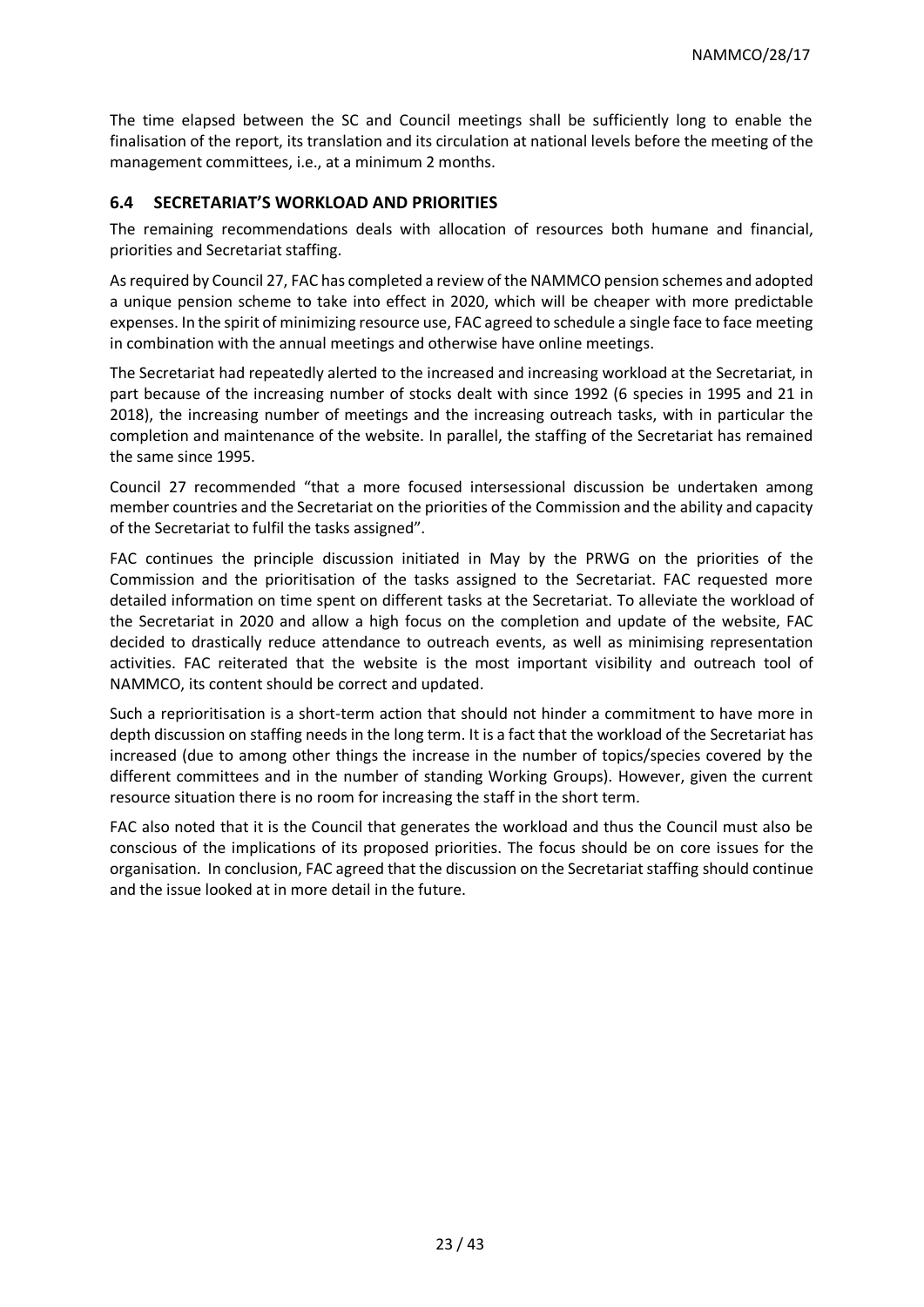# **Appendix 2:**

# **LIST OF RECOMMENDATIONS FROM THE REVIEW PANEL**

With comments from the PRWG, and assignment to relevant NAMMCO bodies for further consideration

Recommendations pertaining to the same issues, and therefore same PRWG comment, have been grouped and boxes coloured in grey shades. Boxes in orange underlined a high priority.

Status: N/A, not applicable; NFAN, notes and no further action needed, ONG, ongoing.

Referred to: "noted", no further follow-up action by NAMMCO is proposed by the PRWG; "N/A", considered not applicable by the PRWG.

All: Cs, committees, CNL, Council, MCJ, Joint Management Committees; MCs, Management Committees; CIO, Committee on Inspection and Observation, CHM, Committee on Hunting Methods, SC, Scientific Committee; BYCELS, Working Group on BYCELS, FAC, Finance and Administration Committee.

| <b>Overarching recommendations</b>                                                                                                                                                                                                                                                                                                                                                                                                                                                                                                                                                                                                                                    | <b>PRWG comments</b>                              | <b>Referred</b><br>to:                    |
|-----------------------------------------------------------------------------------------------------------------------------------------------------------------------------------------------------------------------------------------------------------------------------------------------------------------------------------------------------------------------------------------------------------------------------------------------------------------------------------------------------------------------------------------------------------------------------------------------------------------------------------------------------------------------|---------------------------------------------------|-------------------------------------------|
| [PRP18-RC4] The Panel also recommends that NAMMCO develop and implement a Strategic Plan (SP) to help<br>it focus its efforts and better guide decision-making across the organization.                                                                                                                                                                                                                                                                                                                                                                                                                                                                               |                                                   |                                           |
| In developing its Strategic Plan, the Commission will need to clearly define its objectives, drawing upon the objective<br>set out in the NAMMCO Agreement as informed by the Preamble to the Agreement as well as, perhaps, more<br>contemporary documents such as the Nuuk Declaration and the statement on the NAMMCO website that is discussed<br>above.                                                                                                                                                                                                                                                                                                          |                                                   | Strategy                                  |
| The Strategic Plan should also define <b>priorities</b> for the organization to help decision-makers with difficult choices<br>among competing demands.<br>In addition to setting priorities, the Strategic Plan should identify long- and short-term goals for the<br>organization. These should be accompanied by a multi-annual budget that would allow a coherent use of<br>available financial and human resources.<br><b>Guidelines</b> on how to deal with contingencies, including financial and staffing aspects of NAMMCO should also<br>be drafted. See sections 2.7.1.2 and 2.7.1.3 (detailed criterion 6.1.1) in this Chapter for more on these aspects. | Refers to the discussion<br>on priorities, item 4 | discussion<br>Discussion<br>on priorities |
| It should also include a mechanism for the regular review of whether these goals have been attained or<br>whether the organization is still on the path for achieving them. Also, it should provide for periodic consideration<br>of whether these goals continue to be the right ones.                                                                                                                                                                                                                                                                                                                                                                               |                                                   |                                           |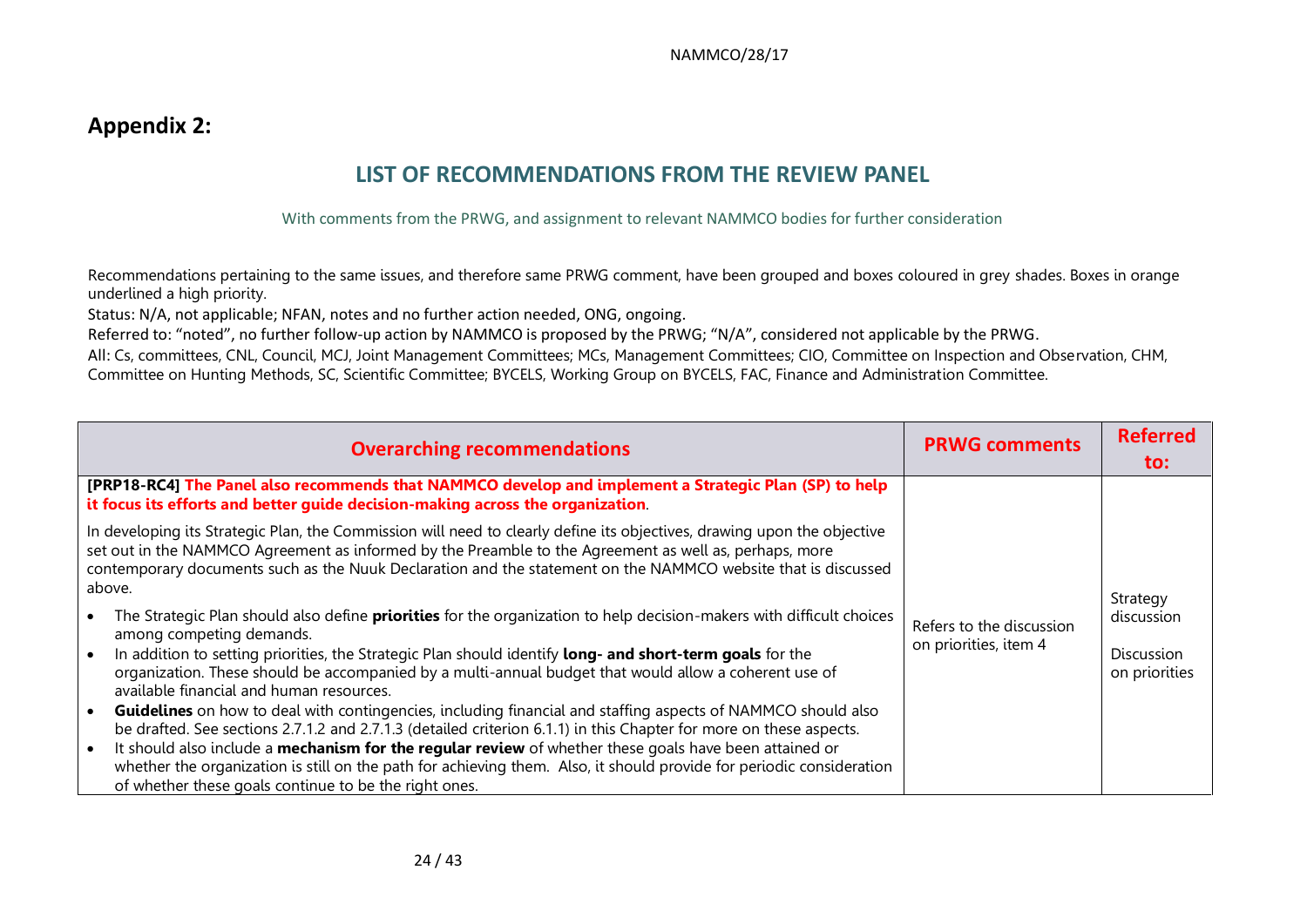| The Panel believes that, if properly implemented, the ongoing SWOT analyses of the Council, its subsidiary                                                                                                                                                                                                                                          |                                                                                                         |                                    |
|-----------------------------------------------------------------------------------------------------------------------------------------------------------------------------------------------------------------------------------------------------------------------------------------------------------------------------------------------------|---------------------------------------------------------------------------------------------------------|------------------------------------|
| bodies and the Secretariat will provide useful input into the Strategic Plan.<br>Finally, as a public institution, NAMMCO should develop its Strategic Plan as transparently as possible and<br>$\bullet$<br>invite the participation of relevant stakeholders in the process.                                                                      |                                                                                                         |                                    |
| The Panel encourages the Commission to consider recommendations included throughout this report and<br>consolidated in Chapter 3 when developing its Strategic Plan. Some of the broad issues for consideration include:                                                                                                                            |                                                                                                         |                                    |
| i) explicitly defining the geographical scope of the application of the Agreement including whether it extends beyond<br>the EEZs of member countries, taking account of marine mammal species ecology (including their ranges),                                                                                                                    | Not an issue for<br>NAMMCO as an<br>organisation, but<br>members may want to<br>look at it more closely | Parties                            |
| ii) expanding NAMMCO membership to include other countries bordering the North Atlantic that harvest marine<br>mammals,                                                                                                                                                                                                                             | Open invitation to CA and<br>RU - Ongoing since<br>inception                                            | Noted                              |
| iii) identifying and prioritizing the stocks to be managed by NAMMCO;                                                                                                                                                                                                                                                                               | Refers to precautionary<br>approach                                                                     | <b>Discussion</b><br>on priorities |
| iv) updating and implementing a communications strategy that reflects the objectives of the organization;                                                                                                                                                                                                                                           | Refers to priorities                                                                                    | Discussion<br>on priorities        |
| v) securing sufficient resources to allow the Commission to meet its goals;                                                                                                                                                                                                                                                                         | Refers to priorities                                                                                    | Discussion<br>on priorities        |
| vi) strengthening the capacity of the Secretariat to support the work of the Commission (see also section 2.7.1.3).                                                                                                                                                                                                                                 | Relates to resources and<br>capacity question                                                           | Discussion<br>on priorities        |
| At the same time, the Panel believes that NAMMCO should consider developing clearer operational guidelines<br>related to working methods of all NAMMCO subsidiary bodies.                                                                                                                                                                           |                                                                                                         |                                    |
| <b>Elements to be included in the Strategic Plan</b>                                                                                                                                                                                                                                                                                                |                                                                                                         |                                    |
| [PRP18-RC6] In general, the Panel recommends that the Council, when developing a Strategic Plan that details the<br>objectives, goals and priorities for NAMMCO, include principles on prioritization of research and advice on species<br>and stocks in relation to its objectives and targets.                                                    |                                                                                                         | Discussion<br>on priorities        |
| [PRP18-RC57]  The Panel reiterates that the NAMMCO Strategic Plan includes a process for prioritizing the<br>stocks for which NAMMCO will improve data collection and prepare and recommend conservation and management<br>measures.                                                                                                                |                                                                                                         | <b>Discussion</b><br>on priorities |
| [PRP18-RC38] The Panel recommends that as part of its efforts to develop a Strategic Plan, the Council consider<br>how to make the process of developing conservation and management measures for stocks that have not been<br>previously managed more efficient. This should include prioritizing stocks based on factors including the biological | Concerns poorly managed<br>species/stocks. Are we<br>effective and efficient in                         | <b>MCJ</b>                         |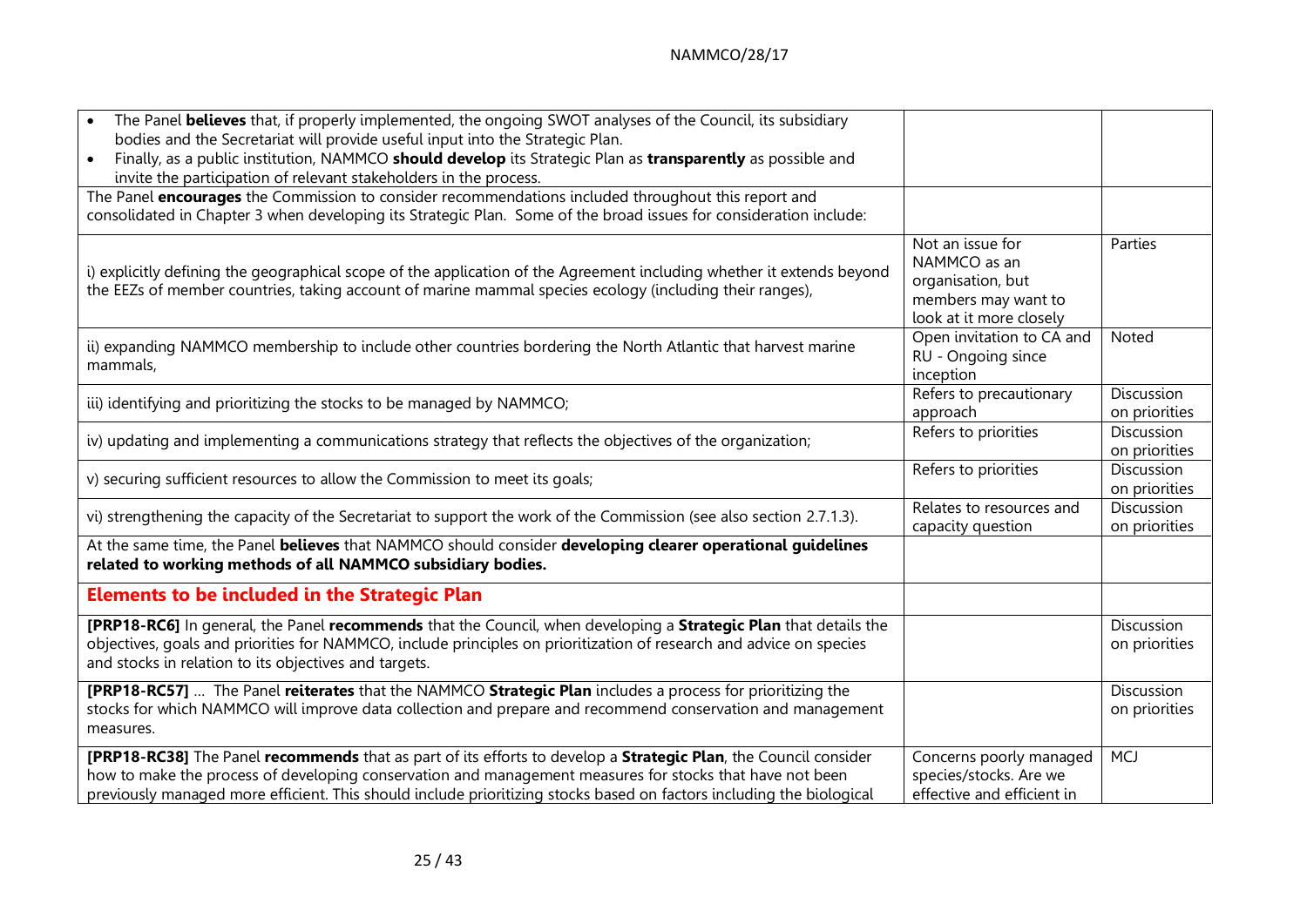| status of the stock ("unknown," "of concern," etc.). It may also include expanding NAMMCO's efforts to collect the<br>data that is necessary to make determinations about which stocks are priorities and to conduct assessments of those<br>stocks that are deemed priorities.<br>In addition, Council, as part of its development of a Strategic Plan, may wish to consider expanding the level of<br>support that the Secretariat can provide to the scientific enterprise, in the context of the more general<br>recommendation that the Commission consider strengthening the capacity of the Secretariat to support its work. | our management<br>processes?<br>Relates to management<br>objectives, application of<br>precautionary approach,<br>quality of data.                                                                            |                             |
|-------------------------------------------------------------------------------------------------------------------------------------------------------------------------------------------------------------------------------------------------------------------------------------------------------------------------------------------------------------------------------------------------------------------------------------------------------------------------------------------------------------------------------------------------------------------------------------------------------------------------------------|---------------------------------------------------------------------------------------------------------------------------------------------------------------------------------------------------------------|-----------------------------|
| [PRP18-RC8] [The Panel] therefore recommends that in developing its Strategic Plan, the Council give careful<br>consideration to the role of the Commission in developing a model for applying an ecosystem approach to the<br>management of marine resources given all relevant factors including (a) the complexity of the issues, (b) the work<br>being done by other bodies (for example, the IWC, CCAMLR and ICES), (c) the availability of resources for NAMMCO to<br>pursue this work and other NAMMCO priorities. This would allow the correct use of financial and human resources.                                        | Already ongoing,<br>continues                                                                                                                                                                                 | <b>Noted</b>                |
| [PRP18-RC25] the Panel recommends the inclusion and revision of the current NAMMCO data sharing procedures in<br>the discussion around a NAMMCO Strategic Plan, as data production and sharing are important for successful<br>management.                                                                                                                                                                                                                                                                                                                                                                                          | Priority - Question of data<br>quality: Strong attention<br>to be given and action<br>needed. (see comments to<br>the group of<br>recommendations on<br>data)                                                 | Committees                  |
| [PRP18-RC54] The Panel believes that the first step in a reform effort should be to clearly define, in NAMMCO's<br>overall Strategic Plan, NAMMCO's objectives for observing the hunts of marine mammals in NAMMCO's area.<br>If the Council decides that continuing the operation of the Observation scheme is in the <b>strategic</b> interests of the<br>Commission, it should also consider how to make the results of that work more easily accessible to stakeholders.                                                                                                                                                        | Ongoing with the review<br>of the Scheme.<br>Now twofold: a)<br>observation of hunting, 2)<br>implementation of advice<br>by parties.<br>New part B has been<br>adopted by CNL27, part A<br>in review by CIO. | <b>CIO</b>                  |
| [PRP18-RC55]  The Panel encourages NAMMCO to consider, in the process of developing a Strategic Plan, how it<br>might appropriately expand the role of user knowledge in its work.                                                                                                                                                                                                                                                                                                                                                                                                                                                  | Organisation and Parties<br>continue to give<br>attention.<br>More visibility needed                                                                                                                          | CNL, website                |
| [PRP18-RC78] Finally, the Panel is of the view that all the issues referred to in this section [financial prioritization and<br>budget] should be dealt with in the context of a Strategic Plan.<br>[PRP18-RC80]  The Panel recommends that issues identified as a result of this situation [delayed hiring of ScSec]<br>and other personnel issues be addressed in accordance with any Strategic Plan that is developed.                                                                                                                                                                                                           | Refers to strategy //<br>priorities discussion, see<br>item 4                                                                                                                                                 | Discussion<br>on priorities |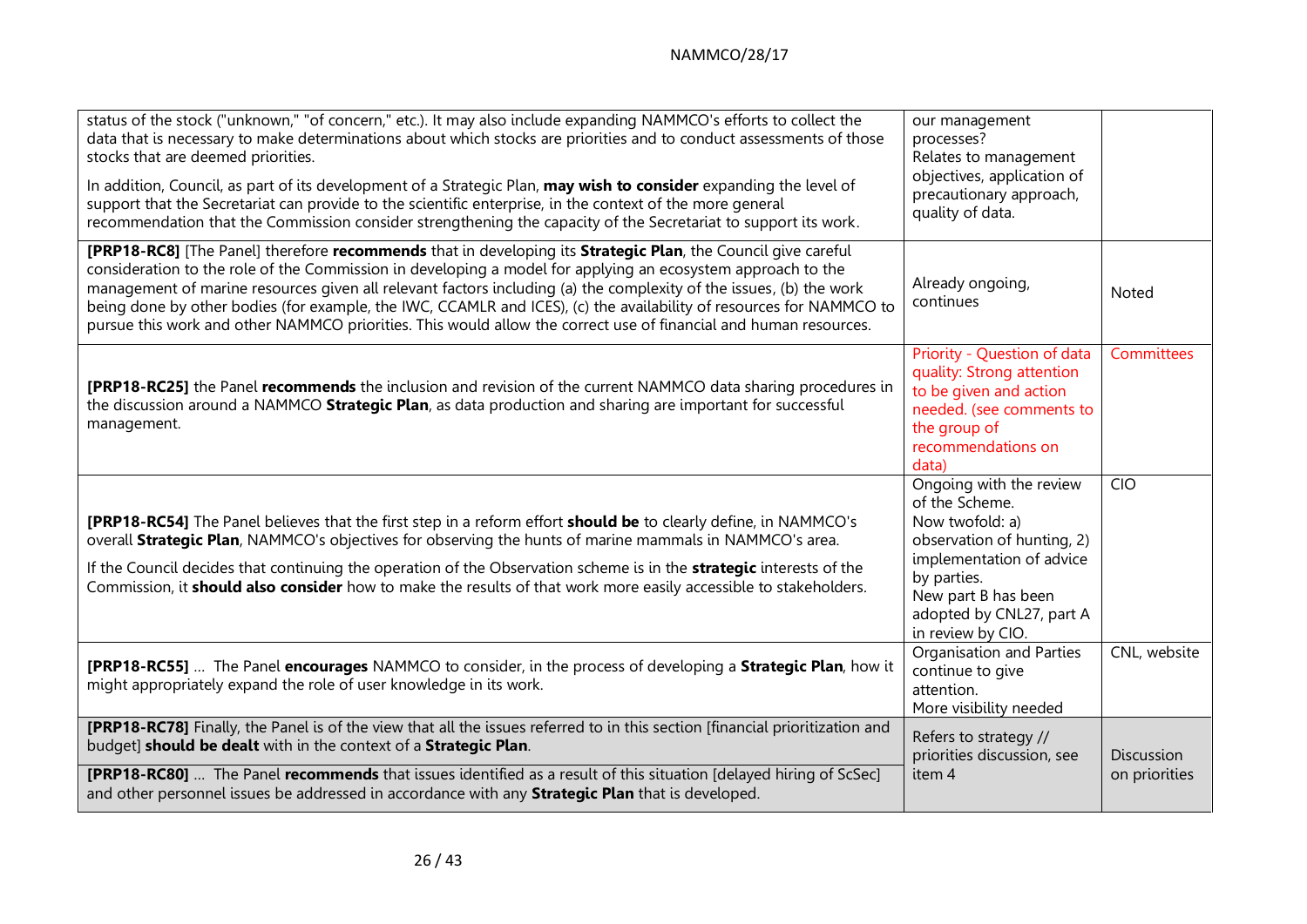| <b>[PRP18-RC83]</b> The issue of restructuring the Secretariat <b>should be</b> part of the development of a Strategic Plan.                                                                                                                                                                                                                                                                                                                                                                                                                                                                                                                                               |                                                                                                                                                                            |                                           |
|----------------------------------------------------------------------------------------------------------------------------------------------------------------------------------------------------------------------------------------------------------------------------------------------------------------------------------------------------------------------------------------------------------------------------------------------------------------------------------------------------------------------------------------------------------------------------------------------------------------------------------------------------------------------------|----------------------------------------------------------------------------------------------------------------------------------------------------------------------------|-------------------------------------------|
| <b>[PRP18-RC86]</b> Therefore again, the Panel recommends that NAMMCO should define, while developing a Strategic<br>Plan, the relative priorities among various commission functions including science, communications, and<br>outreach. The Strategic Plan should inform all decision making with respect to the work of the Commission<br>including the allocation of human and financial resources.                                                                                                                                                                                                                                                                    |                                                                                                                                                                            |                                           |
| [PRP18-RC68]  Cooperation with other relevant international organization should also be part of the NAMMCO<br><b>Strategic Plan.</b>                                                                                                                                                                                                                                                                                                                                                                                                                                                                                                                                       |                                                                                                                                                                            |                                           |
| <b>[PRP18-RC88]</b> The Panel urges the Commission to integrate the Communication and outreach strategy into a<br>broader overall strategy for NAMMCO.                                                                                                                                                                                                                                                                                                                                                                                                                                                                                                                     |                                                                                                                                                                            |                                           |
| <b>AREA 1 - CONSERVATION AND MANAGEMENT OF STOCKS</b>                                                                                                                                                                                                                                                                                                                                                                                                                                                                                                                                                                                                                      | <b>PRWG comments</b>                                                                                                                                                       | <b>Referred</b><br>to:                    |
| <b>[PRP18-RC5]</b> The Panel views these issues as important components of NAMMCO's credibility as a resource<br>management organization. Therefore, it urges Member Countries to apply the required level of precaution and<br>recommends:                                                                                                                                                                                                                                                                                                                                                                                                                                | Is the precautionary<br>principle sufficiently<br>applied in the provision of<br>management advice?                                                                        | MCs / SC                                  |
| (1) populations with observed declining trends and subject to hunting (e.g. hooded seals in Greenland Sea, grey and<br>harbour seals in Iceland, ringed seals in Svalbard, grey seals in Trøndelag-Nordland, fin whales, humpback whales and<br>white-beaked dolphins in West Greenland, minke in Icelandic coastal waters), as well as a number of poorly known<br>stocks that are affected by direct and indirect takes (e.g. bearded seals in West and East Greenland, bearded seals in<br>Svalbard, killer whales in West and East Greenland, possibly white-sided dolphins in Faroe Islands, Harbour porpoise<br>in Norwegian waters) are given the proper attention; | SC to prepare/review an<br>overview of the stock<br>status (AE, trends,<br>removals, etc), then to<br>MCs to prioritise the effort<br>in managing the different<br>stocks. | $SC (+ Sec),$<br><b>MCs</b><br>// Parties |
| (2) all these cases be fully reconsidered as a matter of priority to (a) confirm that hunts are sustainable, (b) solve all<br>inconsistencies and (c) produce and make publicly available, in a simplified manner, all necessary data that can<br>confirm or otherwise that hunts do not harm these stocks;                                                                                                                                                                                                                                                                                                                                                                | However, management<br>decisions remain up to<br>the Parties                                                                                                               |                                           |
| (3) the Council work with other relevant international and national authorities to develop a plan to help the Scientific<br>Committee implement the research recommendations from the GROM working group on 'abundance estimates',<br>'stock identity', and 'movement and distribution' assigning high priority and funding to this work;                                                                                                                                                                                                                                                                                                                                  | Up to parties to<br>implement<br>recommendations.                                                                                                                          | GL, NO, (CA)<br>SC                        |
|                                                                                                                                                                                                                                                                                                                                                                                                                                                                                                                                                                                                                                                                            | SC usual follow up                                                                                                                                                         |                                           |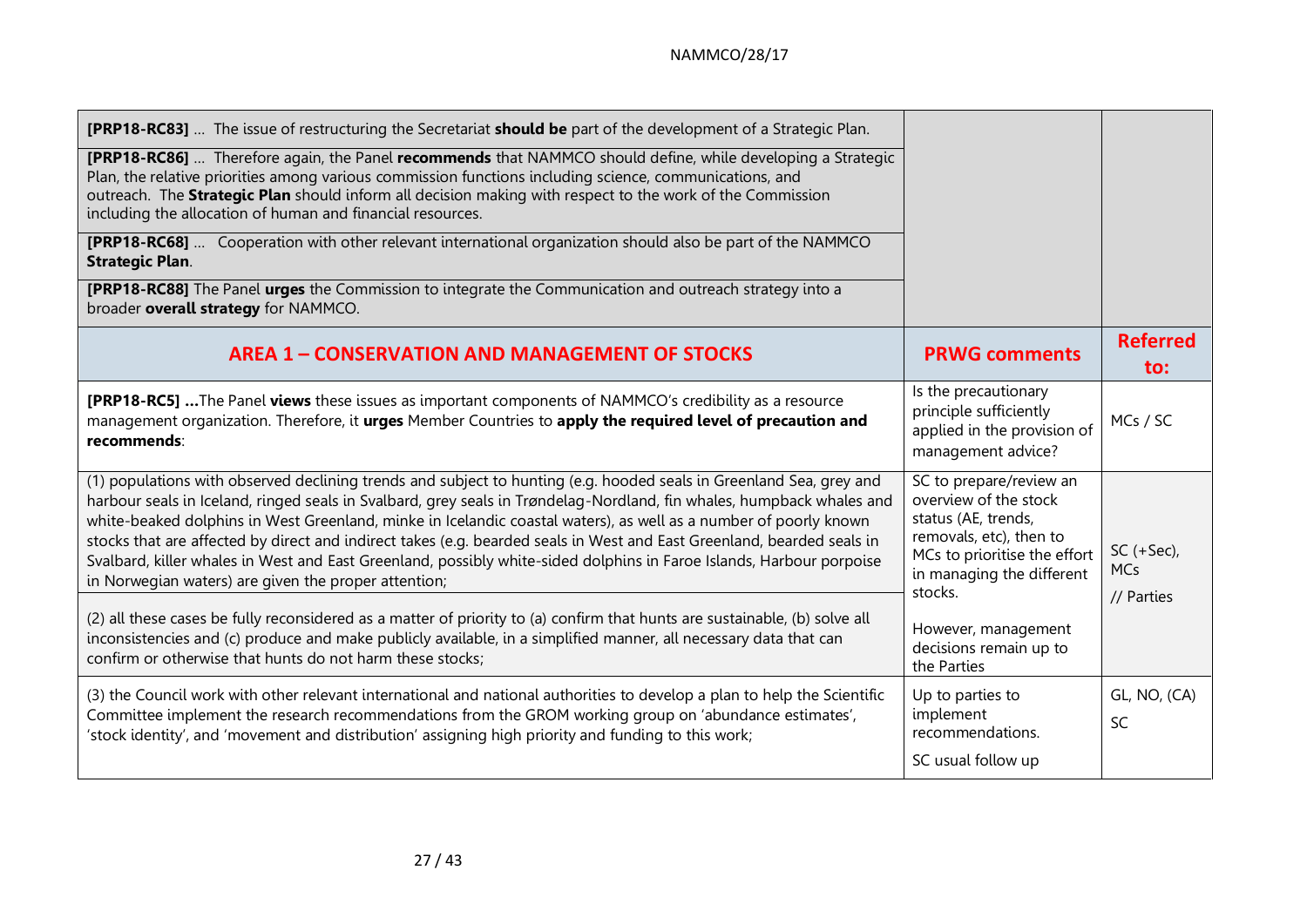| (4) the Council implements PRP18-RC28 (section 2.2.5.3) on developing clear and transparent working methods on<br>interactions between Committee's:                                                                                                                                                                                                                                                                                                                                                                                                                                                                                                                                                                                                                                                                                                                                                                                                                                                                    | Better communication<br>needed:<br>• SC to better explain the<br>basis for its advice.<br>• MCs to explain more<br>clearly their reasoning<br>when not supporting<br>advice from the SC. | MCs, SC                 |
|------------------------------------------------------------------------------------------------------------------------------------------------------------------------------------------------------------------------------------------------------------------------------------------------------------------------------------------------------------------------------------------------------------------------------------------------------------------------------------------------------------------------------------------------------------------------------------------------------------------------------------------------------------------------------------------------------------------------------------------------------------------------------------------------------------------------------------------------------------------------------------------------------------------------------------------------------------------------------------------------------------------------|------------------------------------------------------------------------------------------------------------------------------------------------------------------------------------------|-------------------------|
| (5) management actions be timely implemented by Member Countries as they are based on the best scientific<br>advice available at the time that the recommendation is made;                                                                                                                                                                                                                                                                                                                                                                                                                                                                                                                                                                                                                                                                                                                                                                                                                                             | Noted                                                                                                                                                                                    | Parties                 |
| NAMMCO Scientific Committee establish, with the support of the Secretariat, a systematic procedure to assess<br>species and stocks. In order not to duplicate efforts and streamline existing approaches, this procedure should also<br>codify the way NAMMCO Scientific Committee interacts with other bodies, such as the Scientific Committee of the<br>IWC, various working groups of ICES and relevant Canadian research institutes and departments. This includes the<br>adoption by the Council of a work plan to tackle the most urgent cases in terms of data collection and assessments,<br>also taking into account the ageing of available abundance estimates. The Panel notes the positive improvement<br>made at the last meeting of the Management Committees and the Council (2018) with the introduction of the list of<br>"Recent proposals for Conservation and Management and research recommendations" as a tool to assess progress<br>made on recommended conservation and management measures. | An overview of SC<br>assessment procedures is<br>in progress.<br>Defining coordination<br>with other organisations.<br>Prioritisation of<br>assessment efforts.                          | SC, MCs, CNL            |
| [PRP18- RC10] The Panel also has not found that NAMMCO has made any explicit efforts to take account of the<br>harmful impacts of others anthropogenic activities, such as, for example, underwater noise and whale and seal<br>watching, on marine mammal stocks and ecosystems and recommends that the Scientific Committee address this<br>issue as appropriate.                                                                                                                                                                                                                                                                                                                                                                                                                                                                                                                                                                                                                                                    | A formal procedure exists<br>in SC, item on all WG<br>agendas [SC does not<br>generate research]                                                                                         |                         |
| [PRP18-RC22] The Panel concurs with the views expressed by 20 of the 24 survey respondents that NAMMCO's<br>sharing of data related to marine mammal hunts and its use in assessment is at least "good". It also notes that proper<br>planning of marine mammal species assessments is an efficient way to involve Member Countries in data sharing and<br>exchange.                                                                                                                                                                                                                                                                                                                                                                                                                                                                                                                                                                                                                                                   | Noted.<br>Secretariat prepared an<br>overview plan                                                                                                                                       | Sec                     |
| <b>[PRP18-RC24]</b> Given limited budgets, the Panel recommends that the Council, on a regular basis, review priorities<br>given to addressing identified gaps in data collection.                                                                                                                                                                                                                                                                                                                                                                                                                                                                                                                                                                                                                                                                                                                                                                                                                                     | Relates to prioritisation of<br>management efforts $-$ cf<br>RC5 (1,2)                                                                                                                   | <b>MCs</b>              |
| [PRP18-RC12] The Panel recommends that the NAMMCO Council encourage Member Countries to agree to a<br>standard format for reporting and to implement better reporting of Struck & Lost data for inclusion in National<br>Progress Reports and a future NAMMCO Catch database or in the current NAMMCO data spreadsheet.                                                                                                                                                                                                                                                                                                                                                                                                                                                                                                                                                                                                                                                                                                | <b>Relates to data quality</b><br>and quality of data                                                                                                                                    | MCs, SC,<br>CHM, BYCELS |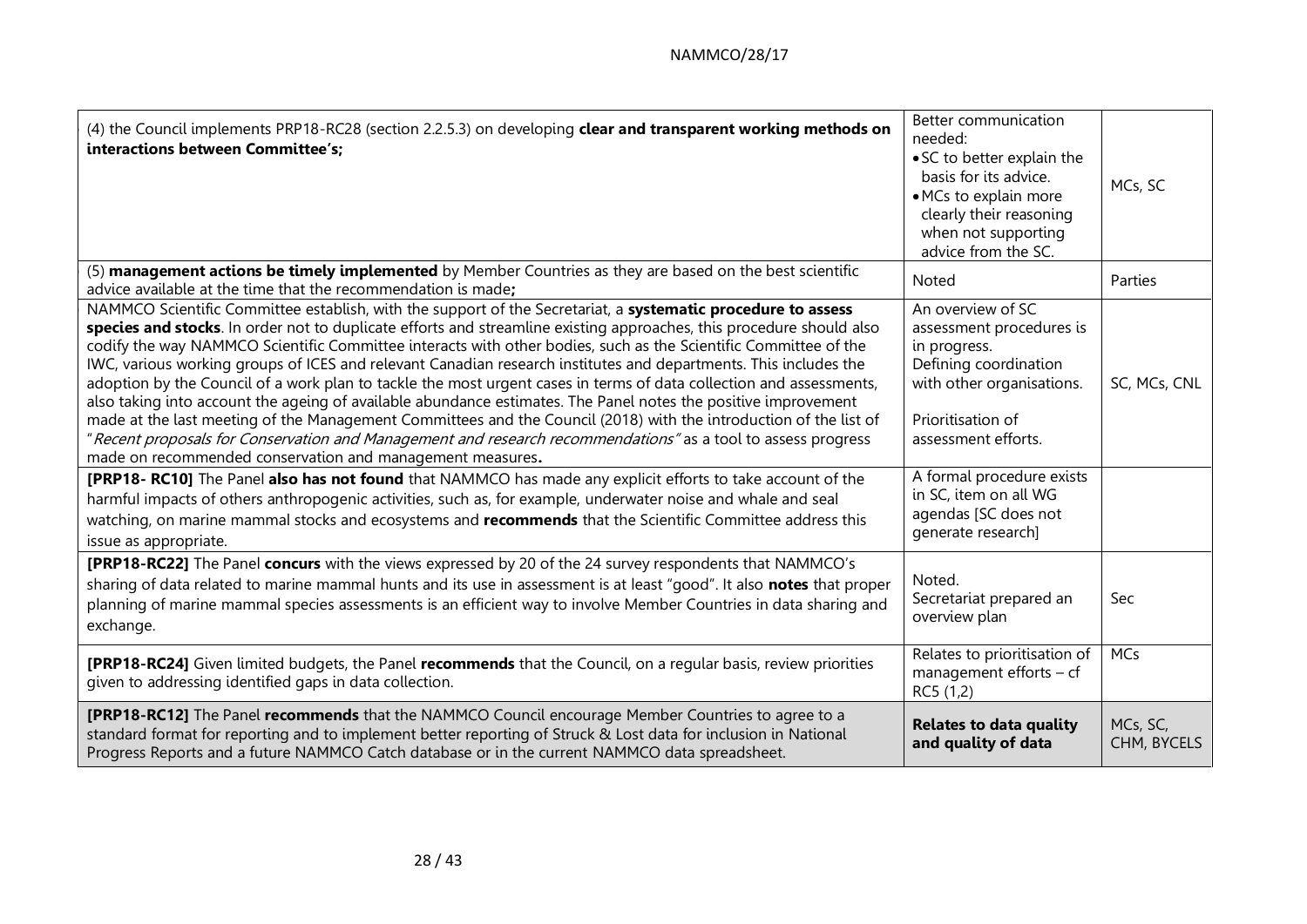## NAMMCO/28/17

| <b>[PRP18-RC13]</b> The Panel <b>believes</b> that NAMMCO is an important mechanism for improving the collection of data<br>and data sharing in the region. It recommends that the Secretariat and the Chairs of relevant Committees work with<br>other relevant IGOs (particularly the IWC) to avoid overlaps in deadlines and facilitate the data submission process<br>(e.g. using similar systems).                                                                                                                                                                                                                                                                                                                                                                                                                                                                                                                                                                                                                                                                                                                                                                                                                                                                                                                                                                                                                                                                                                                                                                                                                                                                                               | collection and storage<br>in all sectors.<br><b>Strong attention to be</b><br>given and action<br>needed.                                                                                                                                                 | // Parties |
|-------------------------------------------------------------------------------------------------------------------------------------------------------------------------------------------------------------------------------------------------------------------------------------------------------------------------------------------------------------------------------------------------------------------------------------------------------------------------------------------------------------------------------------------------------------------------------------------------------------------------------------------------------------------------------------------------------------------------------------------------------------------------------------------------------------------------------------------------------------------------------------------------------------------------------------------------------------------------------------------------------------------------------------------------------------------------------------------------------------------------------------------------------------------------------------------------------------------------------------------------------------------------------------------------------------------------------------------------------------------------------------------------------------------------------------------------------------------------------------------------------------------------------------------------------------------------------------------------------------------------------------------------------------------------------------------------------|-----------------------------------------------------------------------------------------------------------------------------------------------------------------------------------------------------------------------------------------------------------|------------|
| <b>[PRP18-RC18]</b> With regard to Struck & Lost (S&L) rates, the Panel <b>notes</b> that data is only available for approximately<br>1/3 of the marine mammal hunts conducted in the waters of NAMMCO member countries and <b>agrees</b> with the<br>suggestion from the Scientific Committee that given the difficulty of obtaining such data, efforts should focus on<br>those cases where more reliable struck and lost data are a priority for improving assessments that would make the<br>most significant difference in terms of quota allocation. The Panel also notes the significant work done on this issue<br>by the Committee on Hunting Methods including the preparation and distribution of a detailed document on this<br>subject. However, the Panel expresses concern about the lack of an agreed standardised method and format to<br>report struck and lost data and, as with the recommendations concerning bycatch and strandings above (PRP18-RC12<br>and PRP18-RC17), recommends that NAMMCO agrees, as soon as possible, to a standardised method and format to<br>report struck and lost data.<br>Because of the loss to the hunter when an animal is lost, in addition to issues of animal welfare, the Panel<br>recommends that efforts to reduce S&L and to get reliable and accurate data on struck and lost data be continued.<br>[PRP18-RC20] Measures of hunting effort related to catches of some species could be obtained relatively easily from<br>analyses of hunting licenses issued, logbooks and inspection and observation reports and interviews with hunters. The<br>Panel recommends that ship strikes [and strandings] be reported more consistently. | It is also organisational<br>question.<br>Reliable database<br>necessary - priority<br>action, with guidelines on<br>data quality and sharing<br>process.<br>SC, CHM, BYCELS to<br>provide input to establish<br>and maintain database -<br>with SC help. |            |
| <b>[PRP18-RC23]</b> The Panel recommends that hunting data gathered by NAMMCO continue to be shared among<br>NAMMCO member countries as well as with relevant scientists from non-member countries and IGOs, as appropriate.<br>To this end, the Panel also recommends the establishment of a proper searchable 'NAMMCO catch database' and<br>development of the necessary data sharing procedures and confidentiality agreements. The Panel stresses the<br>importance that the official 'NAMMCO catch database' contains the same data used by Member Countries for their<br>assessment. Central databases are key for proper management of wild marine resources, particularly those on mortality data<br>and abundance and distribution. Therefore, the Panel believes that NAMMCO should also consider any future<br>NAMMCO catch database include all human-induced mortality (i.e., bycatch and ship strikes) and a sighting database.<br>NAMMCO could explore the possibility to carry out these efforts in cooperation with other international organizations<br>that are already managing similar databases (e.g. ICES, IWC, etc.).<br><b>[PRP18-RC25]</b> In particular, the Panel <b>suggests</b> that the use of a standard template, respects for deadlines, data<br>collection, transmission to central administration, transmission of data from central administration to NAMMCO<br>Secretariat, and creation and maintenance of appropriate NAMMCO databases, be considered.                                                                                                                                                                                                       |                                                                                                                                                                                                                                                           |            |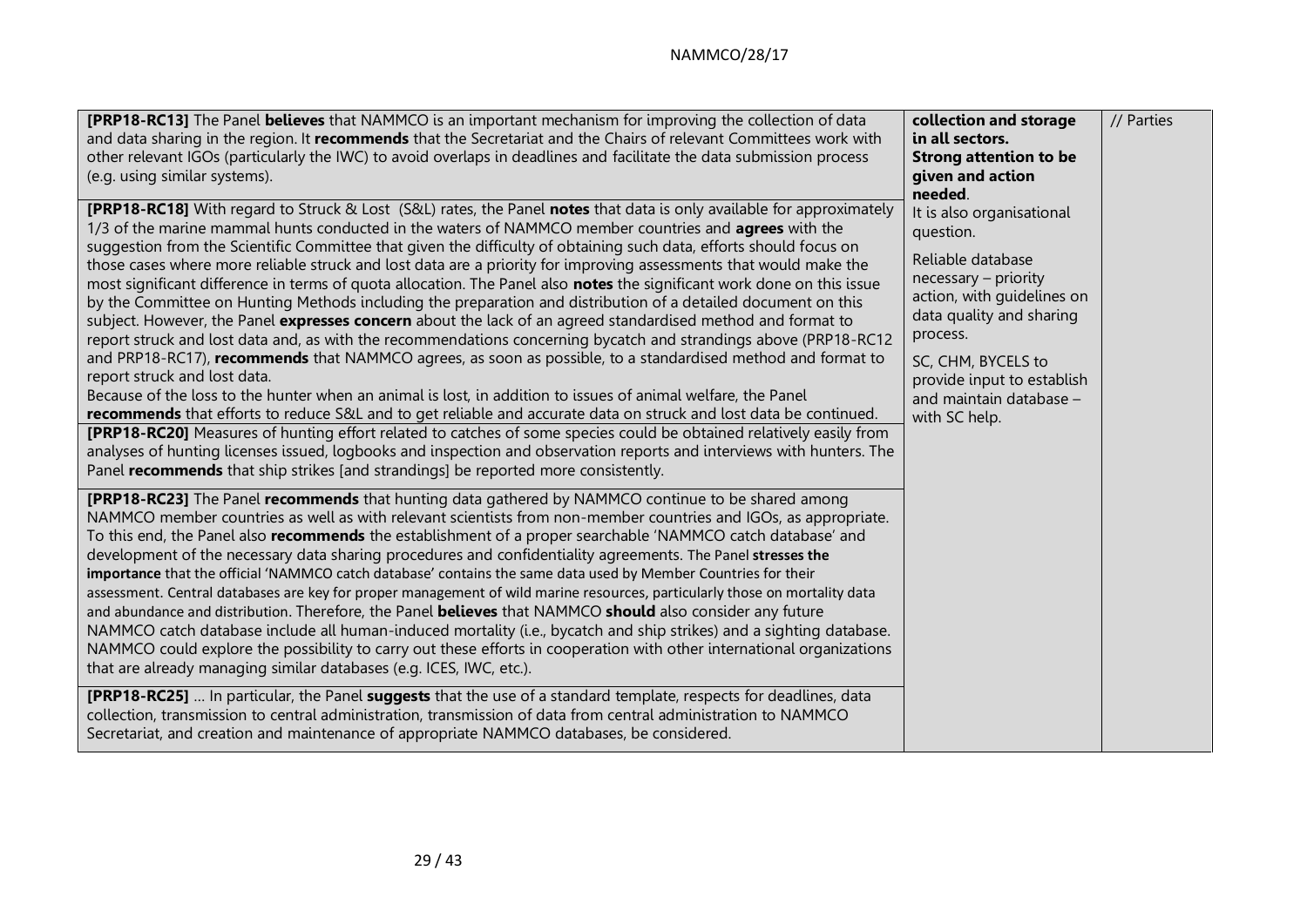| <b>[PRP18-RC87] The Panel is of the view</b> that a centralized database on stock assessments (abundance & removal<br>data) and for the evaluation of trends in hunters' safety and hunting efficiency, is fundamental to providing<br>repeatability and consistency in analyses and recommends that NAMMCO develops such a database as soon as<br>possible.<br>It also recommends development of a procedure that specifies, a.o.t., the level of accessibility to data within and<br>outside NAMMCO, the data quality control process, and deadlines for data submission, among other things.                                                                                                                                                                                                                                                                                                                                                                                                                                                                                                                                                                                                                                                                                                                                               |                                                                                              |         |
|-----------------------------------------------------------------------------------------------------------------------------------------------------------------------------------------------------------------------------------------------------------------------------------------------------------------------------------------------------------------------------------------------------------------------------------------------------------------------------------------------------------------------------------------------------------------------------------------------------------------------------------------------------------------------------------------------------------------------------------------------------------------------------------------------------------------------------------------------------------------------------------------------------------------------------------------------------------------------------------------------------------------------------------------------------------------------------------------------------------------------------------------------------------------------------------------------------------------------------------------------------------------------------------------------------------------------------------------------|----------------------------------------------------------------------------------------------|---------|
| <b>[PRP18-RC26]</b> The Panel notes that the scientific production of NAMMCO has positively evolved throughout<br>NAMMCO's history. The Panel notes that the advice received by the NAMMCO Council, the Management Committees<br>and Member Countries from the Scientific Committee is of good scientific quality. The Panel notes that NAMMCO<br>Member Countries have approved an increase in the number of national experts attending the Scientific Committee<br>meetings from three to a maximum of six national delegates. However, it also notes that currently none of the<br>Member Countries send six scientists (Faroes: one; Greenland: five; Iceland: four; Norway: five). Given the increased<br>number of requests for advice from the Council, the Panel recommends Parties take advantage of the new rule of a<br>possible maximum of 6 members to the greatest extent possible. The Panel also suggests that, given the limited<br>availability of experts on assessments of the sustainability of quotas, budgetary considerations, and the requirement<br>in the NAMMCO Agreement that the Scientific Committee "utilize, to the extent possible, existing scientific<br>information", NAMMCO investigate a more structured cooperation with the IWC Scientific Committee and a more<br>robust use of external expertise. | Part 1 to CNL<br>Part 2 to SC for comment<br>on status and possible<br>improvement if needed | CNL, SC |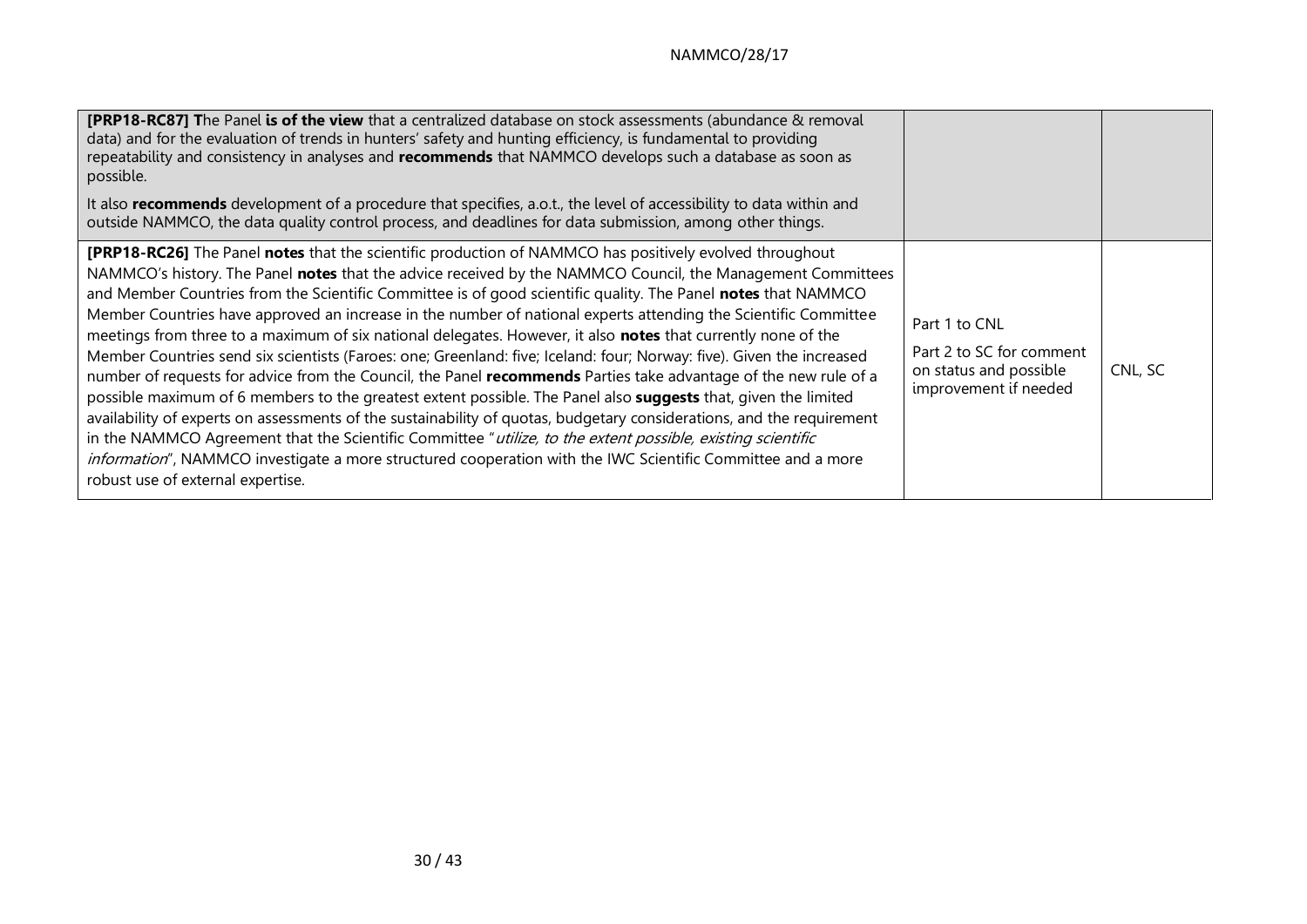| [PRP18-RC28] The Panel is concerned about the process for developing and recommending conservation and<br>management advice.<br>As currently implemented, it can result in actions by NAMMCO that can be construed as a rejection of the best<br>available scientific advice as developed by the Scientific Committee. In addition, a lack of clarity in the way that the<br>process works appears to have created tension between participants in certain NAMMCO bodies. The series of<br>events described above has caused some to raise questions about the roles and responsibilities of the various<br>components of the Commission including the Council, the Management Committees and the Scientific Committees.<br>These questions include whether the MCC was acting beyond its authority by, for example, seeking to substitute its<br>judgment for the judgment of the Scientific Committee concerning the validity of the criteria to be used to make a<br>scientific determination about how to define the management units. Questions have also been raised about<br>whether recommendations made by NAMMCO to its members about the conservation and management of marine<br>mammals could be made solely to protect hunting interests without regards to impacts on the sustainability of a<br>stock. These kinds of perceptions can damage the credibility of the Commission.<br>The Panel recommends that NAMMCO take steps to eliminate the chances that they will occur.<br>[PRP18-RC29] The Panel also recommends that the Council develop rules of procedure that define the relationship<br>between the Management Committees and the Scientific Committees and how they will interact.<br>These rules should confirm the particular areas of responsibility of the Management Committees and the Scientific | Relates to better<br>communication and a<br>more thorough<br>explanations of advice<br>and recommendations - cf<br>$RC5(1,2)$ .<br>Refers to SC and MCs for<br>their views on existing | MCs, SC |
|--------------------------------------------------------------------------------------------------------------------------------------------------------------------------------------------------------------------------------------------------------------------------------------------------------------------------------------------------------------------------------------------------------------------------------------------------------------------------------------------------------------------------------------------------------------------------------------------------------------------------------------------------------------------------------------------------------------------------------------------------------------------------------------------------------------------------------------------------------------------------------------------------------------------------------------------------------------------------------------------------------------------------------------------------------------------------------------------------------------------------------------------------------------------------------------------------------------------------------------------------------------------------------------------------------------------------------------------------------------------------------------------------------------------------------------------------------------------------------------------------------------------------------------------------------------------------------------------------------------------------------------------------------------------------------------------------------------------------------------------------------------------------------------------------------------------------------------|----------------------------------------------------------------------------------------------------------------------------------------------------------------------------------------|---------|
|                                                                                                                                                                                                                                                                                                                                                                                                                                                                                                                                                                                                                                                                                                                                                                                                                                                                                                                                                                                                                                                                                                                                                                                                                                                                                                                                                                                                                                                                                                                                                                                                                                                                                                                                                                                                                                      |                                                                                                                                                                                        |         |
|                                                                                                                                                                                                                                                                                                                                                                                                                                                                                                                                                                                                                                                                                                                                                                                                                                                                                                                                                                                                                                                                                                                                                                                                                                                                                                                                                                                                                                                                                                                                                                                                                                                                                                                                                                                                                                      | RoPs and possible                                                                                                                                                                      |         |
| Committees. They should also acknowledge the overlap in their work. These rules should address the Management<br>Committees' use of the advice of the Scientific Committee in the development of conservation and management<br>measures for NAMMCO members.                                                                                                                                                                                                                                                                                                                                                                                                                                                                                                                                                                                                                                                                                                                                                                                                                                                                                                                                                                                                                                                                                                                                                                                                                                                                                                                                                                                                                                                                                                                                                                         | improvements and to MCs<br>to define management<br>objectives.                                                                                                                         |         |
| The Panel believes that it would be better for NAMMCO if it avoids circumstances under which a Management<br>Committee decides that it will not recommend the advice provided by the Scientific Committee to the relevant<br>member(s) in a conservation and management measure. In the unusual circumstance in which a Management<br>Committee does not adopt the advice of the Scientific Committee, the Management Committee should explain the<br>reasons why clearly and transparently. The Panel concludes that the Scientific Committee would be better able to<br>provide advice that considers the management objectives that are important to NAMMCO and its members, if the<br>Management Committees would identify relevant management objectives when formulating recommendations<br>concerning scientific research. Providing this information would help to eliminate situations in which the Scientific<br>Committee provides advice that does not take into account relevant factors.                                                                                                                                                                                                                                                                                                                                                                                                                                                                                                                                                                                                                                                                                                                                                                                                                               |                                                                                                                                                                                        |         |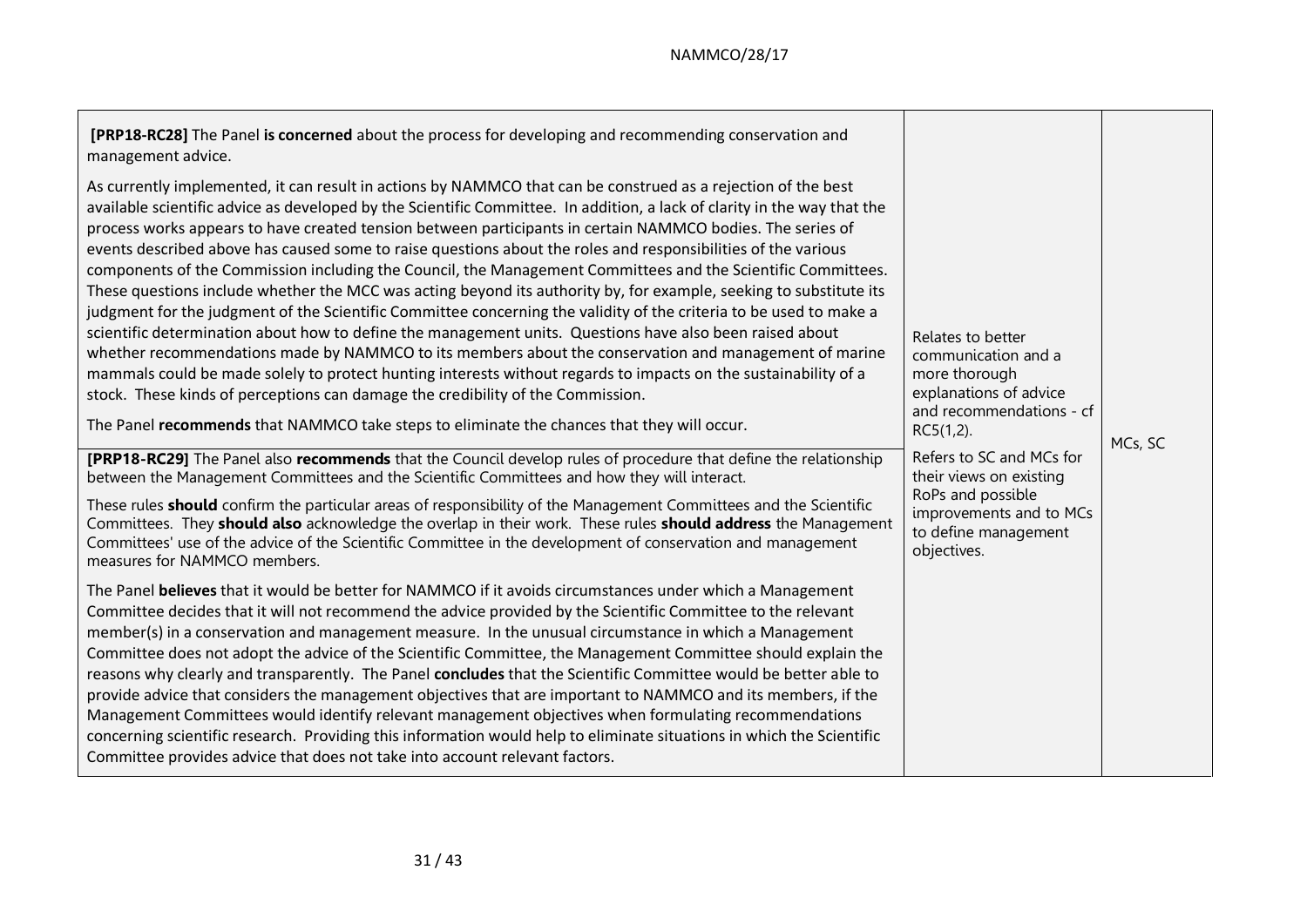## NAMMCO/28/17

| [PRP18-RC30] Panel also recommends that the Management Committees modify the language used to describe<br>their response to the advice of the Scientific Committee. Currently, the Management Committees "endorse" or<br>choose to "not endorse" Scientific Committee advice. This can be viewed as suggesting that the Management<br>Committee has evaluated and made a decision about the quality of the information provided. The Panel suggests<br>that instead the Management Committees should consider using "supporting" or "noted, but not supporting".                                                                                                                                                                                                                                                                                                                                                                                                                                                                                                        | Cf. roles of committees                                                                                                                                                                                      | <b>MCs</b> |
|-------------------------------------------------------------------------------------------------------------------------------------------------------------------------------------------------------------------------------------------------------------------------------------------------------------------------------------------------------------------------------------------------------------------------------------------------------------------------------------------------------------------------------------------------------------------------------------------------------------------------------------------------------------------------------------------------------------------------------------------------------------------------------------------------------------------------------------------------------------------------------------------------------------------------------------------------------------------------------------------------------------------------------------------------------------------------|--------------------------------------------------------------------------------------------------------------------------------------------------------------------------------------------------------------|------------|
| [PRP18-RC31] The Panel strongly recommends that NAMMCO initiate work to determine how it can better support<br>its members in using this tool [the development of stock-specific reference points and associated management<br>actions that will be automatically taken if a reference point is exceeded] in the management of marine mammal<br>resources. Several of the regional fisheries bodies have had extensive consultations regarding the application of the<br>precautionary approach, and some have developed processes for its implementation.<br>As NAMMCO is unique, the Panel recognizes that it needs to establish its own process for contributing to the<br>implementation of the precautionary approach by its Members. Nevertheless, the Panel <b>believes</b> that it would be<br>useful to have the development of that process be informed by the experiences of other regional fisheries bodies.<br>NAMMCO should also rely upon the lessons of the WGHARP in developing its framework approach for the<br>management of harp and hooded seals. | Relates to generalize<br>defining stocks' specific<br>reference points and<br>associated management<br>actions, as used for a few<br>stocks, to support a more<br>precautionary approach -<br>$cf$ RC5 $(6)$ | SC         |
| [PRP18-RC35] The Panel recommends that NAMMCO develop guidance for Members on how to come to an<br>agreement on the management of shared stocks, including the allocation of allowable catch.                                                                                                                                                                                                                                                                                                                                                                                                                                                                                                                                                                                                                                                                                                                                                                                                                                                                           | Not in the remit of<br>NAMMCO, bilateral issue.                                                                                                                                                              |            |
| [PRP18-RC36] The Panel finds that for most stocks of marine mammals that are hunted by both a NAMMCO<br>Member and NAMMCO non-Member, current levels of removal are sustainable which suggests that the relevant<br>management measures are consistent or compatible. However, the Panel is concerned that the Northeast<br>Canada/Baffin Bay/West Greenland stock of ringed seals has not been assessed since 1996 and has significant<br>removals. The Panel notes that there is no agreed venue, such as the JCNB for Greenland and Canada to collaborate<br>on managing this stock. The Panel also notes that the Scientific Committee is tentatively planning to convene a<br>ringed seal working group in 2020 or 2021.                                                                                                                                                                                                                                                                                                                                           | <b>Ringed and bearded seal</b><br>WG planned in 2021<br>should not be<br>postponed.<br>Important concerns on<br>sustainability of hunts.                                                                     | CNL, SC    |
| The Panel urges the Scientific Committee to hold the ringed seal working group as soon as possible but, in any case,<br>no later than 2021 so that work on an assessment of this stock may be completed as quickly as possible.                                                                                                                                                                                                                                                                                                                                                                                                                                                                                                                                                                                                                                                                                                                                                                                                                                         | NAMMCO could provide<br>forum for GL/CA<br>cooperation, good                                                                                                                                                 |            |
| The Panel also urges NAMMCO to identify an appropriate forum for Greenland and Canada to engage in the<br>management of the shared stock of ringed seal [and walrus and bearded seal].                                                                                                                                                                                                                                                                                                                                                                                                                                                                                                                                                                                                                                                                                                                                                                                                                                                                                  | relation to CA always<br>sought.                                                                                                                                                                             |            |
| [PRP18-RC39] The Panel finds that NAMMCO has done a significant amount of work on minimizing harmful hunting<br>activities particularly concerning reducing the number of animals that are Struck & Lost and reducing the time to<br>death of hunted animals. The Panel recommends that NAMMCO, through the CHM and other bodies, to continue<br>this work and to try to identify other harmful hunting activities that can be mitigated.                                                                                                                                                                                                                                                                                                                                                                                                                                                                                                                                                                                                                               | Noted<br>CHM continues good<br>work                                                                                                                                                                          | <b>CHM</b> |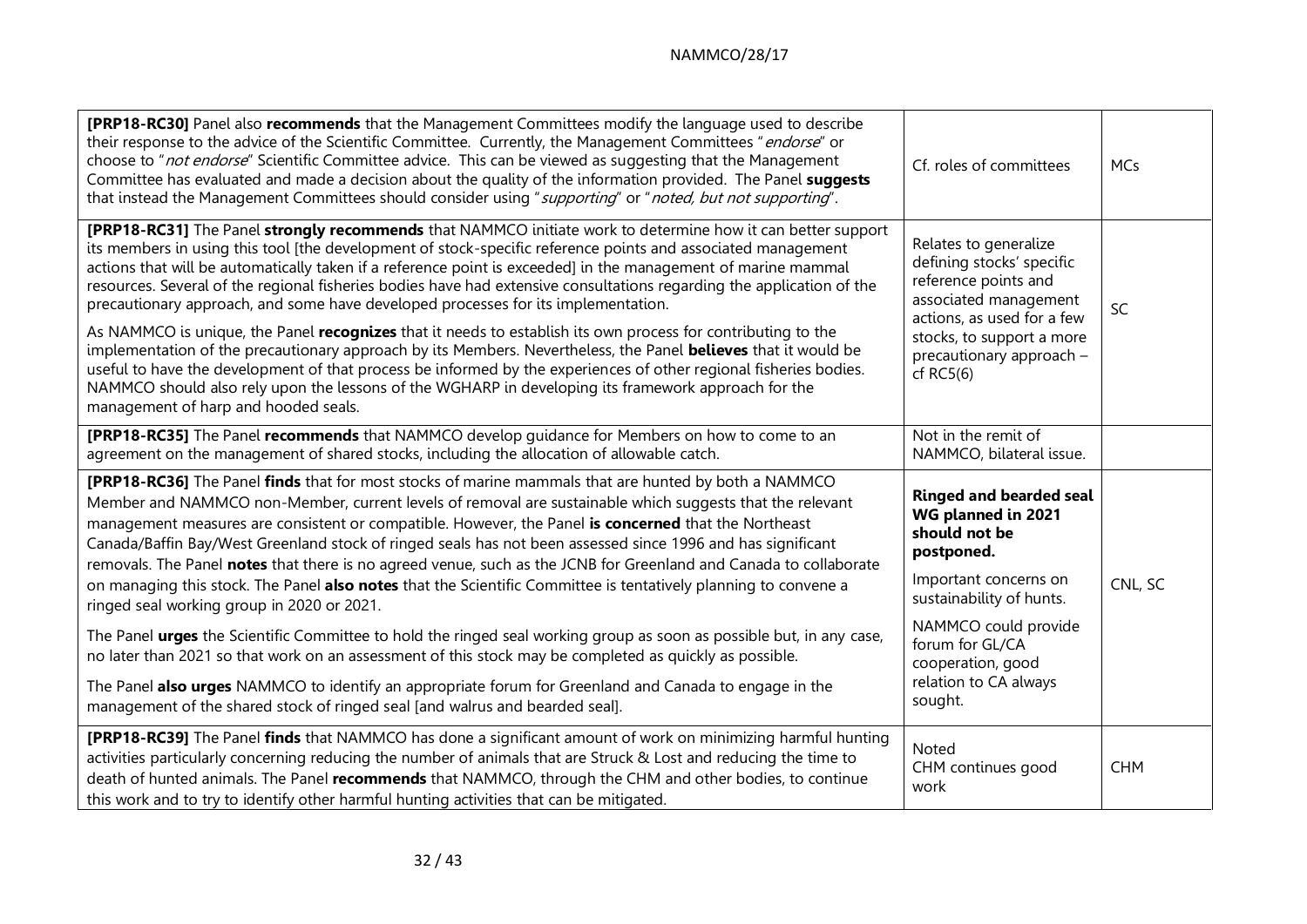| [PRP18-RC41] The Panel was unable to find any evidence that NAMMCO has adopted a rebuilding plan for any of<br>the stocks that the Scientific Committee has found to be depleted.                                                                                                                                                                                                                                                                                                                                                                                                                                                                                                                                                                                                                                                                                                                                                                                                                                                                                                                                                                                                                                                        | No plan per se, but some<br>stocks are rebuilding<br>(narwhal, beluga, walrus). | Seek<br>comments<br>from MCs, SC |
|------------------------------------------------------------------------------------------------------------------------------------------------------------------------------------------------------------------------------------------------------------------------------------------------------------------------------------------------------------------------------------------------------------------------------------------------------------------------------------------------------------------------------------------------------------------------------------------------------------------------------------------------------------------------------------------------------------------------------------------------------------------------------------------------------------------------------------------------------------------------------------------------------------------------------------------------------------------------------------------------------------------------------------------------------------------------------------------------------------------------------------------------------------------------------------------------------------------------------------------|---------------------------------------------------------------------------------|----------------------------------|
| <b>AREA 2 - HUNTING ACTIVITIES</b>                                                                                                                                                                                                                                                                                                                                                                                                                                                                                                                                                                                                                                                                                                                                                                                                                                                                                                                                                                                                                                                                                                                                                                                                       | <b>PRWG comments</b>                                                            | <b>Referred</b><br>to:           |
| <b>[PRP18-RC42]</b> The Panel is of the view that NAMMCO has given a high priority and expended considerable human<br>and financial resources to its work on the safety, efficiency and animal welfare issues in all hunting activities under its<br>purview and that outputs from Committee on Hunting Methods, including those from the workshops and Expert<br>Group Meetings, have been substantial. The Panel is of the view that the work of the Committee on Hunting<br>Methods together with the approval of its recommendations by the Council and implementation of these<br>recommendations by member countries is one of the key elements that have made NAMMCO a credible organization.<br>The Panel recommends that the work of the Committee on Hunting Methods should continue as new information<br>related to weaponry and hunting methods becomes available and, as the Council deems appropriate in relation to                                                                                                                                                                                                                                                                                                      | Noted (on-going)                                                                | <b>CHM</b>                       |
| other NAMMCO priorities.<br>[PRP18-RC50] Based upon the information provided, the Panel concludes that NAMMCO has identified increasing<br>IDR and minimizing TTD as goals.                                                                                                                                                                                                                                                                                                                                                                                                                                                                                                                                                                                                                                                                                                                                                                                                                                                                                                                                                                                                                                                              | Noted - In progress.<br>One of the issues which                                 |                                  |
| The Panel also concludes that while members have made significant improvements in IDR/TTD in many of the<br>harpoon grenade whale hunts, there are still differences, some of which are significant, among the rates for these<br>hunts and there is still room for improvement. To improve performance on these metrics, NAMMCO needs to<br>continue its efforts to understand the reasons for the different rates in different hunts.                                                                                                                                                                                                                                                                                                                                                                                                                                                                                                                                                                                                                                                                                                                                                                                                  | will be dealt by the<br>upcoming CHM Expert<br>Group.                           | <b>CHM</b>                       |
| [PRP18-RC52] The information reviewed by the Panel also demonstrates that NAMMCO has focused on gaining an<br>understanding the number of animals that are Struck & Lost in various hunts and the cause of these events to reduce<br>the level of Struck & Lost animals. For large whales, the data demonstrate that the number of animals Struck & Lost is<br>low and that NAMMCO members have made progress in reducing those numbers. However, for small cetaceans, it is<br>not possible to assess whether efforts to reduce the number of animals that have been struck and lost have, to date,<br>had any impact. The requisite data is not available, or its quality is not very high.<br>The Panel recommends that the CHM and the Scientific Committee continue to work to define better methods for<br>collecting data from all hunts on the occurrence of Struck & Lost events and the circumstances surrounding those<br>events. These efforts should continue to respond to the recommendations from the various workshop and expert<br>group meetings. This Information is useful for providing better assessments, with reduced levels of uncertainty, and<br>developing hunting quidance that reduces these occurrences. | Seek comments from<br><b>CHM</b>                                                | <b>CHM</b>                       |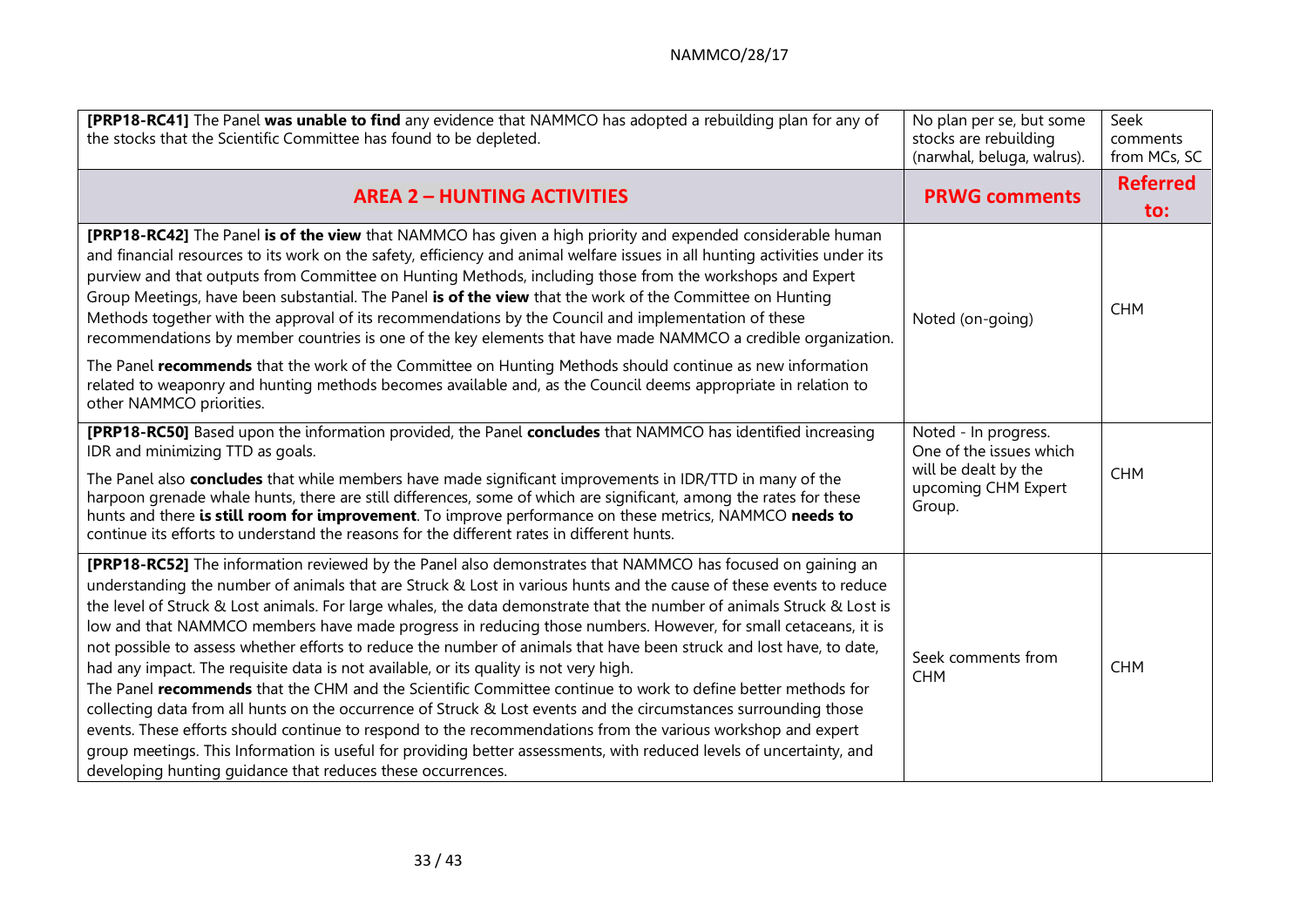| [PRP18-RC53] The Panel encourages the CHM to continue its practice of working with people representing a wide<br>range of interests, including hunters, on these issues.                                                                                                                                                                                                                                                                                                                                                                                                      | Noted. Good work to be<br>continued                                                               | <b>CHM</b>             |
|-------------------------------------------------------------------------------------------------------------------------------------------------------------------------------------------------------------------------------------------------------------------------------------------------------------------------------------------------------------------------------------------------------------------------------------------------------------------------------------------------------------------------------------------------------------------------------|---------------------------------------------------------------------------------------------------|------------------------|
| <b>AREA 3 - COMPLIANCE AND ENFORCEMENT</b>                                                                                                                                                                                                                                                                                                                                                                                                                                                                                                                                    | <b>PRWG comments</b>                                                                              | <b>Referred</b><br>to: |
| [PRP18-RC54] NAMMCO and its members have established a two-part system for monitoring compliance with<br>national laws The other part is the "NAMMCO Observation Scheme". The Panel is concerned that the Observation<br>Scheme does not provide benefits that are commensurate with its costs. Therefore, the Panel recommends that the<br>Council use the ongoing review of the NAMMCO Observation Scheme as a catalyst for reform.                                                                                                                                         | Ongoing review of the<br>Observation Scheme.                                                      |                        |
| The Panel believes that the first step in a reform effort should be to clearly define, in NAMMCO's overall Strategic<br>Plan, NAMMCO's objectives for observing the hunts of marine mammals in NAMMCO's area. The Scheme currently<br>establishes that its purpose "is to provide a mechanism for NAMMCO to monitor whether decisions made by the                                                                                                                                                                                                                             | New part B has been<br>adopted by CNL27, part A<br>in review by CIO                               |                        |
| Commission are respected." This purpose seems somewhat out of step with the NAMMCO Agreement as the<br>Commission makes recommendations that are implemented at the discretion of the individual members. In<br>establishing the objectives of the Observation Scheme, the Panel urges the Council to consider the costs of and<br>benefits from the current scheme. To date, only two infractions have been reported in the 20 years that the Scheme<br>has been in operation. It seems improbable that this accurately reflects the levels of compliance in NAMMCO's hunts. | Now twofold: a)<br>observation of hunting, 2)<br>implementation of advice<br>by parties.          |                        |
| The cost of this effort has been 1.66 million NOK. The Panel doubts that the amount of hunting activity observed,<br>along with the fact that hunters have advanced notice that particular hunts are being observed, allows for NAMMCO<br>to obtain an accurate picture of how the hunt for a specific species in a particular manner occurs over time. The Panel<br>recognizes that there may be benefits to NAMMCO that result from the fact that it monitors hunting activities. The                                                                                       | Prioritisation of<br>observation activities<br>could be assigned in<br>relation to hunting levels | CIO, CNL               |
| Panel believes that those benefits quickly diminish and can become a liability if the mechanism for monitoring hunts<br>is viewed as not providing an accurate portrayal of the hunts. If the Council determines that one of the objectives of<br>the scheme is to obtain an accurate understanding of the level of compliance with national laws implementing<br>NAMMCO recommendations, the Panel believes that significantly more resources will need to be devoted to the<br>operation of the Observations Scheme.                                                        | Seek input from CIO on<br>priorities, effort to reach<br>objective and alternative<br>methods.    |                        |
| Given the many significant demands on the limited resources of the Commission, the Council may consider taking an<br>alternative approach to compliance monitoring such as conducting regular audits of the inspection programs of each<br>of the members and providing support for improving the functioning of those programs where appropriate.                                                                                                                                                                                                                            | CIO to increase its<br>visibility and transparency<br>on the website                              |                        |
| Finally, the Panel recommends that if the Commission is to continue to operate the Observation Scheme the Council<br>explore ways of making the work done under the Observation Scheme more transparent. Currently, the only<br>information on the NAMMCO website about the outcomes of the work under the scheme is contained in the reports                                                                                                                                                                                                                                 |                                                                                                   |                        |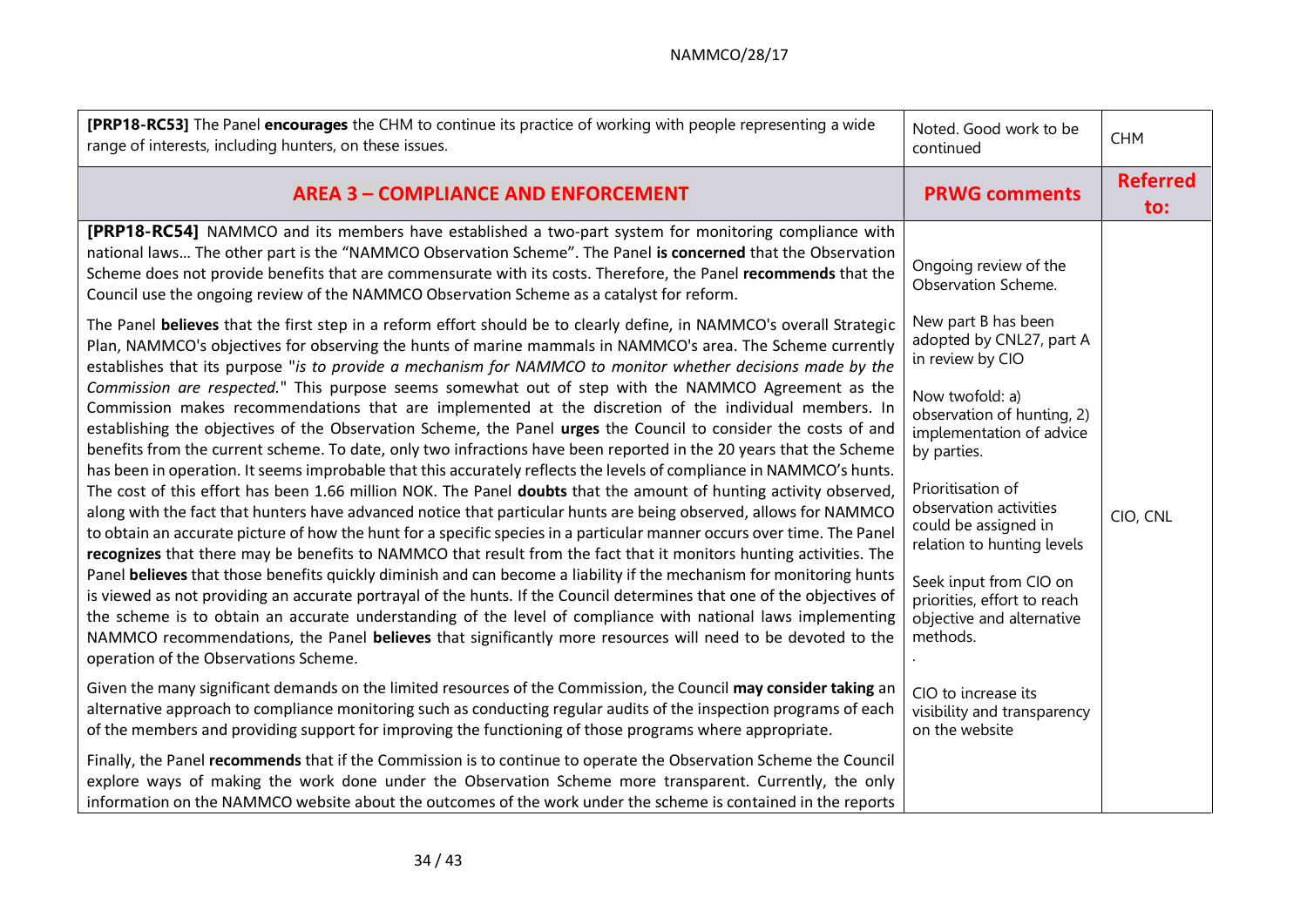| of the CIO meetings. If the Council decides that continuing the operation of the Observation scheme is in the strategic<br>interests of the Commission, it should also consider how to make the results of that work more easily accessible to<br>stakeholders.                                                                                                                                                                                                                                                                                       |                                                                                                          |                        |
|-------------------------------------------------------------------------------------------------------------------------------------------------------------------------------------------------------------------------------------------------------------------------------------------------------------------------------------------------------------------------------------------------------------------------------------------------------------------------------------------------------------------------------------------------------|----------------------------------------------------------------------------------------------------------|------------------------|
| <b>AREA 4 - DECISION-MAKING</b>                                                                                                                                                                                                                                                                                                                                                                                                                                                                                                                       | <b>PRWG comments</b>                                                                                     | <b>Referred</b><br>to: |
| [PRP18-RC55]  The Panel believes that NAMMCO could build upon work already begun [in involving resource<br>users in NAMMCO decision-making] to make additional progress that would benefit NAMMCO and its work.<br>The Panel encourages NAMMCO to consider, in the process of developing a Strategic Plan, how it might<br>appropriately expand the role of user knowledge in its work.                                                                                                                                                               | Noted<br>Organisation and Parties<br>continue to give<br>attention.<br>Maybe more visibility<br>needed.  | CNL, website           |
| <b>[PRP18-RC58]</b> The Panel notes that throughout the conduct of its work it heard comments about language barriers created by the fact that<br>NAMMCO works in English and recommends that the Commission consider whether there are viable ways to reduce or<br>remove this barrier, including through the use of technology.                                                                                                                                                                                                                     | N/A (no further action)<br>Translation services up to<br>Parties, has never been<br>raised as a problem. |                        |
| <b>AREA 5 - INTERNATIONAL COOPERATION</b>                                                                                                                                                                                                                                                                                                                                                                                                                                                                                                             | <b>PRWG comments</b>                                                                                     | <b>Referred</b><br>to: |
| [PRP18-RC60] The Panel is of the view that much, if not all this material does not require access protection and<br>recommends that this matter be reviewed with a view to increasing transparency. As part of this review the Council<br>may wish to consider aligning its policy related to access protection to its documents with the Norwegian standard as<br>to what would and would not be provided in response to a request under its "Freedom of Information Act".<br>The Panel recommends that the results of such a review be made public. | Noted $-$ on-going<br>No need for any review.<br>Attention given in last                                 |                        |
| [PRP18-RC61] The Panel recommends that these issues be specifically addressed as part of the review<br>recommended in the previous paragraph. A need for greater transparency was also addressed in other sections.                                                                                                                                                                                                                                                                                                                                   | years and most<br>documents accessible on<br>website.                                                    |                        |
| [PRP18-RC62] Given the above comments, the Panel considers that NAMMCO's transparency requires<br><b>improvements</b> ; this could include a translation of key documents in English (e.g., relevant legislation), which should<br>be available on the website.                                                                                                                                                                                                                                                                                       | Translation up to Parties.                                                                               |                        |
| [PRP18-RC65] NAMMCO should aim to persuade [to join NAMMCO] those countries that are conducting hunts in<br>the North Atlantic (i.e., Canada and St Vincent and the Grenadines) and the Russian Federation, which hunts in the                                                                                                                                                                                                                                                                                                                        | Issue long existed since                                                                                 |                        |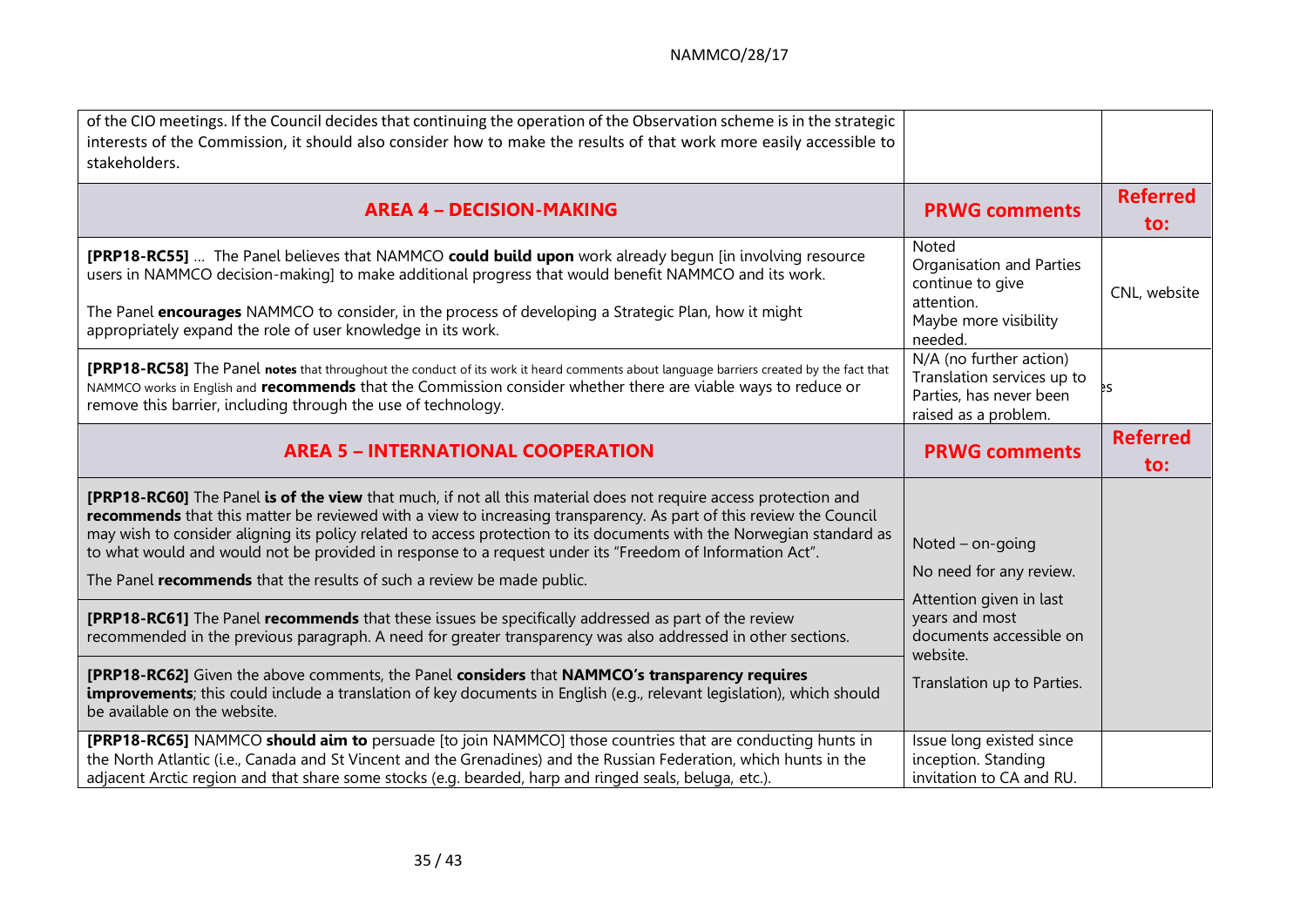|                                                                                                                                                                                                                                                                                                                                                                                                                                                                                                                                                                                                                                                                                                                                                                                                                                                                                                                                                                                                                                                                                                                                                                                                                                                                                                       | Ref to NAMMCO<br>Agreement Art. 4.2.f.                                                                                                                                                                                                                         |                            |
|-------------------------------------------------------------------------------------------------------------------------------------------------------------------------------------------------------------------------------------------------------------------------------------------------------------------------------------------------------------------------------------------------------------------------------------------------------------------------------------------------------------------------------------------------------------------------------------------------------------------------------------------------------------------------------------------------------------------------------------------------------------------------------------------------------------------------------------------------------------------------------------------------------------------------------------------------------------------------------------------------------------------------------------------------------------------------------------------------------------------------------------------------------------------------------------------------------------------------------------------------------------------------------------------------------|----------------------------------------------------------------------------------------------------------------------------------------------------------------------------------------------------------------------------------------------------------------|----------------------------|
| [PRP18-RC68] The Panel recommends that such efforts [to cooperate with other relevant international<br>organizations] be continued and regularly reviewed on an individual basis to determine whether they contribute to<br>NAMMCO's efforts to meet its strategic goals.<br>The Panel recommends that NAMMCO considers entering into formal arrangements on relevant scientific and<br>technical matters. Cooperation with other relevant IOs should also be part of the NAMMCO Strategic Plan.<br>[PRP18-RC69] As with activities of the Scientific Committee, the Panel recommends that postponement or<br>reductions of efforts to cooperate with other relevant organizations should not be used as an ongoing solution to<br>budget shortfalls.<br>[PRP18-RC93] The Panel encourages NAMMCO to enter into formal agreements with relevant IGOs, aimed at<br>achieving common scientific, conservation and management goals.<br>[PRP18-RC94] The Panel recommends that, at a minimum, cooperation and collaboration with other organizations<br>involved with the conservation of marine mammals and Arctic issues be maintained at current levels and, if budget<br>decisions allow and if consistent with any Strategic Plan, efforts to increase cooperation and collaboration be<br>pursued. | Noted.<br>NAMMCO has established<br>formal relationship with<br>many organisations. It is<br>presently considering/is in<br>the process of<br>strengthening some of<br>these relationships.<br>Ref to RC69: very specific<br>and special situation in<br>2018. | <b>CNL</b>                 |
|                                                                                                                                                                                                                                                                                                                                                                                                                                                                                                                                                                                                                                                                                                                                                                                                                                                                                                                                                                                                                                                                                                                                                                                                                                                                                                       |                                                                                                                                                                                                                                                                |                            |
| <b>AREA 6 - FINANCIAL AND ADMINISTRATIVE ISSUES</b>                                                                                                                                                                                                                                                                                                                                                                                                                                                                                                                                                                                                                                                                                                                                                                                                                                                                                                                                                                                                                                                                                                                                                                                                                                                   | <b>PRWG comments</b>                                                                                                                                                                                                                                           | <b>Referred</b><br>to:     |
| <b>[PRP18-RC72]</b> With regard to the cuts that were made in all budget items for 2018 and 2019, the Panel notes that one reason for these cuts<br>was that funding was required for relocation and hiring of the Scientific Secretary. The Panel is of the view that a separate fund<br>should have been previously established to cover such inevitable costs and that funding for such costs should not<br>come from cuts to regular program components.                                                                                                                                                                                                                                                                                                                                                                                                                                                                                                                                                                                                                                                                                                                                                                                                                                          | N/A - NAMMCO has a<br>contingency fund and<br>plans for rebuilding it.<br>Two concurring<br>contingencies in 2018.                                                                                                                                             |                            |
| [PRP18-RC74] With respect to the general reserves, the Panel agrees that consideration should be given to how the<br>general reserves may, as soon as possible, be rebuilt to the level agreed.                                                                                                                                                                                                                                                                                                                                                                                                                                                                                                                                                                                                                                                                                                                                                                                                                                                                                                                                                                                                                                                                                                       | N/A<br>Rebuilding already in<br>financial plan.                                                                                                                                                                                                                |                            |
| [PRP18-RC76] The Panel has no information to evaluate the efficiency with which the Secretariat manages these<br>additional/external funds but recommends rules or quidelines for the receipt of such funds be developed for<br>managing these types of resources.                                                                                                                                                                                                                                                                                                                                                                                                                                                                                                                                                                                                                                                                                                                                                                                                                                                                                                                                                                                                                                    | Procedural rules for<br>Secretariat for managing<br>and using funding should<br>be defined<br>Already in discussion.                                                                                                                                           | <b>FAC</b><br>SC, FAC, Sec |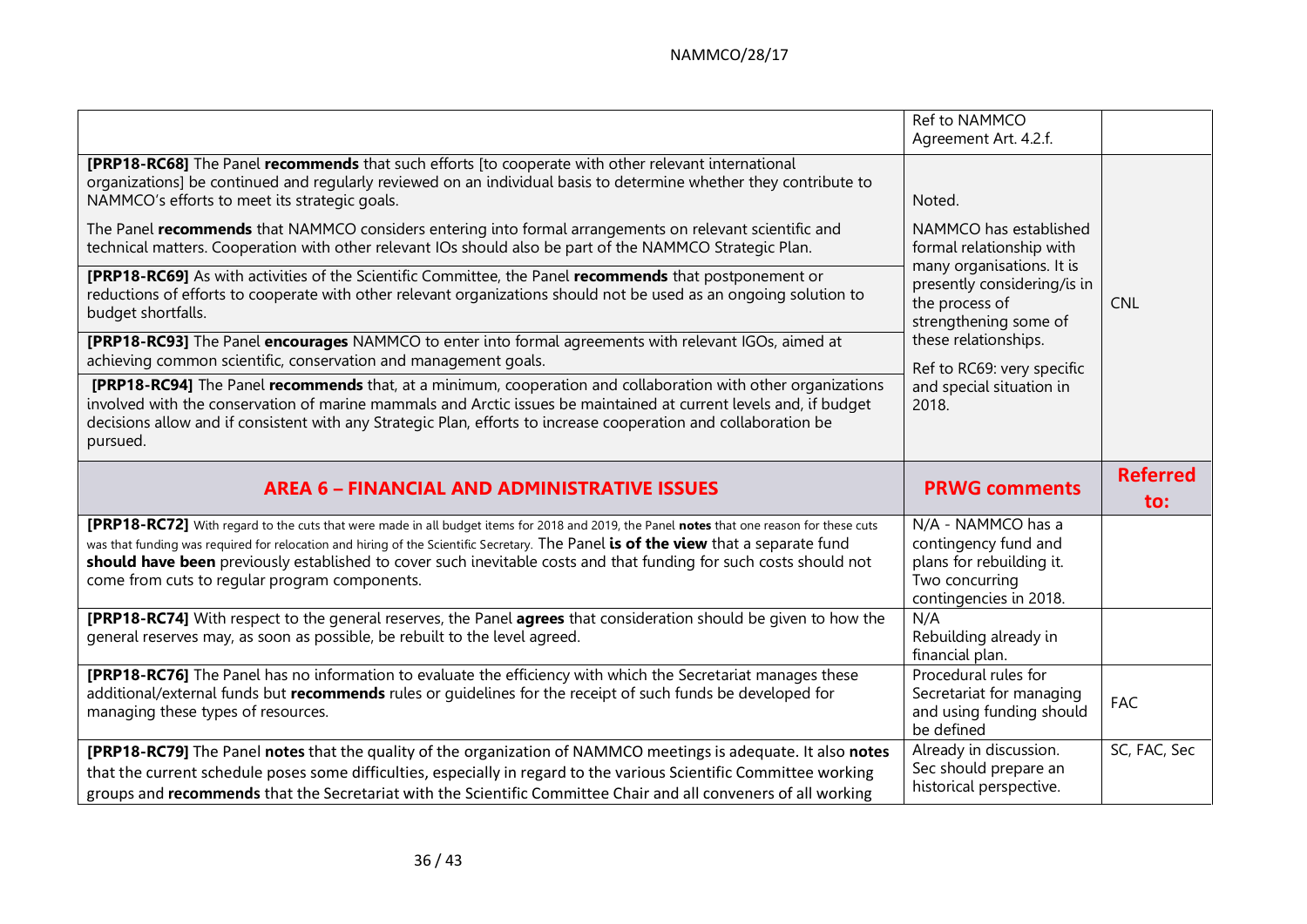| groups examine alternative options (e.g. having the SC's meeting in April/May and the Council's in November), with                                                                                                                                                                                                                                                                                                                                                                                                                                                                                                                                                                                                         |                                                                                              |                                                   |
|----------------------------------------------------------------------------------------------------------------------------------------------------------------------------------------------------------------------------------------------------------------------------------------------------------------------------------------------------------------------------------------------------------------------------------------------------------------------------------------------------------------------------------------------------------------------------------------------------------------------------------------------------------------------------------------------------------------------------|----------------------------------------------------------------------------------------------|---------------------------------------------------|
| a goal of giving more time to the Scientific Committee and its working groups to respond to Council's requests.                                                                                                                                                                                                                                                                                                                                                                                                                                                                                                                                                                                                            |                                                                                              |                                                   |
| [PRP18-RC73] The Panel also notes that the Council has agreed that communications and outreach activities should<br>be a priority and recommends that staffing be adjusted to reflect these priorities or others identified in the Strategic<br>Plan.                                                                                                                                                                                                                                                                                                                                                                                                                                                                      | Ongoing discussion. A                                                                        |                                                   |
| <b>[PRP18-RC77]</b> The Panel recommends that the relative proportions of budget allocations for these activities [staff<br>related costs, SC, CO] should be reviewed.                                                                                                                                                                                                                                                                                                                                                                                                                                                                                                                                                     | balance between<br>ambitions needs to be                                                     |                                                   |
| [PRP18-RC83] The Panel heard a number of other comments and suggestions concerning the need for restructuring<br>the Secretariat and <b>suggests</b> that these could more appropriately be addressed by the Finance and Administration<br>Committee and the Council or a SWOT analysis, if one is to be carried out for the Secretariat. A SWOT analysis of the<br>Secretariat should also include a review of the Staff Rules for the Secretariat.                                                                                                                                                                                                                                                                       | assured<br>Relates to discussion on<br>priorities & strategy (item                           |                                                   |
| [PRP18-RC85] The Panel also recommends that an outside consultant be hired to examine and provide advice<br>relative to the level of staff salaries and benefits, including in comparison to other IGOs, and other related issues.                                                                                                                                                                                                                                                                                                                                                                                                                                                                                         | Staffing discussion must<br>be taken after<br>assignments to the<br>Secretariat are decided. | <b>Discussion</b><br>on priorities,<br><b>FAC</b> |
| [PRP18-RC84] The Panel also suggests that given the Council's appropriation of a high priority to using the website<br>for communications and outreach activities, a review be undertaken to determine if the current outsourcing of work<br>related to the NAMMCO website is the best and most cost effective way of achieving this.                                                                                                                                                                                                                                                                                                                                                                                      | FAC has been tasked by<br>CNL27 of carrying a<br>review of pension<br>schemes.               |                                                   |
| [PRP18-RC82] Given that communications and outreach receive the largest allocation of NAMMCO's program<br>elements and the fact that communications and outreach activities are an essential component of establishing<br>NAMMCO's credibility, NAMMCO <b>should consider</b> hiring someone with extensive experience and expertise in<br>communications.                                                                                                                                                                                                                                                                                                                                                                 |                                                                                              |                                                   |
| <b>AREA 7 - OUTREACH</b>                                                                                                                                                                                                                                                                                                                                                                                                                                                                                                                                                                                                                                                                                                   | <b>PRWG</b> comments                                                                         | <b>Referred</b><br>to:                            |
| [PRP18-RC7] In preparing this review, the Panel found that some of the information about species and stocks that is<br>included on the NAMMCO official website, is incorrect. The Panel was informed that the Scientific Committee has<br>agreed to proof-read all scientific and technical information that is on the website. However, there is no formal<br>procedure to carry out such an important task. Therefore, the Panel recommends that NAMMCO established a formal<br>procedure to review and update the NAMMCO website regularly. The Panel <b>suggests</b> that all Committees, together<br>with the Secretariat, periodically review and endorse their relevant sections, including all figures and tables. |                                                                                              |                                                   |
| In particular, the Panel notes:                                                                                                                                                                                                                                                                                                                                                                                                                                                                                                                                                                                                                                                                                            |                                                                                              |                                                   |
| - That trends of abundance of marine mammal populations and their conservation status are presented on the<br>website in an inconsistent manner. This is true between and within species, with inconsistencies on: (a) how the same                                                                                                                                                                                                                                                                                                                                                                                                                                                                                        |                                                                                              |                                                   |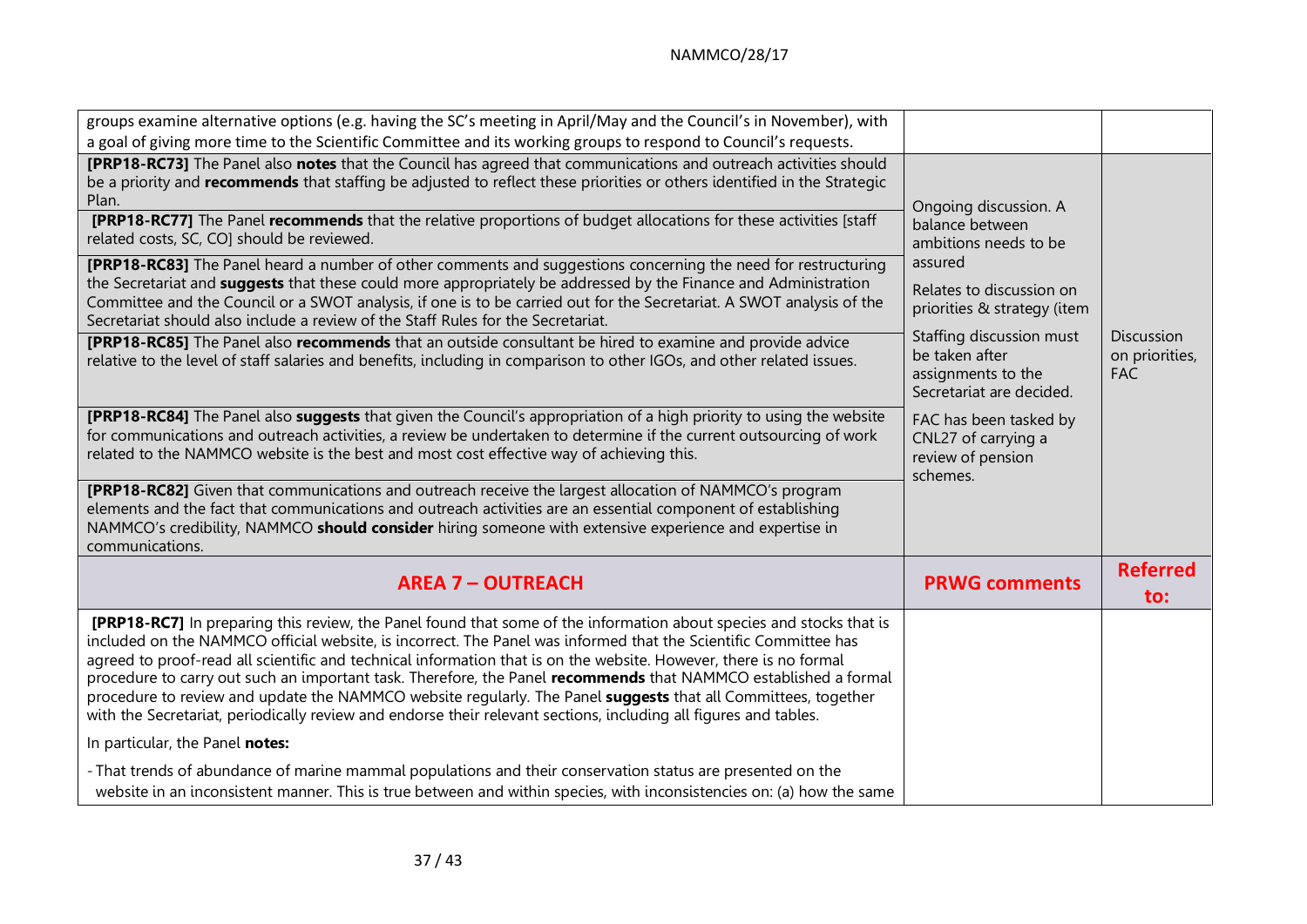| information on different species is presented and (b) what is presented for the various populations within a species,<br>including information on abundance estimates and trends. The Panel recommends that an editorial effort is made<br>to guarantee a consistent approach in presenting information on trends of distribution and abundance far all species<br>and their populations.<br>- That the color-coding of the assessments' tables presented online and the various geographic areas there listed are<br>potentially confusing. In terms of the definition of colour categories in the stock assessments tables, the Panel<br>believes that categories "light blue" and "orange" need clarification. Both categories, are defined using the wording<br>"no assessment, but substantial removals ". This wording leaves the reader believing that some quantitative<br>assessment to establish reference points and evaluations of whether those removals are having an effect on<br>populations has been made. However, all this would entail a proper assessment of the population, which is negated<br>by these definitions themselves. The wording "substantial removals" here is, therefore, misleading and the Panel<br>recommends changing it and clarifying whether these are quantitative or qualitative categories and what type of<br>data was used to define the level of removals.<br>- That, in terms of names of geographical areas, it would be beneficial to establish an official nomenclature to avoid<br>confusion and suggests that the Scientific Committee and the Secretariat should work together to address this<br>issue.<br>- That tables on stocks, would benefit from some clarity when presenting assessment made solely by NAMMCO,<br>assessments made in collaboration with other organizations (e.g., International Council for the Exploration of the Sea<br>(ICES) working groups, IWC, JCNB, etc.) and assessments made only by other organizations. The Panel notes that it<br>would be very useful to also report on the NAMMCO website assessments made entirely by others, if then adopted<br>or used by the NAMMCO Scientific Committee to provide advice to the Council; however, some note would be<br>required to explain the process.<br>- Some inconsistency in the treatment of some known stocks (identified by the Panel in purple in Table 1, which are<br>coded as "light blue" stocks or even missing from the website tables). In particular - given the existing knowledge in<br>relation to direct and indirect takes of killer whales and white-beaked dolphins in the North Atlantic, harbour<br>porpoises in Greenland and Norway and harbour and grey seals in Greenland - the Panel recommends that these<br>stocks be reconsidered and, if necessary, classified as 'orange' ('no assessment but substantial removals').<br>- Other issues with the information on marine mammal species on the website, including several incorrect references<br>to published reports in relation to the most recent assessments and missing species and populations (i.e., the<br>Greenlandic grey seal, which is a new species since 2009, and the Greenlandic stock of the harbour seal). | The website is the most<br>important visibility and<br>outreach tool of<br><b>NAMMCO.</b> Its content<br>should be correct and<br>updated. The<br><b>Committees should</b><br>guarantee the quality of<br>its content. The review<br>of the content should be<br>one of their recurrent<br>tasks.<br>FAC should established a<br>review procedure.<br>CNL for general views,<br>SC for stock status and<br>specific assessment<br>reports.<br>BYCELS, CIO and CHM for<br>their related part, with<br>CIO developing part on<br>Observation. | CNL, FAC, SC,<br>CHM, CIO,<br><b>BYCELS, Sec</b> |
|----------------------------------------------------------------------------------------------------------------------------------------------------------------------------------------------------------------------------------------------------------------------------------------------------------------------------------------------------------------------------------------------------------------------------------------------------------------------------------------------------------------------------------------------------------------------------------------------------------------------------------------------------------------------------------------------------------------------------------------------------------------------------------------------------------------------------------------------------------------------------------------------------------------------------------------------------------------------------------------------------------------------------------------------------------------------------------------------------------------------------------------------------------------------------------------------------------------------------------------------------------------------------------------------------------------------------------------------------------------------------------------------------------------------------------------------------------------------------------------------------------------------------------------------------------------------------------------------------------------------------------------------------------------------------------------------------------------------------------------------------------------------------------------------------------------------------------------------------------------------------------------------------------------------------------------------------------------------------------------------------------------------------------------------------------------------------------------------------------------------------------------------------------------------------------------------------------------------------------------------------------------------------------------------------------------------------------------------------------------------------------------------------------------------------------------------------------------------------------------------------------------------------------------------------------------------------------------------------------------------------------------------------------------------------------------------------------------------------------------------------------------------------------------------------------------------------------------------------------------------------------------------------------------------------------------------------------------------------------------------------------------------------------------------------------------------------------------------------------------------------------------------------------------------------------------------------------------------------------------------------------|---------------------------------------------------------------------------------------------------------------------------------------------------------------------------------------------------------------------------------------------------------------------------------------------------------------------------------------------------------------------------------------------------------------------------------------------------------------------------------------------------------------------------------------------|--------------------------------------------------|
| [PRP18-RC88] The Panel urges the Commission to integrate the Communication and outreach strategy into a                                                                                                                                                                                                                                                                                                                                                                                                                                                                                                                                                                                                                                                                                                                                                                                                                                                                                                                                                                                                                                                                                                                                                                                                                                                                                                                                                                                                                                                                                                                                                                                                                                                                                                                                                                                                                                                                                                                                                                                                                                                                                                                                                                                                                                                                                                                                                                                                                                                                                                                                                                                                                                                                                                                                                                                                                                                                                                                                                                                                                                                                                                                                                  | Cf. Prioritization                                                                                                                                                                                                                                                                                                                                                                                                                                                                                                                          | Discussion                                       |
| broader overall strategy for NAMMCO.                                                                                                                                                                                                                                                                                                                                                                                                                                                                                                                                                                                                                                                                                                                                                                                                                                                                                                                                                                                                                                                                                                                                                                                                                                                                                                                                                                                                                                                                                                                                                                                                                                                                                                                                                                                                                                                                                                                                                                                                                                                                                                                                                                                                                                                                                                                                                                                                                                                                                                                                                                                                                                                                                                                                                                                                                                                                                                                                                                                                                                                                                                                                                                                                                     | discussion                                                                                                                                                                                                                                                                                                                                                                                                                                                                                                                                  | on priorities                                    |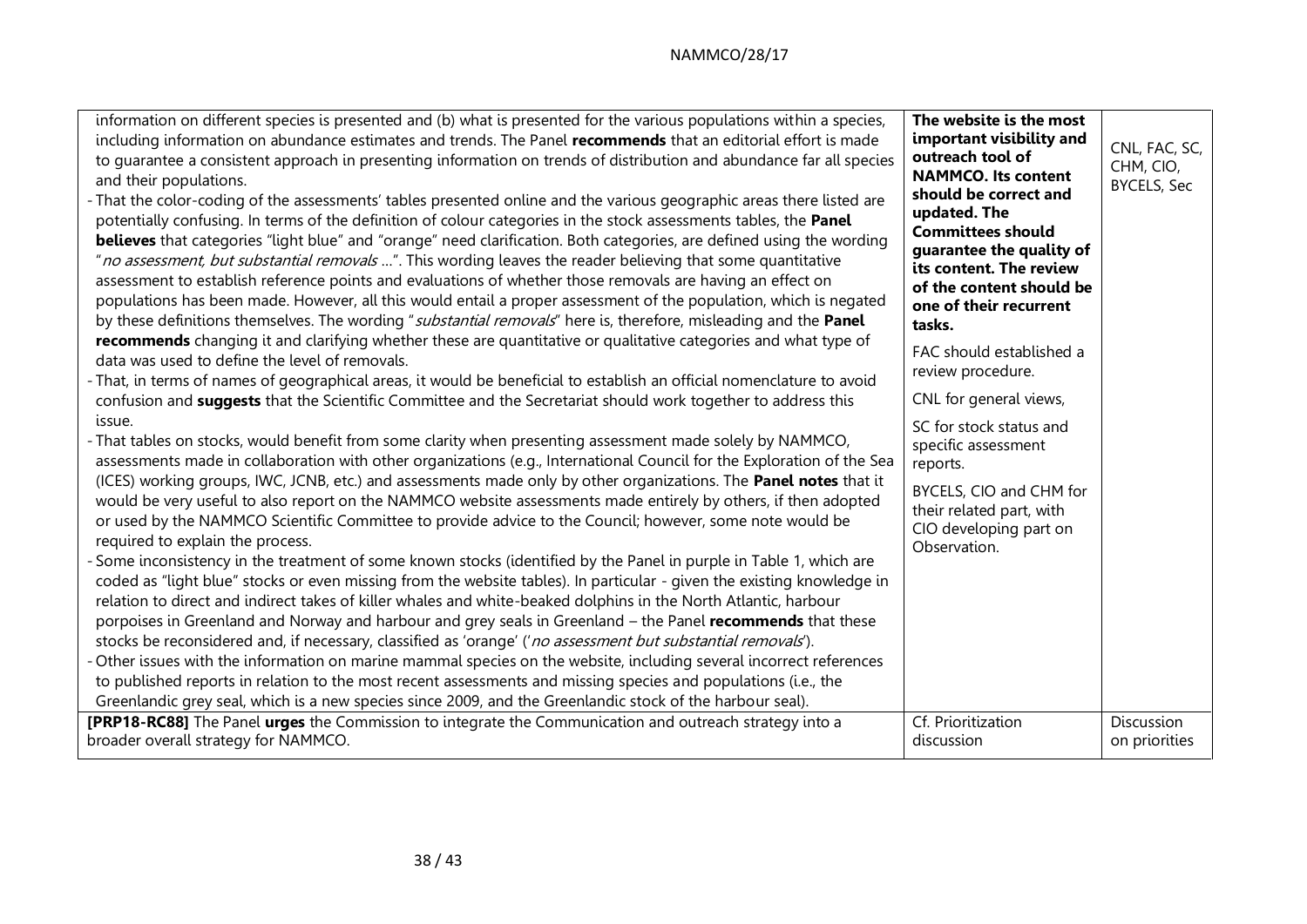| <b>[PRP18-RC89]</b> The Panel also recommends continuing the practice of adopting shorter term (no more than two<br>year) and more detailed "Communications and Outreach Plans" for implementing the strategy.<br>It also recommends that the Commission adopt and implement quantifiable measures of the effectiveness of the<br>Plan and of various tools that are used to implement the Plan including the website, the Facebook page and the<br>Twitter feed. These measures should go beyond simply noting the number of hits. Furthermore, the Panels<br>recommends that the Council ensure that the budget for implementation of the Communications and Outreach Plans<br>is sufficient to meet the goals therein. | Fundamental discussion:<br>what is communication<br>for an IGO.<br>Website is of high priority | Discussion<br>on priorities |
|---------------------------------------------------------------------------------------------------------------------------------------------------------------------------------------------------------------------------------------------------------------------------------------------------------------------------------------------------------------------------------------------------------------------------------------------------------------------------------------------------------------------------------------------------------------------------------------------------------------------------------------------------------------------------------------------------------------------------|------------------------------------------------------------------------------------------------|-----------------------------|
| <b>[PRP18-RC91]</b> The Panel considers that the review of the Commission's credibility should include an assessment of<br>how the products of the Commission are received, including by members, peers, stakeholders, and the academic<br>community. This includes considering if the work is valued, relied upon or sought. NAMMCO's credibility should also<br>be considered throughout the full range of its mandate including outputs from the Scientific Committee, its<br>Committee on Hunting methods and recommended regulatory measures with respect to sustainable management of<br>marine mammals across the North Atlantic.                                                                                  | Noted, N/A<br>Interesting but too much<br>for IGO like NAMMCO.                                 |                             |

# **Recommendations to Parties**

| <b>PARTIES</b>                                                                                                                                                                                                                                                                                                                                                                                                                                                                                                                                                                                                                                                                                                                                                                                                                                                                                                                                                                                                                                                                                              | <b>PRWG comments</b>                                                                                                                      | <b>Referred</b><br>to:   |
|-------------------------------------------------------------------------------------------------------------------------------------------------------------------------------------------------------------------------------------------------------------------------------------------------------------------------------------------------------------------------------------------------------------------------------------------------------------------------------------------------------------------------------------------------------------------------------------------------------------------------------------------------------------------------------------------------------------------------------------------------------------------------------------------------------------------------------------------------------------------------------------------------------------------------------------------------------------------------------------------------------------------------------------------------------------------------------------------------------------|-------------------------------------------------------------------------------------------------------------------------------------------|--------------------------|
| [PRP18-RC5]  The Panel views these issues as important components of NAMMCO's credibility as a resource<br>management organization. Therefore, it <b>urges</b> Member Countries to apply the required level of precaution and<br>recommends that:<br>• populations with observed declining trends and subject to hunting (e.g. hooded seals in Greenland Sea, grey and<br>harbour seals in Iceland, ringed seals in Svalbard, grey seals in Trøndelag-Nordland, fin whales, humpback whales<br>and white-beaked dolphins in West Greenland, minke in Icelandic coastal waters), as well as a number of poorly<br>known stocks that are affected by direct and indirect takes (e.g. bearded seals in West and East Greenland, bearded<br>seals in Svalbard, killer whales in West and East Greenland, possibly white-sided dolphins in Faroe Islands, Harbour<br>porpoise in Norwegian waters) are given the proper attention.<br>• - management actions be timely implemented by Member Countries as they are based on the best scientific advice<br>available at the time that the recommendation is made. | [Addressed under Area 1]<br>Needs advice from MCs,<br>which must be<br>precautionary.<br>Then referred to Parties'<br>management decision | <b>MCs</b><br>// Parties |
| [PRP18-RC9] It recommends that accurate estimates of bycatch are provided in a timely manner for the assessment<br>of all populations of marine mammals subject to hunts. The Panel also strongly encourages all NAMMCO Member<br>Countries to maintain or proceed with the implementation of national bycatch monitoring systems based on<br>independent observers as appropriate.<br>The Panel also strongly <b>encourages</b> Greenland "to investigate the degree to which bycatch is reported as catch".                                                                                                                                                                                                                                                                                                                                                                                                                                                                                                                                                                                               | NAMMCO needs good<br>data quality, SC shall<br>provide advice on reliable                                                                 | SC, JMC<br>// Parties    |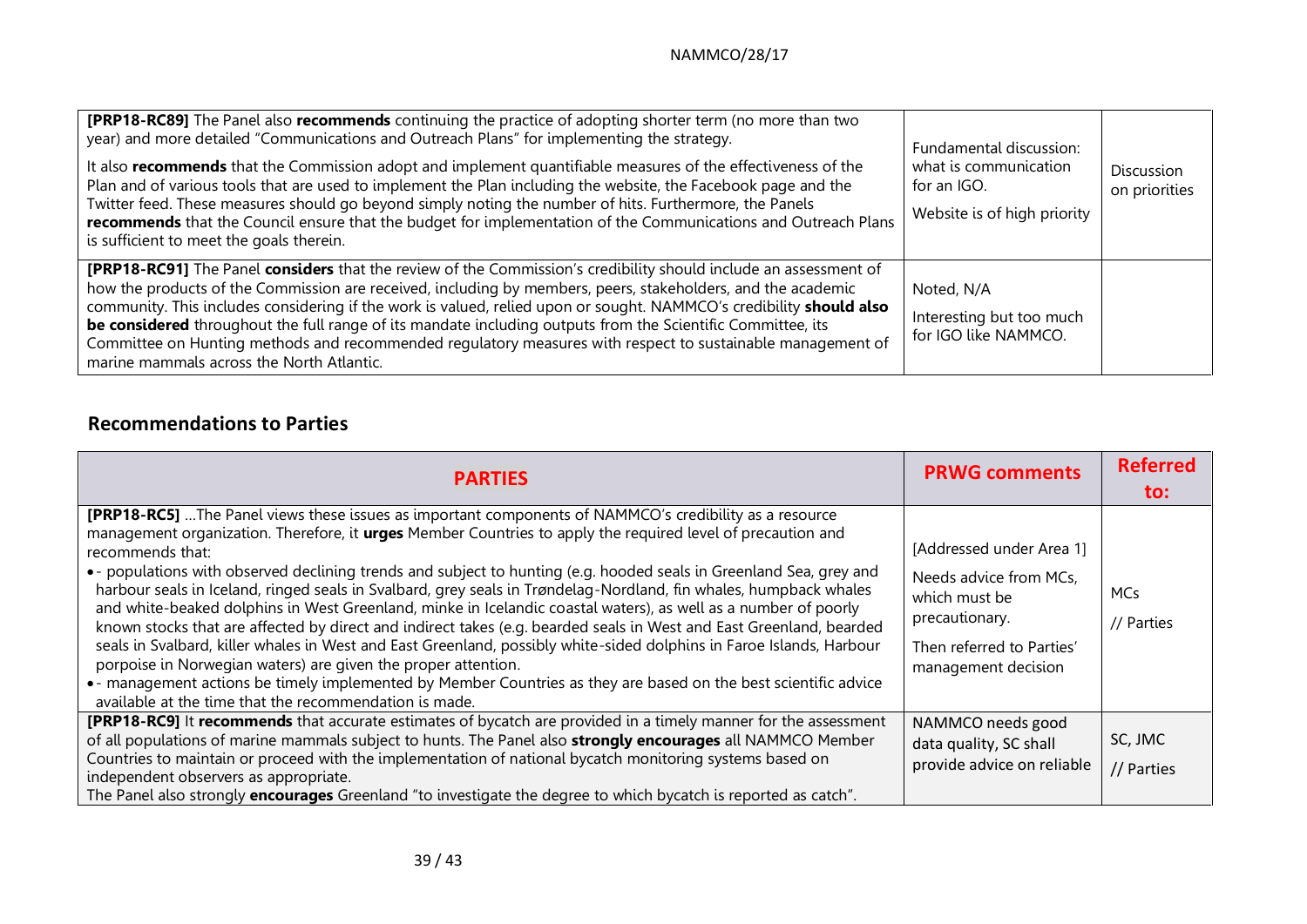| [PRP18-RC19] Bycatch rates are unknown for most fisheries in all Countries. Therefore, the Panel recommends that<br>monitoring of bycatch with the use of inspectors [and observers] and electronic logbooks be continued and that<br>where bycatch numbers are high, efforts to reduce bycatch also be continued.                                                                                                                                                                                                                                                                                                                                                                                                                                                                                                                                                                                                                                                                                                                                                                                                                                                                                                                                                                                                                                                                                                                                                                                                                        | by-catch data collection<br>and monitoring system.<br>Clarity on GL reporting                                                                                                              |                               |
|-------------------------------------------------------------------------------------------------------------------------------------------------------------------------------------------------------------------------------------------------------------------------------------------------------------------------------------------------------------------------------------------------------------------------------------------------------------------------------------------------------------------------------------------------------------------------------------------------------------------------------------------------------------------------------------------------------------------------------------------------------------------------------------------------------------------------------------------------------------------------------------------------------------------------------------------------------------------------------------------------------------------------------------------------------------------------------------------------------------------------------------------------------------------------------------------------------------------------------------------------------------------------------------------------------------------------------------------------------------------------------------------------------------------------------------------------------------------------------------------------------------------------------------------|--------------------------------------------------------------------------------------------------------------------------------------------------------------------------------------------|-------------------------------|
| [PRP18-RC12] The Panel recommends that the NAMMCO Council encourage Member Countries to agree to a<br>standard format for reporting and to implement better reporting of Struck & Lost data for inclusion in National<br>Progress Reports and a future NAMMCO Catch database or in the current NAMMCO data spreadsheet.<br>[PRP18-RC15] In this regard, the Panel notes that a "quality review" of the catch data provided by Greenlandic<br>hunters is now performed yearly. The Panel recommends that to the extent practicable, this "quality review" of catch<br>data provided by Greenlandic hunters be continued and improved.<br><b>[PRP18-RC18]</b> The Panel <b>agrees</b> with the suggestion from the SC that given the difficulty of obtaining such data,<br>efforts <b>should focus</b> on those cases where more reliable S&L data are a priority for improving assessments that<br>would make the most significant difference in terms of quota allocation.<br>Because of the loss to the hunters when an animal is lost, in addition to issues of animal welfare, the Panel<br>recommends that efforts to reduce Struck & Lost and to get reliable and accurate data on struck and lost data be<br>continued.<br>However, the Panel expresses concern about the lack of an agreed standardised method and format to report S&L<br>data and, as with the recommendations concerning bycatch and strandings, recommends that NAMMCO agrees, as<br>soon as possible, to a standardised method and format to report S&L data. | NAMMCO needs good<br>data quality.<br>Seek advice from SC and<br>CHM on how to proceed<br>for generating reliable<br>catch & S&L data.<br>Standardised data<br>reporting.<br>Cf. database. | <b>SC, CHM, //</b><br>Parties |
| <b>[PRP18-RC16]</b> The Panel also recommends that the feasibility of implementing an electronic system for reporting<br>catches of quota species (as has been done for non-quota species) be examined.                                                                                                                                                                                                                                                                                                                                                                                                                                                                                                                                                                                                                                                                                                                                                                                                                                                                                                                                                                                                                                                                                                                                                                                                                                                                                                                                   | Noted                                                                                                                                                                                      | GL                            |
| [PRP18-RC17] Currently data on bycatch and strandings are inconsistently reported in the NPRs and NAMMCO data<br>spreadsheet to various Committees, Working Groups. The Panel recommends that these data be reported in a<br>consistent manner.<br><b>[PRP18-RC20]</b> The Panel notes the low number of strandings reported and the absence of information on hunting<br>effort and ship strikes in the NAMMCO data spreadsheet. Measures of hunting effort related to catches of some<br>species could be obtained relatively easily from analyses of hunting licenses issued, logbooks and inspection and<br>observation reports and interviews with hunters. The Panel recommends that ship strikes be reported more<br>consistently. [All]                                                                                                                                                                                                                                                                                                                                                                                                                                                                                                                                                                                                                                                                                                                                                                                           | Standardised data<br>reporting.<br>Cf. database.                                                                                                                                           | <b>JMC</b><br>// Parties      |
| [PRP18-RC21] Finally, with regard to the Greenlandic monitoring system of take, the Panel notes that increasing<br>wildlife officers to collect appropriate data on takes does not seem impossible. The Panel recognises that such action<br>would require commitments of funds for training new officers and maintaining their salaries. However, the Panel<br>suggests that Greenland seriously considers this option as a medium or long-term solution, in the context of its<br>priorities or related activities.                                                                                                                                                                                                                                                                                                                                                                                                                                                                                                                                                                                                                                                                                                                                                                                                                                                                                                                                                                                                                     | Noted                                                                                                                                                                                      | GL                            |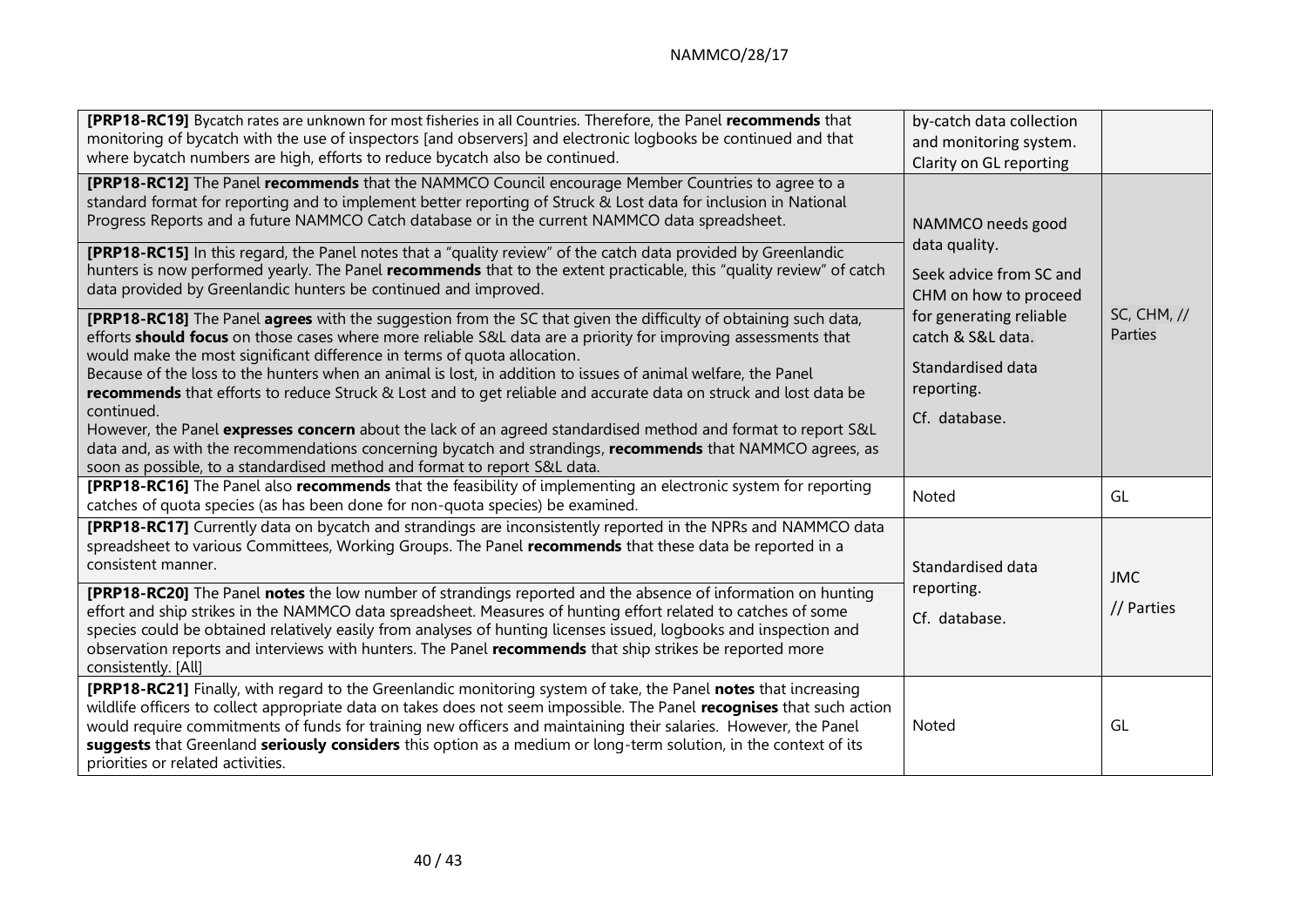## NAMMCO/28/17

| [PRP18-RC23] The Panel recommends that hunting data gathered by NAMMCO continue to be shared among<br>NAMMCO member countries as well as with relevant scientists from non-member countries and IGOs, as appropriate.                                                                                                                                                                                                                                                                                                                                                                                                                                                                      | Noted $-$ on-going                                                                                       | Secr // All |
|--------------------------------------------------------------------------------------------------------------------------------------------------------------------------------------------------------------------------------------------------------------------------------------------------------------------------------------------------------------------------------------------------------------------------------------------------------------------------------------------------------------------------------------------------------------------------------------------------------------------------------------------------------------------------------------------|----------------------------------------------------------------------------------------------------------|-------------|
| [PRP18-RC24] It also recommends that Member Countries consider timely implementation of all relevant<br>recommendations from the Council and the Management Committees [regarding gaps in data collection].                                                                                                                                                                                                                                                                                                                                                                                                                                                                                | <b>Noted</b>                                                                                             | Parties     |
| [PRP18-RC26] However, it also notes that currently none of the Member Countries send six scientists (Faroes: one;<br>Greenland: five; Iceland: four; Norway: five). Given the increased number of requests for advice from the Council, the<br>Panel recommends Parties take advantage of the new rule to the greatest extent possible.                                                                                                                                                                                                                                                                                                                                                    | Noted, partially<br>addressed.                                                                           | Parties     |
| [PRP18-RC32] If a NAMMCO Member Country decides that it must choose not to implement or fully implement a<br>recommendation, the Member Country should publicize that decision, including with a public notification to the<br>Council that includes a detailed explanation of why the Member Country has chosen not to implement the measure<br>and to detail what measures the member intends to take instead.                                                                                                                                                                                                                                                                           | Responses of MCs and<br>Parties better explained.<br>A process exists to follow<br>up on recommendations | Parties     |
| The Member Country should also identify whether any substitute action is expected to have the same impact as the<br>proposed measure.                                                                                                                                                                                                                                                                                                                                                                                                                                                                                                                                                      | provided by MCs                                                                                          |             |
| [PRP18-RC33] The Panel recommends that all NAMMCO members maintain robust practices for involving relevant<br>stakeholders in the process of implementing NAMMCO advice. This will lead to better implementation of NAMMCO's<br>recommendation and enhance NAMMCO's credibility.                                                                                                                                                                                                                                                                                                                                                                                                           |                                                                                                          |             |
| The Panel recommends, that Iceland find ways to engage resources users in the implementation of NAMMCO advice,<br>as appropriate.                                                                                                                                                                                                                                                                                                                                                                                                                                                                                                                                                          | Noted.                                                                                                   | Parties     |
| The Panel notes that while some of the recommendations provided by NAMMCO may be purely based on science,<br>many are not. Those would include many of the recommendations based on the work of the CHM. Even with respect<br>to the implementation of recommendations based purely on science, choices will need to be made about how to<br>implement and often information from stakeholders can usefully inform decision-making.                                                                                                                                                                                                                                                        |                                                                                                          |             |
| [PRP18-RC37] The Panel also notes the work that has been accomplished by the JCNB and encourages Greenland<br>and Canada to strengthen that cooperation and the swift adoption and implementation of management measures<br>developed through that process.                                                                                                                                                                                                                                                                                                                                                                                                                                | Noted.                                                                                                   | GL, CA      |
| [PRP18-RC46] The Panel concludes that NAMMCO and its members have done a very good job of implementing the<br>recommendations developed at the workshops and expert meetings organized by the CHM. While the Panel did not<br>find evidence that all recommendations have been implemented, the Panel believes that such a result is to be<br>expected. For one, NAMMCO members have limited resources and must prioritize the use of those resources based<br>on their broader needs. Also, there can be competing policy goals that preclude the implementation of a particular<br>recommendation. Finally, there are multiple ways in which these recommendations might be implemented. | Noted.                                                                                                   | Parties     |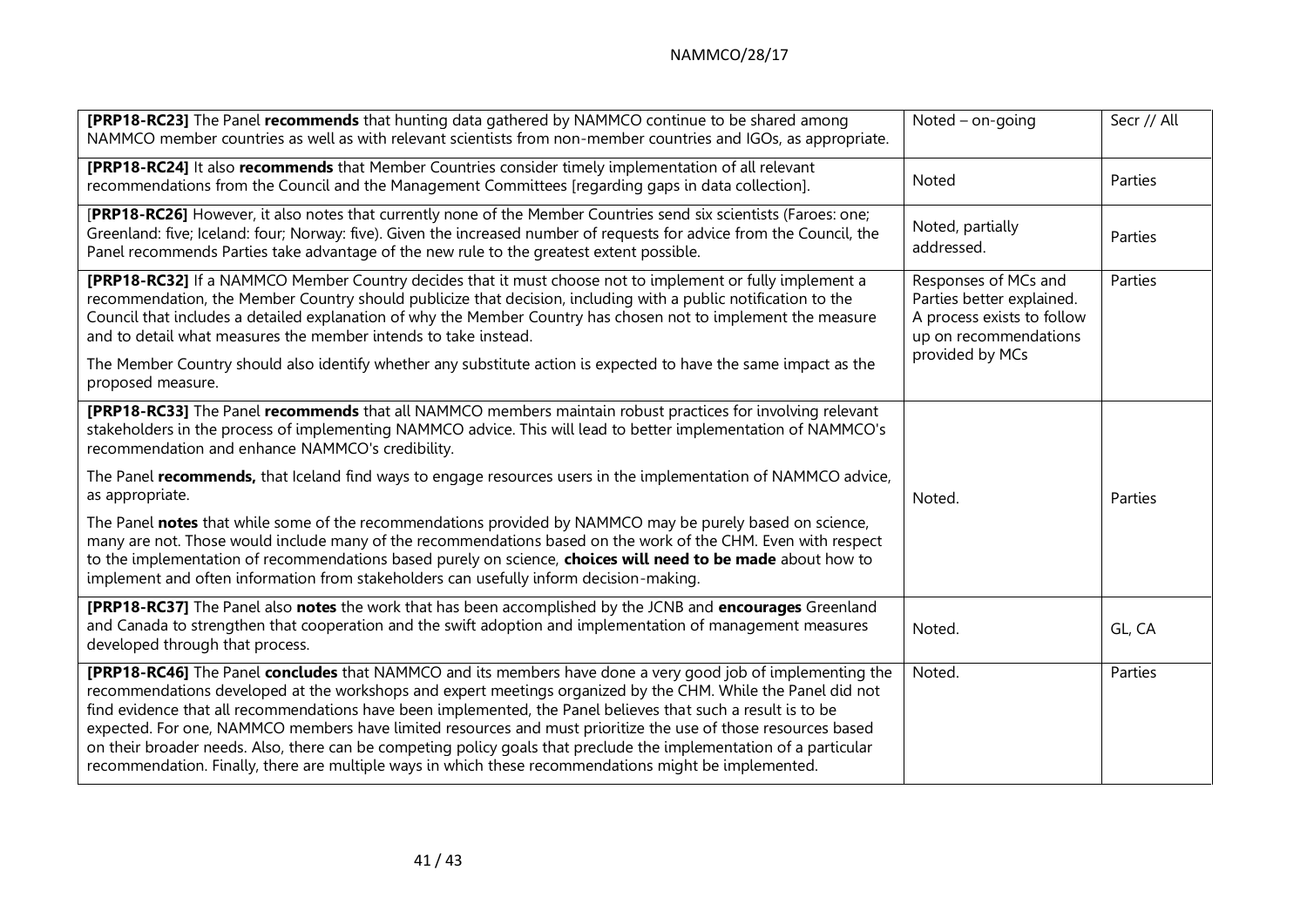| [PRP18-RC47] Under these circumstances, the Panel believes that it would be best for the NAMMCO members to be<br>as transparent as possible about how they are responding to the various recommendations. This should include<br>identifying the recommendations that are not being implemented and the reasons for not implementing them.<br>The Secretariat has developed a spreadsheet that is helpful in understanding what has and has not been<br>accomplished. However, the presentation of information in that spreadsheet could be more transparent.<br>In cases where implementation of a recommendation is delayed or declined because of inadequate resources,<br>particularly concerning the collection and analysis of data, the Panel encourages NAMMCO members to explore ways<br>in which they can share resources and allow the work to be completed or to be completed more quickly. Increasing<br>collaboration in this manner will ultimately benefit the sustainable management of NAMMCO resources.<br>Also, transparency about how NAMMCO members intend to respond to recommendations will help to sustain the<br>goodwill and credibility that NAMMCO has earned because of its work on hunting. | Clearer communication<br>and transparency on the<br>follow up of CHM<br>recommendations are<br>needed                                          | Parties                  |
|----------------------------------------------------------------------------------------------------------------------------------------------------------------------------------------------------------------------------------------------------------------------------------------------------------------------------------------------------------------------------------------------------------------------------------------------------------------------------------------------------------------------------------------------------------------------------------------------------------------------------------------------------------------------------------------------------------------------------------------------------------------------------------------------------------------------------------------------------------------------------------------------------------------------------------------------------------------------------------------------------------------------------------------------------------------------------------------------------------------------------------------------------------------------------------------------------------------------------|------------------------------------------------------------------------------------------------------------------------------------------------|--------------------------|
| [PRP18-RC49] The Panel recommends that relevant legislation and regulations be updated consistent with any new                                                                                                                                                                                                                                                                                                                                                                                                                                                                                                                                                                                                                                                                                                                                                                                                                                                                                                                                                                                                                                                                                                             | Noted.                                                                                                                                         | Parties                  |
| advice from the Committee on Hunting Methods.                                                                                                                                                                                                                                                                                                                                                                                                                                                                                                                                                                                                                                                                                                                                                                                                                                                                                                                                                                                                                                                                                                                                                                              |                                                                                                                                                |                          |
| [PRP18-RC50] To improve performance on these metrics [IDR/TTD], NAMMCO needs to continue its efforts to<br>understand the reasons for the different rates in different hunts. Improved data collection and data analysis on<br>IDR/TTD, particularly for several of the hunts in Greenland, is required.<br>[PRP18-RC51] The Panel also shares the concerns that have been expressed by the CHM and others about the<br>IDR/TTD and struck and lost rates for the rifle hunt of minke whales in Greenland. The evidence suggests that this<br>hunt, by its nature, can never have "an acceptable IDR/TTD rate" and that its Struck & Lost rate will remain<br>"unacceptably] high". In addressing these limitations, Greenland must also take into account the apparently increased                                                                                                                                                                                                                                                                                                                                                                                                                                        | WG believes that the issue<br>will be partly addressed<br>by upcoming EG?<br>WG believes issue at least<br>partly addressed by<br>upcoming EG? | Parties, GL<br>CHM // GL |
| reliance on this hunt for the meat that it produces.                                                                                                                                                                                                                                                                                                                                                                                                                                                                                                                                                                                                                                                                                                                                                                                                                                                                                                                                                                                                                                                                                                                                                                       |                                                                                                                                                |                          |
| [PRP18-RC62] Given the above comments, the Panel considers that NAMMCO's transparency requires<br><b>improvements</b> ; this could include a translation of key documents in English (e.g., relevant legislation), which should<br>be available on the website.                                                                                                                                                                                                                                                                                                                                                                                                                                                                                                                                                                                                                                                                                                                                                                                                                                                                                                                                                            | Need CHM comments,<br>useful for CHM's work?<br>Synopsis or more?                                                                              | <b>CHM</b>               |
| [PRP18-RC75] The Panel notes that with only a few exceptions, NAMMCO Member Countries allocate sufficient<br>national resources to implement the recommendations made by NAMMCO and is of the view that this is an important<br>element of NAMMCO's credibility (see criterion 7.1.2 for more comments on NAMMCO's credibility). NAMMCO<br>members are <b>encouraged</b> to maintain this situation.                                                                                                                                                                                                                                                                                                                                                                                                                                                                                                                                                                                                                                                                                                                                                                                                                       | Noted.                                                                                                                                         | Parties                  |